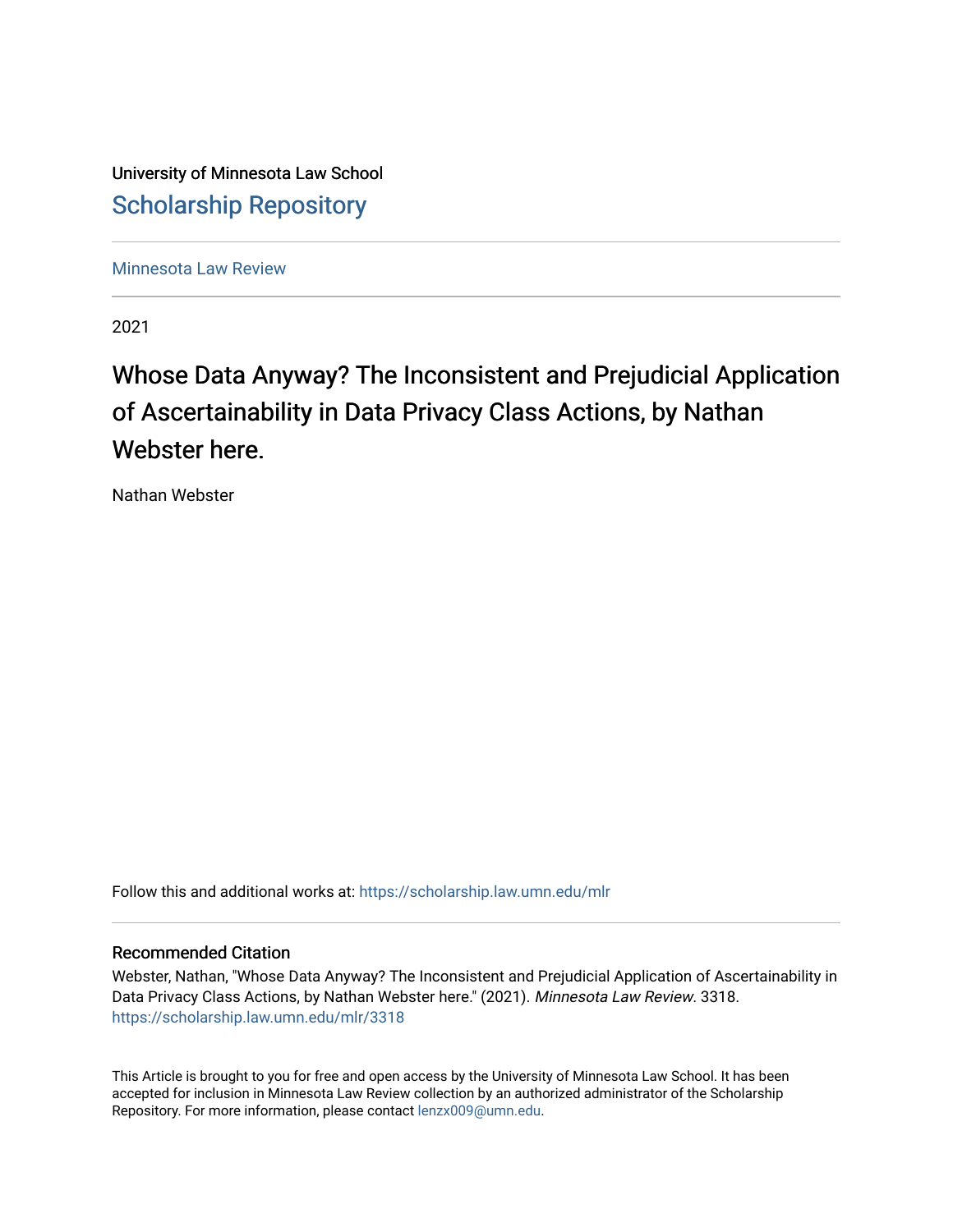# **Note**

# **Whose Data Anyway? The Inconsistent and Prejudicial Application of Ascertainability in Data Privacy Class Actions**

#### *Nathan Webster*\*

### INTRODUCTION

In September 2016, Yahoo disclosed that a data breach exposed account information of over 500 million users in a 2014 data breach.<sup>1</sup> Soon thereafter, on December 14, 2016, Yahoo made another disclosure: in a separate attack in 2013, malefactors gained access to the accounts of an estimated one billion users.<sup>2</sup> The compromised information included names, telephone numbers, dates of birth, security questions, and passwords.<sup>3</sup> In addition to the sensitivity of the information accessed, the scope of the breach also gave cause for concern.<sup>4</sup> At the time, less than three billion people used the Internet in the entire world.<sup>5</sup> One breach had affected over a third of global Internet users. 

Even worse, the incident was not an isolated one. In 2018, Marriot disclosed that, over the course of four years, breaches

2551

J.D. Candidate 2021, University of Minnesota Law School. The Author wishes to thank Professor Bradley Clary, without whom this piece would not be possible. Special thanks also to the staff of the *Minnesota Law Review*, particularly Kaitie Eke, Melanie Griffith, and Abby Oakland. Copyright © 2021 by Nathan Webster.

<sup>1.</sup> Vindu Goel & Nicole Perlroth, *Yahoo Says 1 Billion User Accounts Were Hacked*, N.Y. TIMES (Dec. 14, 2016), https://www.nytimes.com/2016/12/14/technology/ yahoo-hack.html [https://perma.cc/CMY2-NQBY].

<sup>2.</sup> *See id.*

<sup>3.</sup> Id. (describing the leaked information as "sensitive").

<sup>4.</sup> See Jim Finkle & Anya George Tharakan, *Yahoo Says One Billion Accounts Ex*posed in Newly Discovered Security Breach, REUTERS (Dec. 14, 2016, 4:12 PM), https:// www.reuters.com/article/us-yahoo-cyber/yahoo-says-one-billion-accounts-exposed -in-newly-discovered-security-breach-idUKKBN1432WZ [https://perma.cc/L78B -DH4N] (claiming that the 2013 attack was the largest data breach in history at the time).

<sup>5.</sup> INTERNET SOC'Y, GLOBAL INTERNET REPORT 41 (2014), https://www .internetsociety.org/wp-content/uploads/2017/08/Global\_Internet\_Report\_2014\_0 .pdf [https://perma.cc/4C2S-KMRA].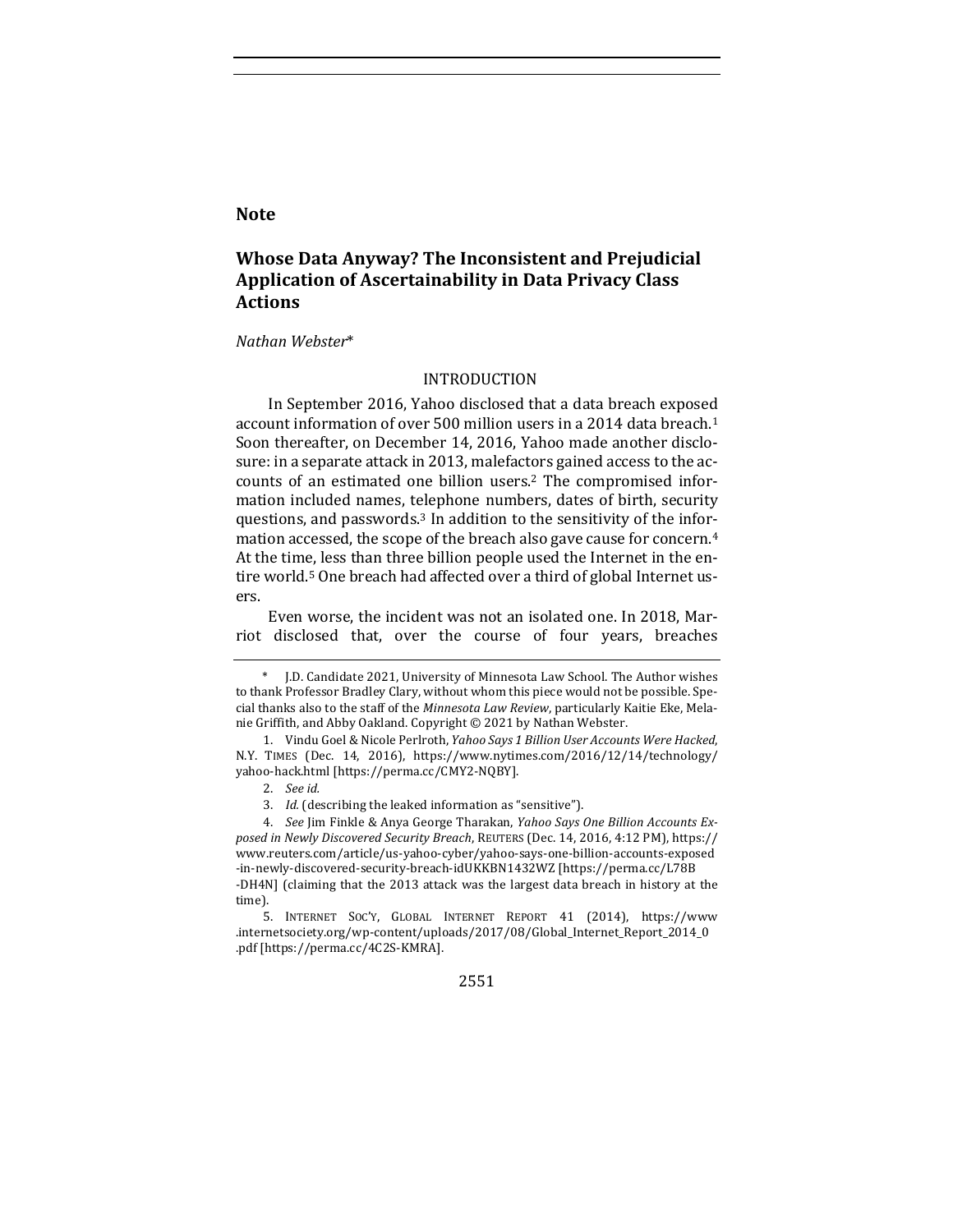compromised information for 500 million guests.<sup>6</sup> The compromised information included passport numbers, credit card numbers, addresses, names, phone numbers, and information showing where and when guests were traveling.<sup>7</sup> Other victims of data breaches include: 414 million users of Adult FriendFinder, an adult dating site, $8$  145 million users of eBay,  $9$  110 million customers of Target,  $10$  83 million accounts at JP Morgan, $11\,57$  million users of Uber, $12\,56$  million customers of Home Depot,<sup>13</sup> and many others.<sup>14</sup> Reported breaches are increasing in frequency,<sup>15</sup> and some estimate that hackers attack the average

9. Andrea Peterson, eBay Asks 145 Million Users To Change Passwords After Data *Breach*, WASH. POST (May 21, 2014), https://www.washingtonpost.com/news/the -switch/wp/2014/05/21/ebay-asks-145-million-users-to-change-passwords-after -data-breach [https://perma.cc/39DZ-PX8W].

10. Elizabeth A. Harris & Nicole Perlroth, *For Target, the Breach Numbers Grow*, N.Y. TIMES (Jan. 10, 2014), https://www.nytimes.com/2014/01/11/business/target -breach-affected-70-million-customers.html [https://perma.cc/53FC-V9CJ].

11. Tanya Agrawal, David Henry & Jim Finkle, *JP Morgan Hack Exposed Data of 83 Million, Among Biggest Breaches in History, REUTERS (Oct. 2, 2014, 9:32 PM), https://* www.reuters.com/article/us-jpmorgan-cybersecurity-idUSKCN0HR23T20141003 [https://perma.cc/J6BH-WM4Q].

12. Brian Fung, Uber Reaches \$148 Million Settlement over Its 2016 Data Breach, Which Affected 57 Million Globally, WASH. POST (Sept. 26, 2018, 11:07 AM), https:// www.washingtonpost.com/technology/2018/09/26/uber-reaches-million -settlement-over-its-data-breach-which-affected-million-globally [https://perma.cc/ U546-2S3H]. 

13. Robin Sidel, *Home Depot's* 56 Million Card Breach Bigger than Target's; 'Unique, Custom-Built Malware' Eliminated from Retailer's Systems After Five-Month Attack on Terminals, WALL ST. J. (Sept. 18, 2014, 5:43 PM), https://www.wsj.com/ articles/home-depot-breach-bigger-than-targets-1411073571 [https://perma.cc/ J6BH-WM4Q].

14. *See Daniel Funke, By the Numbers: How Common Are Data Breaches - and What Can You Do About Them?*, POLITIFACT (Sept. 23, 2019), https://www.politifact .com/article/2019/sep/23/numbers-how-common-are-data-breaches-and-what -can- [https://perma.cc/4GP9-RZRD] (reporting over nine thousand data breaches between 2005 and 2020). 

15. Rob Sobers, 107 Must-Know Data Breach Statistics for 2020, VARONIS: INSIDE OUT SEC. (Sept. 24, 2020), https://www.varonis.com/blog/data-breach-statistics

<sup>6.</sup> Taylor Telford & Craig Timberg, Marriot Discloses Massive Data Breach Affect*ing up to 500 Million Guests*, WASH. POST (Nov. 30, 2018, 12:03 PM), https://www .washingtonpost.com/business/2018/11/30/marriott-discloses-massive-data -breach-impacting-million-guests [https://perma.cc/BUT2-XECP] ("The breach of the reservation system for Marriott's Starwood subsidiaries was one of the largest in history, after two record-setting Yahoo hacks.").

<sup>7.</sup> *Id.*

<sup>8.</sup> Andrea Peterson, *Adult FriendFinder Hit with One of the Biggest Data Breaches Ever, Report Says, WASH. POST (Nov. 14, 2016, 1:30 PM), https://www.washingtonpost* .com/news/the-switch/wp/2016/11/14/adult-friendfinder-hit-with-one-of-the -biggest-data-breaches-ever-report-says [https://perma.cc/6WEG-46FV].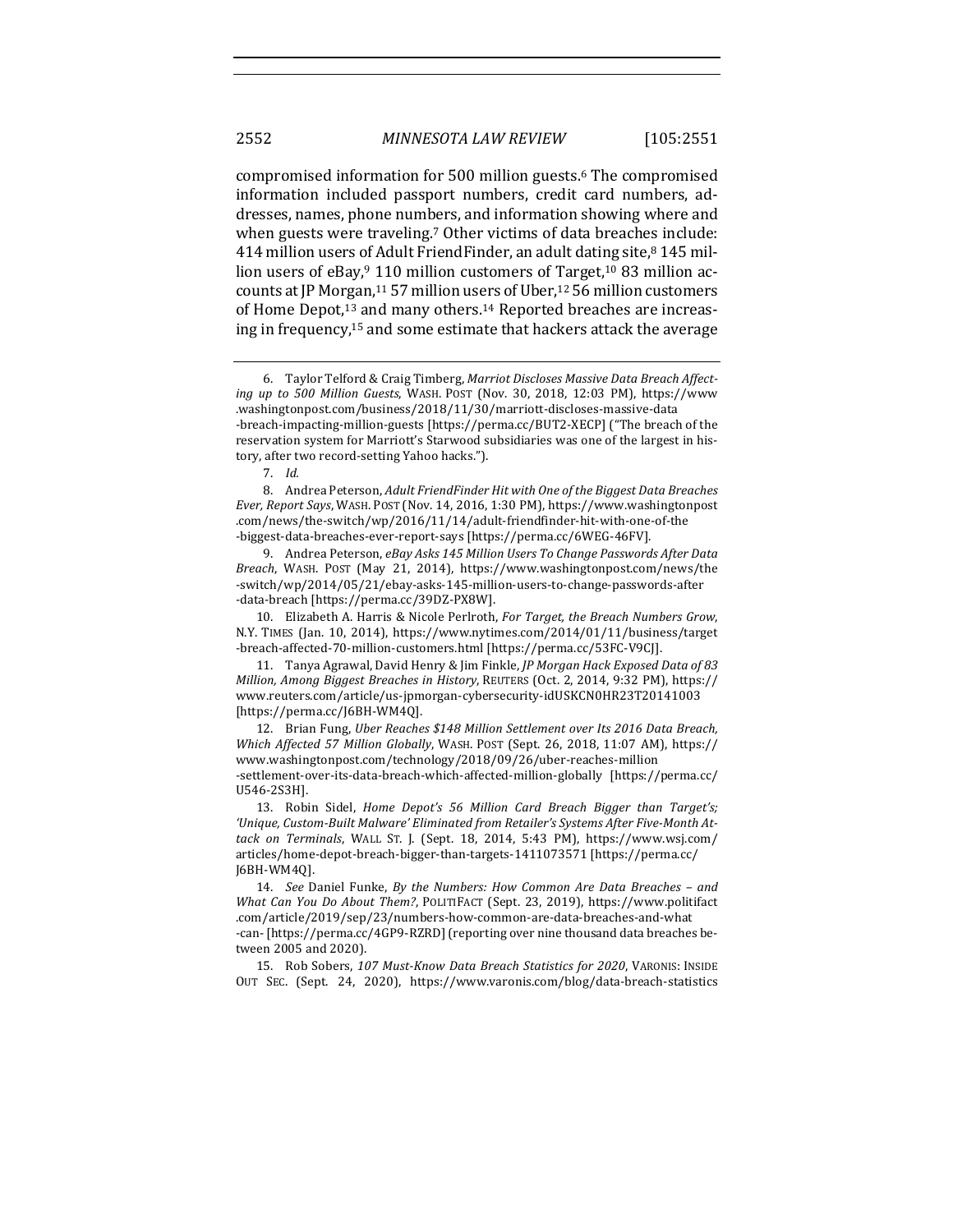Internet-connected computer once every thirty-nine seconds.<sup>16</sup> Perhaps most alarmingly, there are likely many thousands of attacks that go undetected and unreported.<sup>17</sup>

Unsurprisingly, consumers are availing themselves of legal recourse. Yahoo users filed a class action suit following disclosure of the 2013 and 2014 breaches.<sup>18</sup> Other injured consumers followed suit.<sup>19</sup> However, as such lawsuits become more common, obstacles, both judicial and circumstantial, are emerging, threatening the ability of plaintiffs to achieve equitable, efficient outcomes for their claims.<sup>20</sup> This Note focuses on the issue of ascertainability, that is, the requirement that certain class actions be definable by objective criteria and that it be administratively feasible to identify class members prior to certification.<sup>21</sup> As this Note will demonstrate, courts deploy this requirement inconsistently and, in doing so, perseverate on issues that inordinately arise in data privacy class actions.<sup>22</sup> Though courts have traditionally scrutinized other barriers to data privacy class actions,<sup>23</sup> ascertainability has the potential to gain prominence as traditional barriers are surmounted.<sup>24</sup> The limited treatment of ascertainability in data privacy so far paints a worrying picture of inconsistent decisions, penalization of data privacy classes, and no accountability for defendants. Unfortunately, despite the potential impact of

16. *Hackers Attack Every 39 Seconds*, NBC NEWS (Feb. 7, 2007, 7:00 PM), https:// www.nbcnews.com/id/wbna17034719 [https://perma.cc/6ZE9-F4R5].

17. Thomas Claburn, *Most Security Breaches Go Unreported*, DARK READING (July 31, 2008, 7:27 PM), https://www.darkreading.com/attacks-and-breaches/most -security-breaches-go-unreported/d/d-id/1070576 [https://perma.cc/X4LP-7SML] ("More than 89% of security incidents went unreported in 2007 ....").

18. *See In re* Yahoo! Inc. Customer Data Sec. Breach Litig., No. 16-MD-02752, 2017 U.S. Dist. LEXIS 140212, at \*26 (N.D. Cal. Aug. 30, 2017) (describing the class action).

19. *See, e.g.*, Leon Stafford, Suit Filed Against Home Depot in Possible Breach, AT-LANTA J.-CONST. (Sept. 5, 2014), https://www.ajc.com/business/suit-filed-against -home-depot-possible-breach/08rQKUVc9DHTfmdsW9ox1K [https://perma.cc/ 7ZQG-G4EF] (discussing a class-action lawsuit that was filed against Home Depot in a federal court in Georgia).

20. *See infra* Part II (analyzing the ascertainability requirement's threat to data privacy class actions).

21. *See infra* notes 40-45, 60-62 and accompanying text.

22. *See infra* Part II.A (discussing the inconsistent application of the ascertainability requirement and its effect on data privacy actions).

23. *See infra* notes 105-16 and accompanying text (discussing the standing issue for data privacy class-actions).

24. *See infra* note 122 and accompanying text.

<sup>[</sup>https://perma.cc/9PUA-RMVD] (claiming that incidents of compromised data are "on the rise").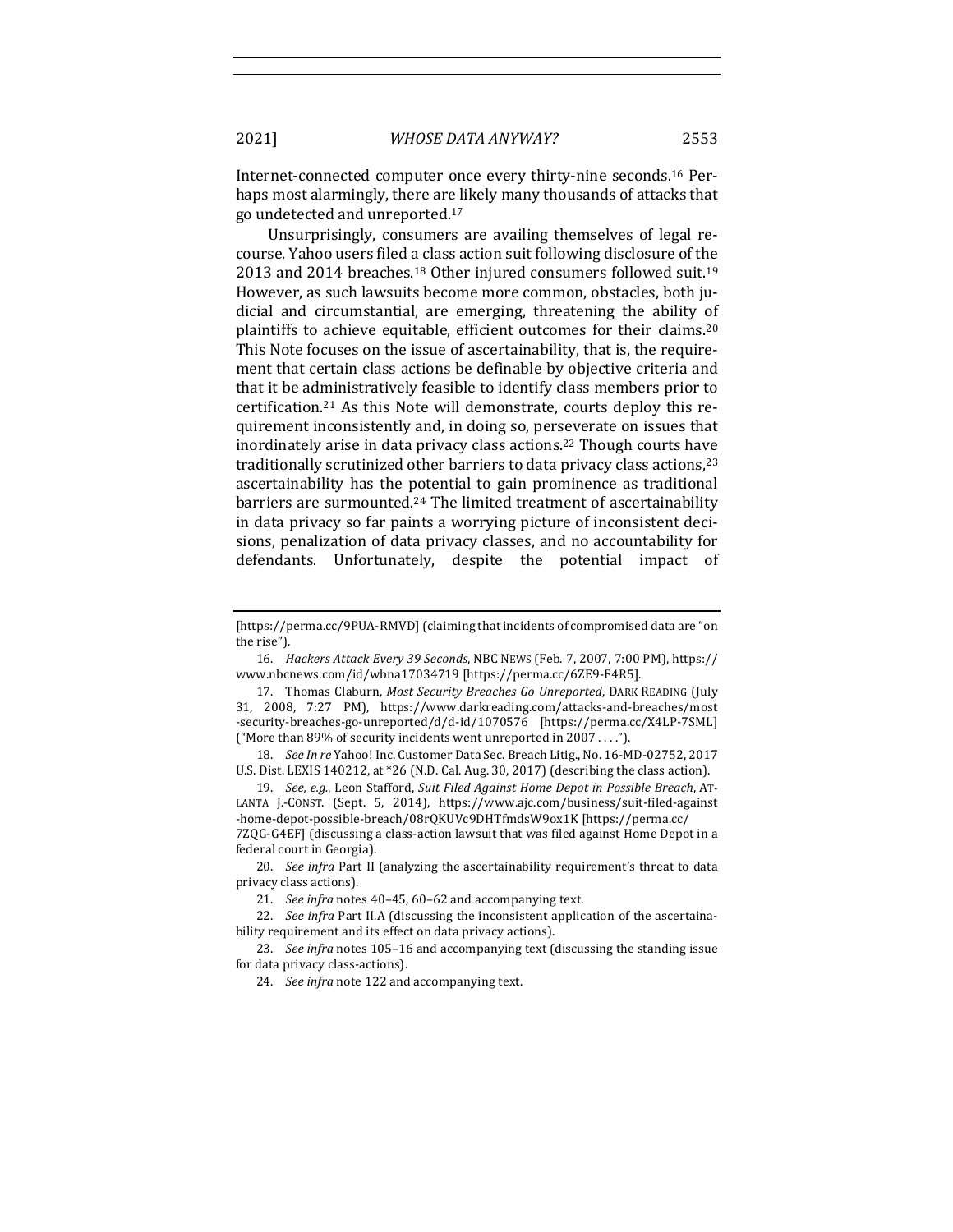ascertainability on data privacy class actions, discussion among courts<sup>25</sup> and legal scholars<sup>26</sup> is scarce.

This Note will argue that the sparse case law that exists indicates that courts are making capricious ascertainability determinations and, in doing so, are perseverating on policy considerations that uniquely penalize data privacy class actions for indolent recordkeeping by defendants.<sup>27</sup> As a solution, this Note will argue that courts can and should permit ascertainability by affidavit without exception when a defendant's records are overinclusive and that new legislation awarding nominal damages would incentivize good behavior by defendants.<sup>28</sup> Part I will examine the history of the ascertainability requirement and the subsequent circuit split.<sup>29</sup> Next, Part I will briefly survey the standing issue and discuss how courts' resolution of that barrier increases ascertainability's potential to confound class certification.<sup>30</sup> Part I will conclude with a brief survey of judicial and scholarly treatment of ascertainability in data privacy class actions.<sup>31</sup> Part II will show that the limited treatment of ascertainability among data privacy class actions has been arbitrary thus far and employs criteria that are particularly hostile to data privacy classes, particularly when defendant records do not precisely identify class members.<sup>32</sup> To conclude, Part III will suggest a two-part solution: (1) that Congress pass legislation providing for nominal damages for data privacy infractions, $33$  and (2) that courts can and should permit plaintiffs to ascertain classes using affidavits when a defendant's records are overinclusive.<sup>34</sup> Such action would provide some predictability for parties, promote judicial efficiency, and incentivize good behavior by defendants. 

<sup>25.</sup> *See infra* notes 64-76 and accompanying text.

<sup>26.</sup> *See infra* notes 88-89 and accompanying text.

<sup>27.</sup> *See infra* Part II.B (describing how ascertainability is particularly problematic for data breach claims due to the imprecise nature of their damages).

<sup>28.</sup> *See infra* Part III.

<sup>29.</sup> *See infra Parts I.A-C.* 

<sup>30.</sup> *See infra Part I.D.* 

<sup>31.</sup> *See infra Part I.E.* 

<sup>32.</sup> *See infra* Parts II.A–B.

<sup>33.</sup> See infra Part III.A.

<sup>34.</sup> *See infra Part III.B.*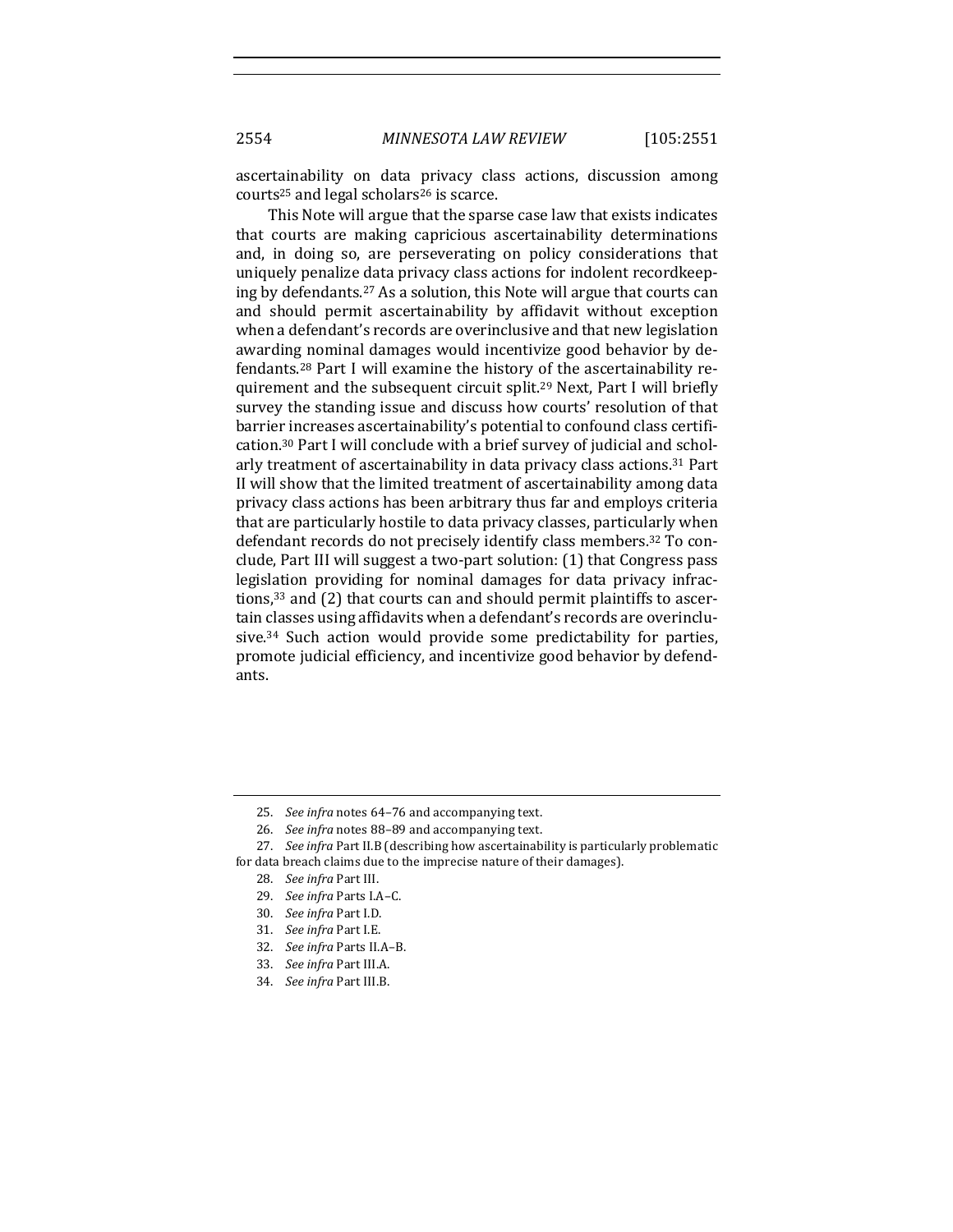# I. BACKGROUND: ASCERTAINABILITY AS A JUDICIALLY CONSTRUCTED, CONTENTIOUS ELEMENT OF CLASS ACTIONS

### A. ASCERTAINABILITY'S RELATIONSHIP TO OTHER CLASS ACTION **REQUIREMENTS**

Class actions have a celebrated history in American jurisprudence.<sup>35</sup> In a class action, many claims arising out of similar facts are aggregated into a class represented by a representative individual or group of individuals.<sup>36</sup> Emerging in their modern form in the midtwentieth century, class actions seek to increase judicial efficiency and economy.<sup>37</sup> Plaintiffs benefit inasmuch as class actions afford the opportunity to litigate claims that would not otherwise be economically feasible.<sup>38</sup> Defendants, on the other hand, receive the benefit of repose—the knowledge that the suit resolves all related claims.<sup>39</sup> Rule 23 of the Federal Rules of Civil Procedure authorizes class actions in four different situations, one of which  $([b](3)$  classes) is particularly relevant to this Note.<sup>40</sup>

The first iteration of a class action arises where separate actions would create a risk of "inconsistent or varying adjudications with respect to individual class members that would establish incompatible standards of conduct for the party opposing the class."<sup>41</sup> Such classes arise where separate resolutions of similar cases might generate different instructions for similarly situated parties.<sup>42</sup> The second type of class arises where individual adjudication of claims "would be

<sup>35.</sup> See David Marcus, The History of the Modern Class Action, Part I: Sturm und *Drang, 1953-1980, 90 WASH. U. L. REV. 587, 588 (2013)* (describing class actions as "the mechanism that has long stirred passions more than any other procedural rule").

<sup>36.</sup> GERALD F. HESS, THERESA M. BEINER & SCOTT R. BARRIES, CIVIL PROCEDURE 397 (2015).

<sup>37.</sup> *See* China Agritech, Inc. v. Resh, 138 S. Ct. 1800, 1811 (2018) (describing "efficiency and economy of litigation" as "a principal purpose of Rule 23").

<sup>38.</sup> *See* Deposit Guar. Nat'l Bank v. Roper, 445 U.S. 326, 339 (1980) ("Where it is not economically feasible to obtain relief within the traditional framework of a multiplicity of small individual suits for damages, aggrieved persons may be without any effective redress unless they may employ the class-action device.").

<sup>39.</sup> HESS ET AL., *supra* note 36.

<sup>40.</sup> *See* FED. R. CIV. P. 23. The rule first lays out four prerequisites for class actions. *See id.* 23(a). When these prerequisites are met, the rule provides four scenarios where class actions can be maintained. See id. 23(b).

<sup>41.</sup> *Id.* 23(b)(1)(A).

<sup>42.</sup> For a discussion of a  $(b)(1)(A)$  class, see *Corley v. Entergy Corp.*, 222 F.R.D. 316, 320 (E.D. Tex. 2004), which shows how multiple plaintiffs argued that class certification under  $23(b)(1)(A)$  was appropriate because the defendant might have been exposed to divergent court orders and standards of conduct.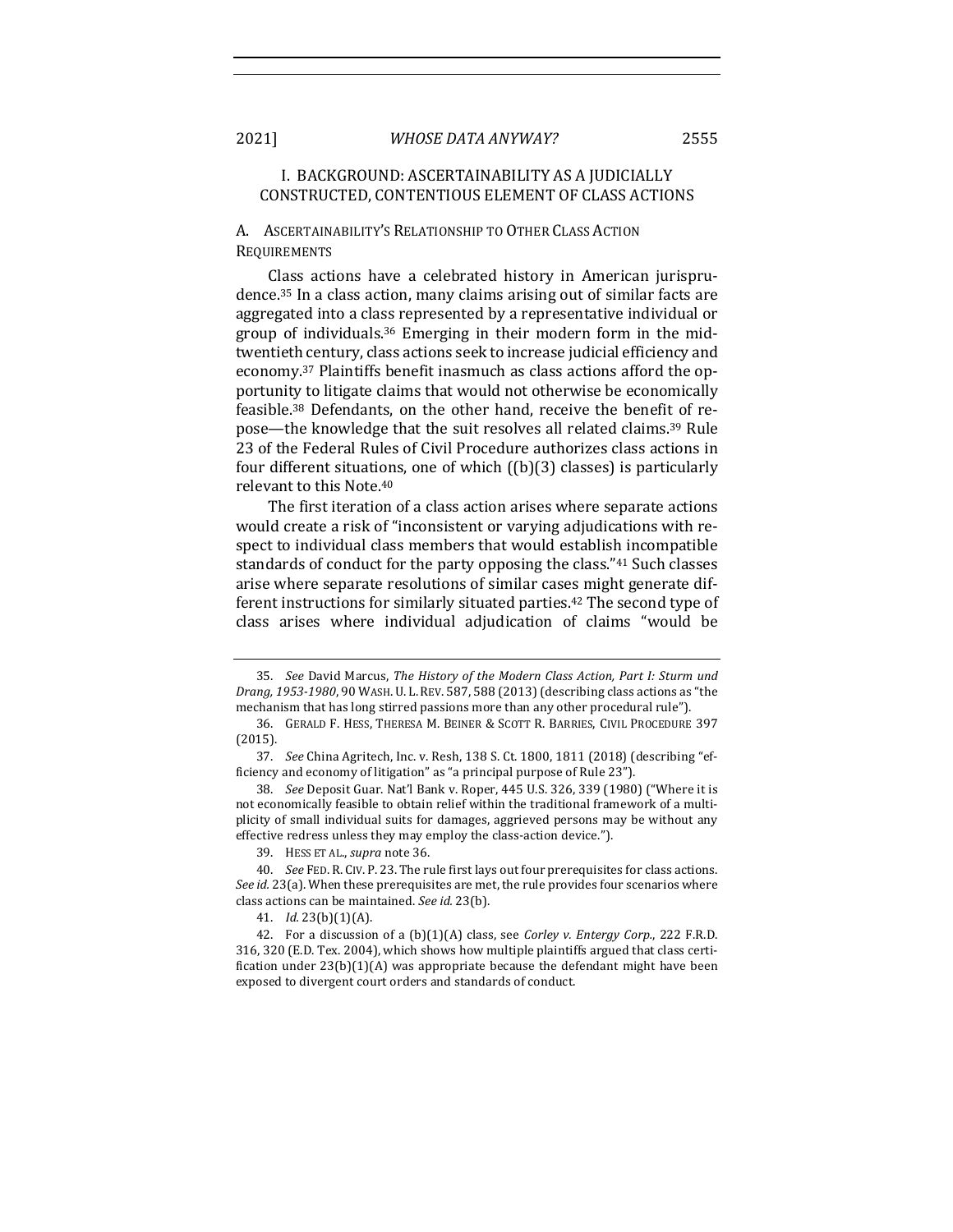dispositive of the interests of the other members."<sup>43</sup> Sometimes known as the "limited fund" class, an archetypal example is where the claims of many plaintiffs exceed the size of a limited fund, thereby ensuring that the only plaintiffs who will be made whole are those who are first in time.<sup>44</sup> The third kind of class action—the injunctive class<sup>45</sup>—arises where the defendant "has acted or refused to act on grounds that apply generally to the class" thereby making injunctive or declaratory relief appropriate.<sup>46</sup> An archetypal example of injunctive classes includes situations where the defendant has a policy that discriminates against a particular group—say women or minorities and the plaintiffs seek a court-ordered change.<sup>47</sup>

The final (and for this Note's purposes, most relevant) iteration of class action arises when "questions of law or fact common to class members predominate over any questions affecting only individual members, and ... a class action is superior to other available methods" of adjudicating the claims.<sup>48</sup> Essentially used for mass-damages claims, the purpose of this " $(b)(3)$  class" is to allow plaintiffs to litigate otherwise economically infeasible claims.<sup>49</sup> Given the pecuniary interests involved, Rule 23 requires courts to give notice to  $(b)(3)$  class

46. FED. R. CIV. P. 23(b)(2).

<sup>43.</sup> FED. R. CIV. P. 23(b)(1)(B).

<sup>44.</sup> For a discussion of a "limited fund" class action, see Ortiz v. Fibreboard Corp., 527 U.S. 815, 821 (1999), which details the additional requirements plaintiffs must satisfy to obtain this type of class certification.

<sup>45.</sup> Typically, these classes exclusively seek injunctive relief, however, some courts have held that damages are permissible provided they are incidental to the injunctive relief sought. See, e.g., In re Monumental Life Ins. Co., 365 F.3d 408, 416 (5th Cir. 2004) (defining incidental as "capable of computation by means of objective standards and not dependent in any significant way on the intangible, subjective differences of each class member's circumstances" (quoting Allison v. Citgo Petroleum Corp., 151 F.3d 402, 415 (5th Cir. 1998))).

<sup>47.</sup> Kathryn A. Honecker & Kevin Hanger, *Class Actions 101: Rule 23(b)(2)* or *(b)(3)? Does It Matter?*, A.B.A. (Sept. 11, 2011), https://www.americanbar.org/ groups/litigation/committees/class-actions/articles/2011/summer2011-class -actions-101-federal-rules-civil-procedure [https://perma.cc/BV4P-Q4P6] (explaining that the purpose of such a class action is usually to obtain injunctive relief that will force the defendant to alter the discriminatory policy).

<sup>48.</sup> FED. R. CIV. P. 23(b)(3).

<sup>49.</sup> Amchem Prods., Inc. v. Windsor, 521 U.S. 591, 617 (1997) ("The policy ... of the class action mechanism is to overcome the problem that small recoveries do not provide the incentive for any individual to bring a solo action prosecuting his or her rights." (quoting Mace v. Van Ru Credit Corp., 109 F.3d 338, 344 (1997))).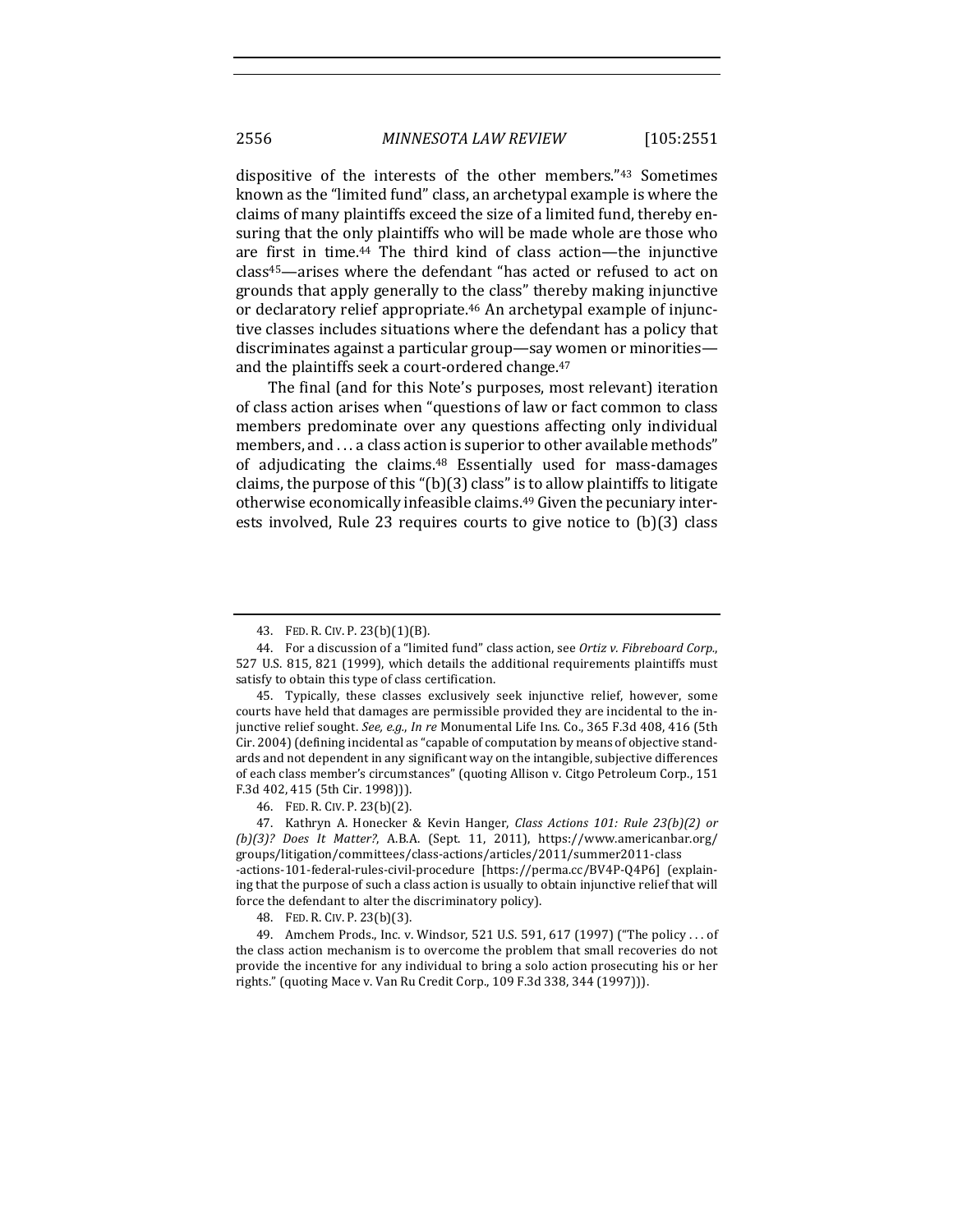members, including (if practicable) individual notice mailed to potential plaintiffs.<sup>50</sup>

However, before plaintiffs can avail themselves of Rule 23, the Federal Rules of Civil Procedure identify four preliminary requirements plaintiffs must satisfy as a prerequisite for class certification: (1) numerosity, (2) commonality, (3) typicality, and (4) adequacy.<sup>51</sup> Additionally, courts have subsequently imposed a fifth requirement, namely that the putative class be ascertainable by "objective criteria," characterized by many circuits as "ascertainability."<sup>52</sup> This general objective criteria requirement—also known as "weak" ascertainabil $ity<sup>53</sup>$ —is typically a low bar, only requiring that classes be clearly defined enough such that individuals can determine they are members<sup>54</sup> and not be defined by reference to subjective criteria such as state of mind<sup>55</sup> or in terms of success on the merits of a claim.<sup>56</sup> Though not every circuit articulates this requirement as a *distinct* precondition to certification,<sup>57</sup> all circuits require that members of prospective classes be identifiable by objective criteria.<sup>58</sup>

53. See Tom Murphy, Comment, *Implied Class Warfare: Why Rule 23 Needs an Explicit Ascertainability Requirement in the Wake of Byrd v. Aaron's Inc., 57 B.C. L. REV. E.* SUPP. 34, 50 (2016).

- 54. *See Mullins*, 795 F.3d at 659-60.
- 55. *Id.* at 659.
- 56. *Id.* at 657 (discussing "fail-safe" classes).

57. *See, e.g.*, Sandusky Wellness Ctr., LLC v. Medtox Sci., Inc., 821 F.3d 992, 996 (8th Cir. 2016) (clarifying that, though a class must be ascertainable through objective criteria, this is an implicit requirement of the existing class action rules and does not constitute a separate prerequisite); *Mullins*, 795 F.3d at 657 (noting that "courts have *sometimes* used the term 'ascertainability'" to describe the requirement that (b)(3) classes be definable by objective criteria (emphasis added)).

58. *See In re* Nexium Antitrust Litig., 777 F.3d 9, 19 (1st Cir. 2015) (explaining that the definitions of classes must be definite and citing cases); *In re* Petrobras Sec., 862 F.3d 250, 257 (2d Cir. 2017) (holding that "a class is ascertainable if it is defined using objective criteria"); Chiang v. Veneman, 385 F.3d 256, 271 (3d Cir. 2004) (agreeing with the argument that defining a class involves an objective evaluation); EQT Prod. Co. v. Adair,  $764$  F.3d 347, 358 (4th Cir. 2014) (holding that "a class cannot be certified unless a court can readily identify the class members in reference to objective criteria"); Seeligson v. Devon Energy Prod. Co., 761 F. App'x 329, 334 (5th Cir. 2019) (holding that a class must be "adequately defined and clearly ascertainable" (quoting Union Asset Mgmt. Holding A.G. v. Dell, Inc., 669 F.3d 632, 639 (5th Cir. 2012))); Young v.

<sup>50.</sup> FED. R. CIV. P. 23(c)(2)(B) ("[T]he court must direct to class members the best notice that is practicable under the circumstances, including individual notice to all members who can be identified through reasonable effort.").

<sup>51.</sup> *See id.* 23(a)(1)–(4). 

<sup>52.</sup> *See, e.g.*, Mullins v. Direct Digit., LLC, 795 F.3d 654, 657 (7th Cir. 2015) (explaining that this requirement has been imposed on all class actions regardless of which subsection of Rule 23 they fell under).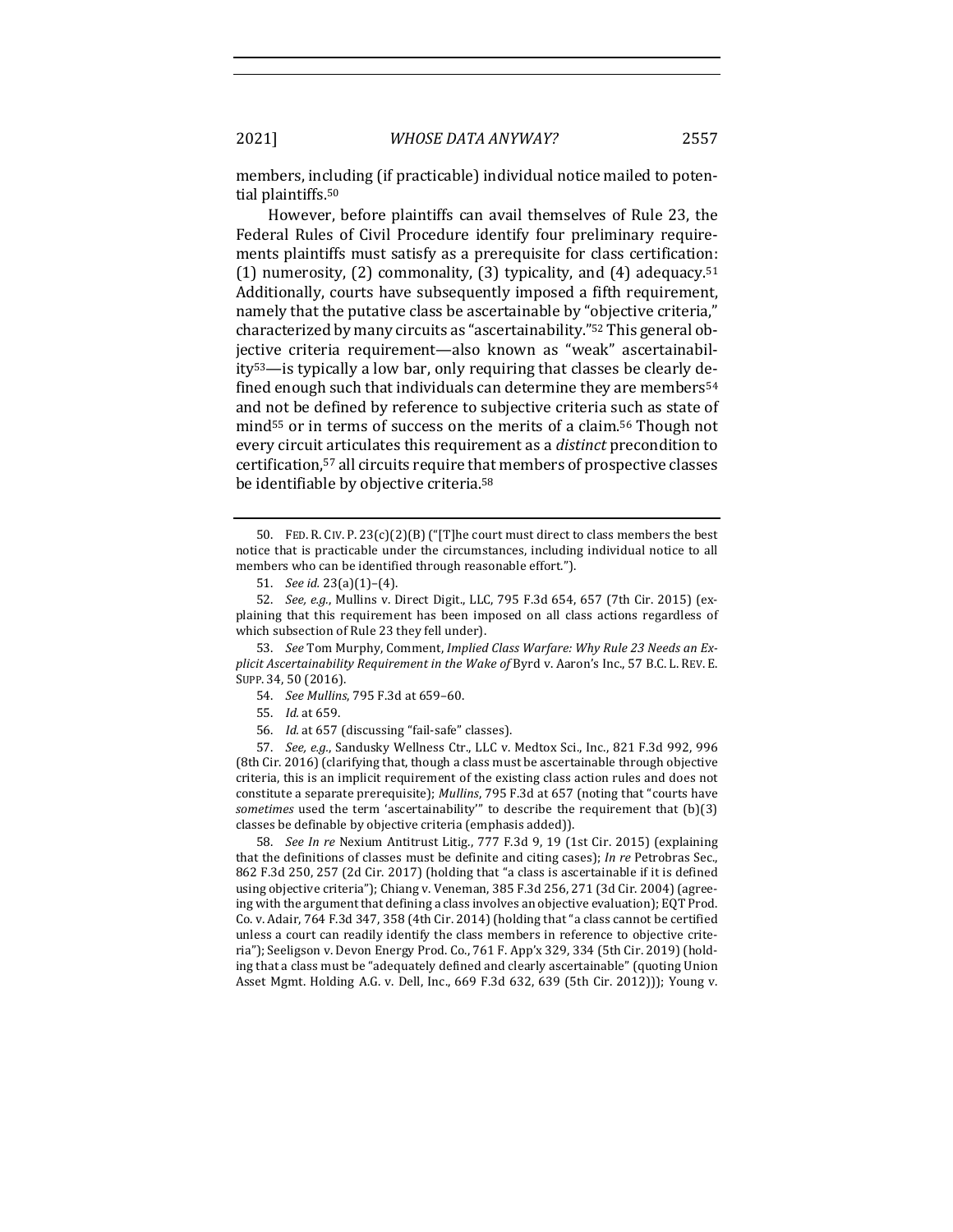Though courts are not in universal agreement, many circuits characterize ascertainability as only requiring that classes be definable by "objective criteria" to  $(b)(3)$  damages classes, if they articulate a distinct ascertainability requirement at all.<sup>59</sup> Courts justify this limitation by pointing to the notice requirement imposed on  $(b)(3)$  classes.<sup>60</sup> Inasmuch as  $(b)(2)$  classes need not give notice to their members,<sup>61</sup> multiple circuits hold that "the actual membership of the class need not . . . be precisely delimited." $^{62}$  In this spirit, the Third, $^{63}$  Fifth, $^{64}$ and Tenth Circuits<sup>65</sup> have explicitly rejected ascertainability as a requirement for  $(b)(2)$  injunctive classes.

61. *See* FED. R. CIV. P. 23(b)(2) (choosing not to discuss a notice requirement).

62. *E.g.*, Shook v. El Paso Cnty., 386 F.3d 963, 972 (10th Cir. 2004) (quoting Yaffe v. Powers, 454 F.2d 1362, 1366 (1st Cir. 1972)).

63. Shelton v. Bledsoe, 775 F.3d 554, 563 (3d Cir. 2015) ("The nature of Rule  $23(b)(2)$  actions . . . lead[s] us to conclude that ascertainability is not a requirement for certification of  $a(b)(2)$  [sic] class seeking only injunctive and declaratory relief.").

64. *See In re* Monumental Life Ins. Co., 365 F.3d 408, 413 (5th Cir. 2004) (holding that precise class definition is not a requirement when plaintiffs plead a  $(b)(2)$  class and opt-out rights are not requested).

65. *See Shook*, 386 F.3d at 972. However, such a ruling was not strictly necessary inasmuch as the Tenth Circuit has thus far declined to rule conclusively on ascertainability, only mentioning the requirement in one case. *See* Naylor Farms, Inc. v. Chaparral

Nationwide Mut. Ins., 693 F.3d 532, 538-39 (6th Cir. 2012) (citing MOORE'S FEDERAL PRACTICE § 23.21[3] (3d ed. 1997)); *Mullins*, 795 F.3d at 657 (holding that "a class must be defined clearly and that membership be defined by objective criteria"); *Sandusky Wellness Ctr.*, 821 F.3d at 997-98 (quoting Byrd v. Aaron's Inc., 784 F.3d 154, 163 (3d Cir. 2015)); Briseno v. ConAgra Foods, Inc., 844 F.3d 1121, 1124 n.4 (9th Cir. 2017) (explicitly rejecting a discrete "ascertainability" requirement but recognizing the need for classes to be defined based on objective criteria); Davoll v. Webb, 194 F.3d 1116, 1146 (10th Cir. 1999) (requiring that a class definition be sufficiently definite so as to indicate who is a member (citing Davoll v. Webb, 160 F.R.D. 142, 144 (D. Colo. 1995))); Karhu v. Vital Pharm., Inc.,  $621$  F. App'x  $945$ ,  $946$  (11th Cir. 2015) ("This court has stated that a class is not ascertainable unless the class definition contains objective criteria that allow for class members to be identified in an administratively feasible way." (citing Bussey v. Macon Cnty. Greyhound Park, Inc., 562 F. App'x 782, 787 (11th Cir. 2014))).

<sup>59.</sup> *See, e.g.*, Moore v. Walter Coke, Inc., 294 F.R.D. 620, 627 (N.D. Ala. 2013) ("Ascertainability depends on the class definition, and a successful definition is one that is 'precise, objective, and presently ascertainable ... by reference to objective criteria." (quoting MANUAL FOR COMPLEX LITIGATION (FOURTH) § 21.222 (2004))).

<sup>60.</sup> *See* FED. R. CIV. P. 23(c)(2)(B); *Byrd*, 784 F.3d at 165 (noting that "[t]he separate ascertainability requirement ensures that class members can be identified after certification ... and therefore better prepares a district court to direct to class members the best notice that is practicable under the circumstances" (citation omitted) (citing FED. R. CIV. P. 23(c)(2)(B))); *Moore*, 294 F.R.D. at 627 ("For a 23(b)(3) class, ascertainability is also important because the 'best notice practicable' must be given to all class members, which often requires a list of addresses." (citing Krueger v. Wyeth, Inc., No. 03-CV-2496, 2011 WL 8984448, at \*2 (S.D. Cal. July 13, 2011))).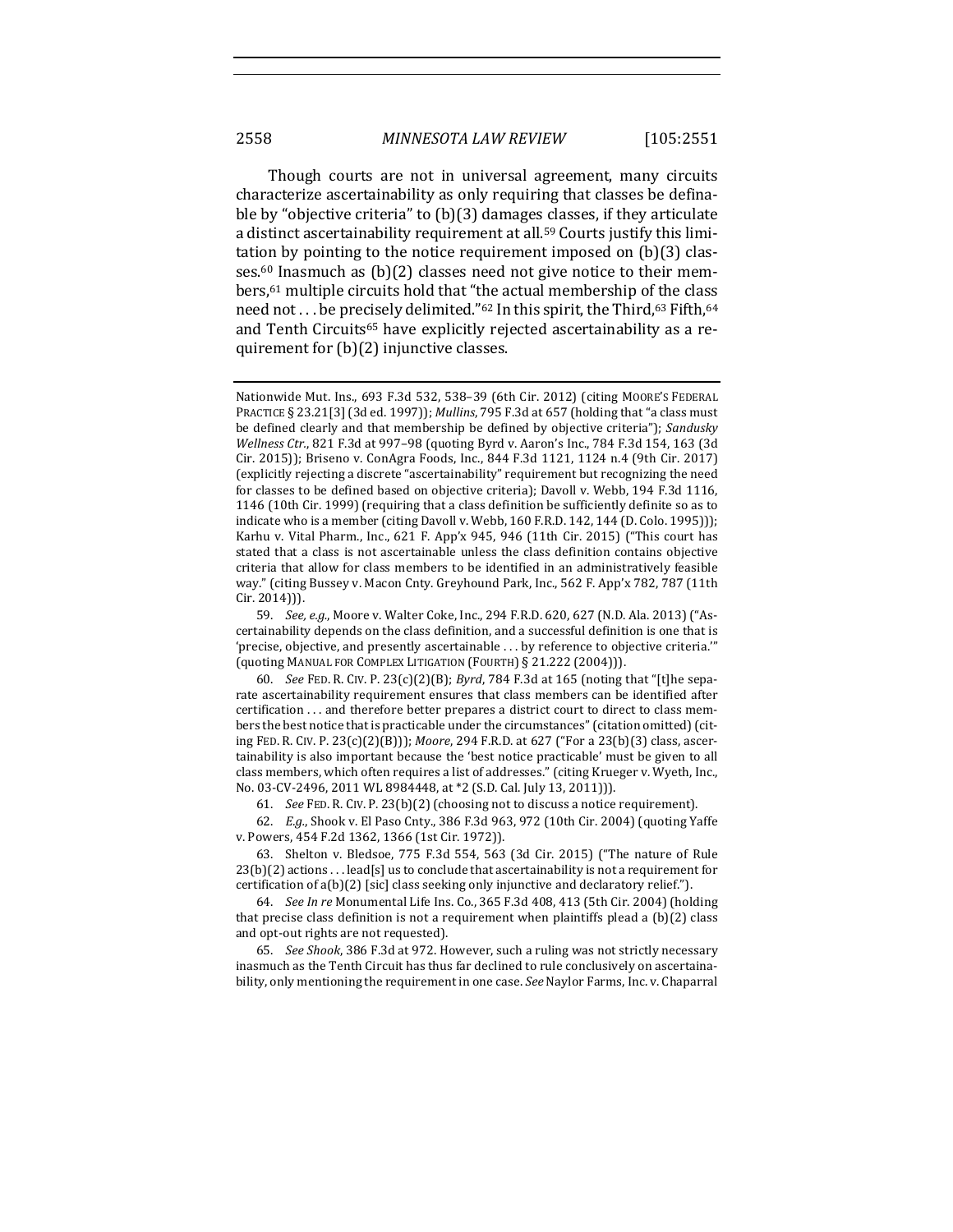#### B. *CARRERA* AND THE HEIGHTENED ASCERTAINABILITY REQUIREMENT

However, despite the courts' uniformity in requiring a general notion of ascertainability—namely objective criteria—for  $(b)(3)$  damages classes, the circuits split in their characterization of what exactly "identifiable with respect to objective criteria" ought to entail.<sup>66</sup> The Third Circuit precipitated this split in its 2013 case, *Carrera v. Bayer* Corp.<sup>67</sup> In *Carrera*, plaintiffs attempted to certify a (b)(3) class against defendant Bayer Corporation for "falsely and deceptively" advertising a product as having metabolism-enhancing effects.<sup>68</sup> The essence of the plaintiffs' complaint was that the product did not, in fact, enhance metabolism.<sup>69</sup> In moving to certify the class, plaintiffs attempted to establish ascertainability in two ways:  $(1)$  through online retailer records and sales made with store loyalty or reward cards, and  $(2)$ through class members' provision of affidavits attesting that they bought the product and detailing the amount purchased.<sup>70</sup> The district court ordered certification over the defendant's objections, defining the class as every person who purchased the product in Florida.<sup>71</sup>

On appeal, the circuit court revisited the issue of ascertainability.<sup>72</sup> The court identified three particularly important justifications for requiring ascertainability in a  $(b)(3)$  damages class, namely:  $(1)$  to provide plaintiff class members the opportunity to opt out,  $(2)$  to ensure a defendant's rights are protected by the class action mechanism, and (3) to ensure class members are identified consistently with "the efficiencies of a class action."73 For a class to be ascertainable (and further the aforementioned objectives) the court clarified that class members must be identifiable "without extensive and individualized fact-finding or 'mini-trials."<sup>74</sup> The court held that, rather than merely

Energy, LLC, 923 F.3d 779, 788 n.9 (10th Cir. 2019) (noting that defendant's attempt to plead ascertainability failed on procedural grounds).

<sup>66.</sup> *See infra* Part I.C (providing an analysis of the circuit split).

<sup>67.</sup> 727 F.3d 300 (3d Cir. 2013).

<sup>68.</sup> *Id.* at 304. 

<sup>69.</sup> *Id.* (explaining how the plaintiffs alleged that Bayer falsely asserted that its product enhanced metabolism due to its inclusion of a green tea extract).

<sup>70.</sup> *Id.*

<sup>71.</sup> Carrera v. Bayer Corp., No. 08-4716, 2011 WL 5878376, at \*9 (D.N.J. Nov. 22, 2011) (concluding that the plaintiffs had satisfied all of Rule 23's certification requirements).

<sup>72.</sup> *Carrera*, 727 F.3d at 303.

<sup>73.</sup> *Id.* at 307 ("The sole issue on appeal is whether the class members are ascertainable."). 

<sup>74.</sup> *Id.* at 304 (quoting Marcus v. BMW of N. Am., LLC, 687 F.3d 583, 593 (3d Cir. 2012)).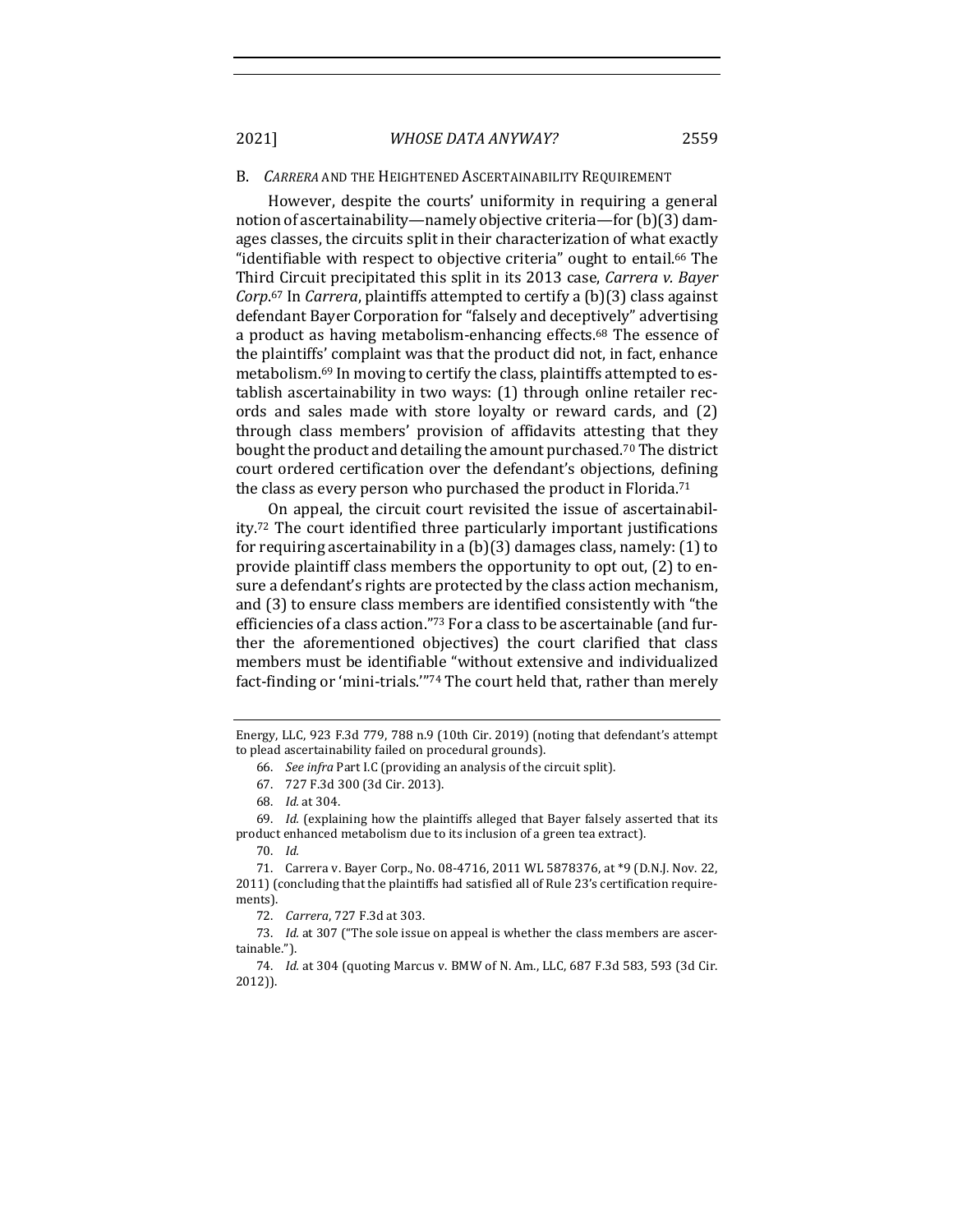identifying "objective criteria," class members must be identifiable in a way that is "administratively feasible," which the court took to mean a "manageable process that does not require much, if any, individual factual inquiry,"<sup>75</sup> and that identification must take place "at the class certification stage."<sup>76</sup> Thus was born the "heightened" ascertainability requirements, which has split courts and scholars alike.<sup>77</sup>

Using this new, heightened standard requiring an administratively feasible mechanism of class identification rather than mere objective criteria, the court proceeded to de-certify the plaintiffs' class.<sup>78</sup> The court found that, because the online records and rewards cards records could not identify individual purchasers of the product, the proposed methods of ascertaining the class were not administratively feasible inasmuch as they would require extensive individual factual inquiries.<sup>79</sup> The court's denial of certification threw down a gauntlet: not only would prospective classes have to satisfy the "objective criteria standard" (also known as "weak" ascertainability,) classes would also have to demonstrate an "administratively feasible" method of identifying members *before* certification, a standard that some classes might never clear where defendant records were deficient.<sup>80</sup>

#### C. THE ASCERTAINABILITY CIRCUIT SPLIT AND ITS IMPLICATIONS

Following the decision in *Carrera*, the courts of appeals diverged with some accepting and some rejecting the new administrative feasibility requirement.<sup>81</sup> The Eleventh Circuit Court of Appeals cited *Carrera* in holding that, to establish ascertainability, plaintiffs must demonstrate "an administratively feasible method by which class members can be identified."<sup>82</sup> Similar to the *Carrera* court, the Eleventh Circuit precluded self-identification and perfunctory references

<sup>75.</sup> *Id.* at 307 (first quoting *Marcus*, 687 F.3d at 594; and then quoting WILLIAM B. RUBENSTEIN & ALBA CONTE, NEWBERG ON CLASS ACTIONS  $\S 3:3$  (5th ed. 2011)).

<sup>76.</sup> *Id.*

<sup>77.</sup> *See infra* notes 82-90 (identifying the ascertainability circuit split).

<sup>78.</sup> *Carrera*, 727 F.3d at 312 (remanding the case to give the plaintiffs another opportunity to satisfy the ascertainability requirement).

<sup>79.</sup> *Id.* at 308–09.

<sup>80.</sup> *See generally infra* Part I.D (explaining how data privacy class actions are in a position where they are particularly vulnerable to dismissal for lack of ascertainability). 

<sup>81.</sup> *See infra* notes 82-90.

<sup>82.</sup> Karhu v. Vital Pharm., Inc., 621 F. App'x 945, 950 (11th Cir. 2015).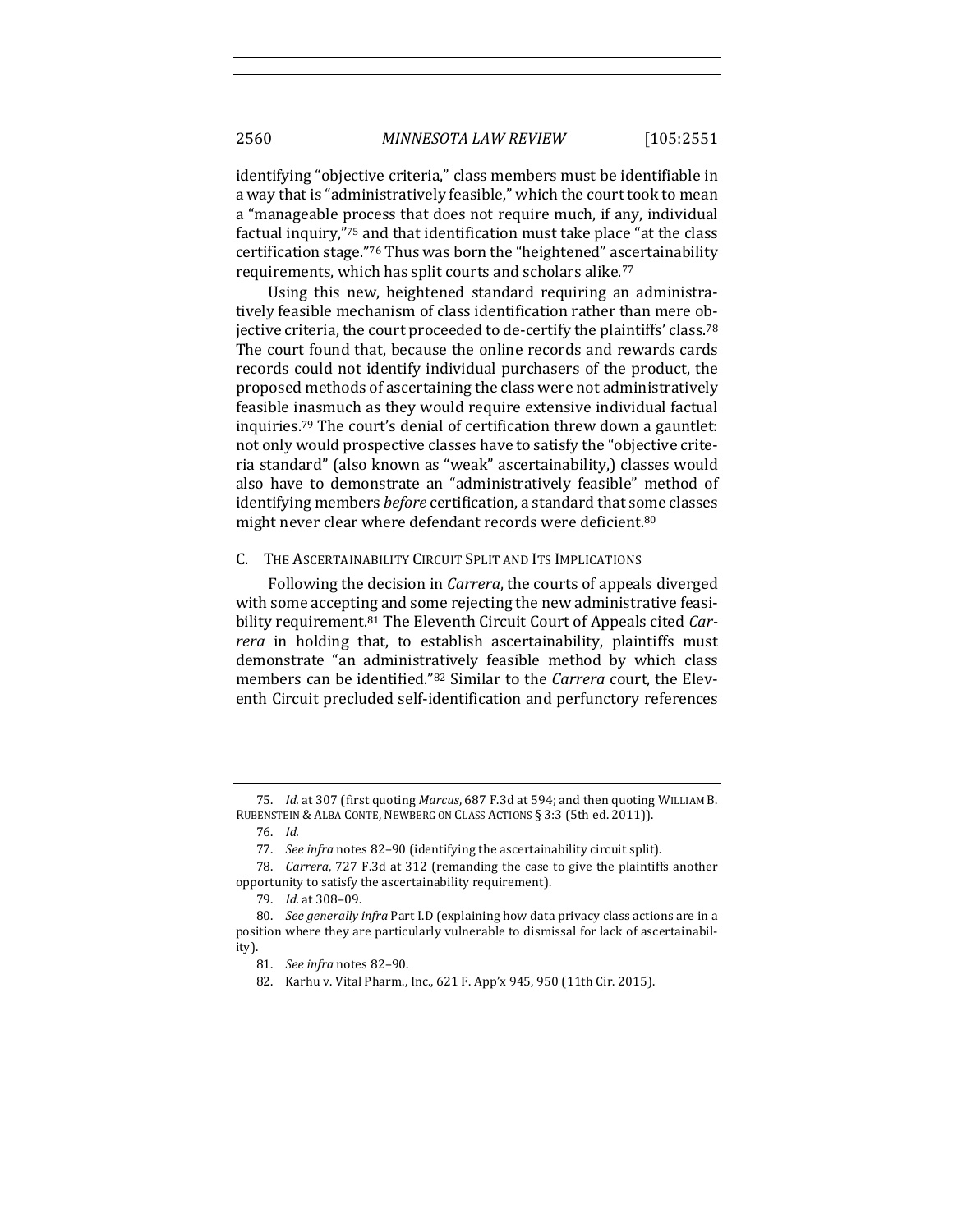to defendant records as establishing ascertainability.<sup>83</sup> Indeed, the Court quoted *Carrera* in precluding a finding of ascertainability absent plaintiffs' proposing a method with "evidentiary support that the method would be successful."<sup>84</sup> Similarly, in *In re Nexium Antitrust Litigation*, the First Circuit quoted *Carrera* in holding that "[a]t the class certification stage, the court must be satisfied that, prior to judgment, it will be possible to establish a mechanism for distinguishing the injured from the uninjured class members" and that the mechanism must be "administratively feasible."85

Conversely, the Seventh Circuit explicitly rejected Carrera's holding, saying that the Third Circuit's reasoning "goes much further than the established meaning of ascertainability and in our view misreads Rule 23" and instead held that more detailed questions about ascertainability could be delayed until later in litigation.<sup>86</sup> The Sixth Circuit followed the Seventh Circuit's example.<sup>87</sup> When a defendant objected to class certification on the grounds of administrative feasibility, the court rejected the argument saying it saw "no reason to follow *Carrera*, particularly given the strong criticism it has attracted from other courts."88 The Second Circuit joined the others, holding that "a freestanding administrative feasibility requirement is neither compelled by precedent nor consistent with Rule 23."89 Finally, the Ninth Circuit concurred, saying that "an independent administrative feasibility requirement is unnecessary" and that the policy objectives outlined in *Carrera* are sufficiently addressed in Rule 23.90 The emerging circuit

88. *Id.*

<sup>83.</sup> *Id.* at 947 ("[T]he plaintiff must also establish that the records are in fact useful for identification purposes, and that identification will be administratively feasible." (citing Stalley v. ADS All. Data Sys., Inc., 296 F.R.D. 670, 679-80 (M.D. Fla. 2013))).

<sup>84.</sup> *Id.* at 948 (citing *Carrera*, 727 F.3d at 306-07).

<sup>85. 777</sup> F.3d 9, 19 (1st Cir. 2015) (citing *Carrera*, 727 F.3d at 307).

<sup>86.</sup> Mullins v. Direct Digit., LLC, 795 F.3d 654, 662 (7th Cir. 2015).

<sup>87.</sup> Rikos v. Procter & Gamble Co., 799 F.3d 497, 525 (6th Cir. 2015).

<sup>89.</sup> *In re* Petrobras Sec., 862 F.3d 250, 264 (2d Cir. 2017).

<sup>90.</sup> Briseno v. ConAgra Foods, Inc., 844 F.3d 1121, 1127 (9th Cir. 2017).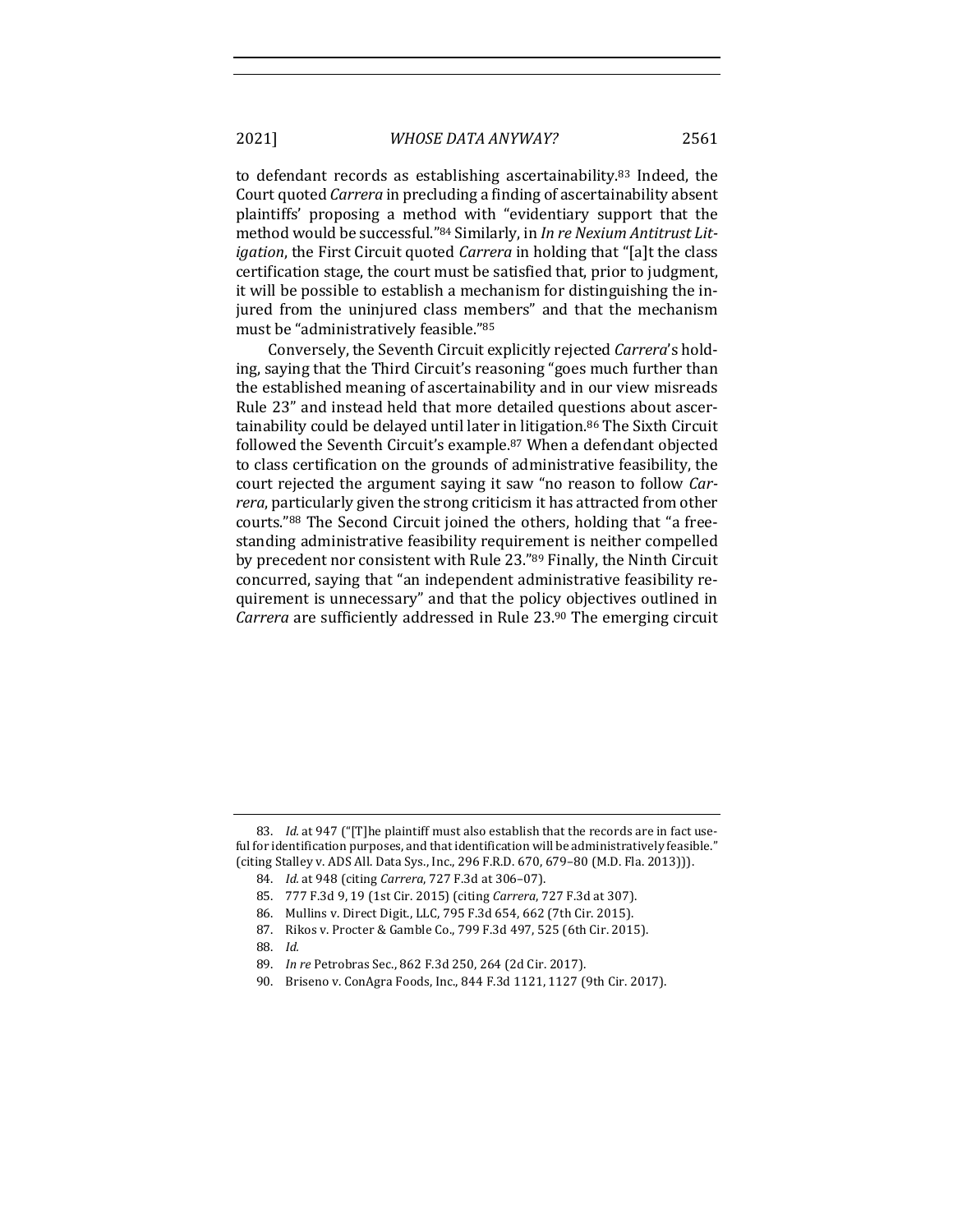split notwithstanding, the Fourth, <sup>91</sup> Fifth, <sup>92</sup> Eighth, <sup>93</sup> and Tenth <sup>94</sup> Circuits have not yet weighed in on the heightened ascertainability requirement. 

Further, the ascertainability controversy shows continued vitality. The Supreme Court has declined certiorari on at least three separate occasions.<sup>95</sup> As such, the uncertainty around ascertainability is likely to continue at least for the present. Indeed, rather than atrophying, the dispute over ascertainability is trickling down from federal courts into state courts as well.<sup>96</sup> Thus, even if the Supreme Court does resolve the issue, the controversy will likely live on in state jurisprudence. 

The heightened ascertainability requirement (and its attendant circuit split) raises the following critical question: if plaintiffs pleading a (b)(3) class are required to demonstrate an "administratively feasible" method of establishing class membership, what approach should plaintiffs take when defendants' records are insufficient to precisely demarcate the class?<sup>97</sup> One popular solution is the submission of affidavits, where plaintiffs fill out a form certifying they are class

93. Sandusky Wellness Ctr., LLC v. Medtox Sci., Inc., 821 F.3d 992, 996 (8th Cir. 2016) (explicitly declining to take a position on the ascertainability split).

94. Naylor Farms, Inc. v. Chaparral Energy, LLC, 923 F.3d 779, 788 n.9 (10th Cir. 2019) (noting, in the circuit's only mention of ascertainability, that the plaintiff's pleadings were procedurally deficient).

95. *Briseno*, 844 F.3d at 1127, *cert. denied*, 138 S. Ct. 313 (2017); Rikos v. Procter & Gamble Co., 799 F.3d 497, 525 (6th Cir. 2015), *cert. denied*, 136 S. Ct. 1493 (2016); Mullins v. Direct Digit., LLC, 795 F.3d 654 (7th Cir. 2015), cert. denied, 136 S. Ct. 1161-62 (2016).

96. *See, e.g.*, Stephen Carr, *Appeals Court Re-inflates Kiddie Pool Class Action*, A.B.A. (July 1, 2020), https://www.americanbar.org/groups/litigation/publications/ litigation-news/top-stories/2020/appeals-court-re-inflates-kiddie-pool-action [https://perma.cc/B2RP-K2SS] (explaining the importance of a recent decision from the California Supreme Court).

97. Given the abundance of electronic data in modern life, it might surprise readers to learn that defendant records are not guaranteed to precisely identify which consumers or service subscribers are affected by any given issue. *Id.* (detailing defendant record deficiencies in the context of a consumer class); *see also infra* Part II.A (detailing cases with deficient defendant records specifically in the data privacy context); Juliana de Groot, *The History of Data Breaches*, DIGIT. GUARDIAN: DATA INSIDER (Dec. 1, 2020), https://digitalguardian.com/blog/history-data-breaches [https://perma.cc/M4G4 -DX9A] (detailing a 2012 data breach at Experian where the total number of compromised records is, as of this writing, "unknown").

<sup>91.</sup> *See* Krakauer v. Dish Network, L.L.C., 925 F.3d 643, 655 (4th Cir. 2019) (employing the "objective criteria" standard for establishing ascertainability).

<sup>92.</sup> *See In re* Deepwater Horizon, 739 F.3d 790, 821 (5th Cir. 2014) (claiming that class certification is not precluded simply because some members would be unable to succeed on their individual claims).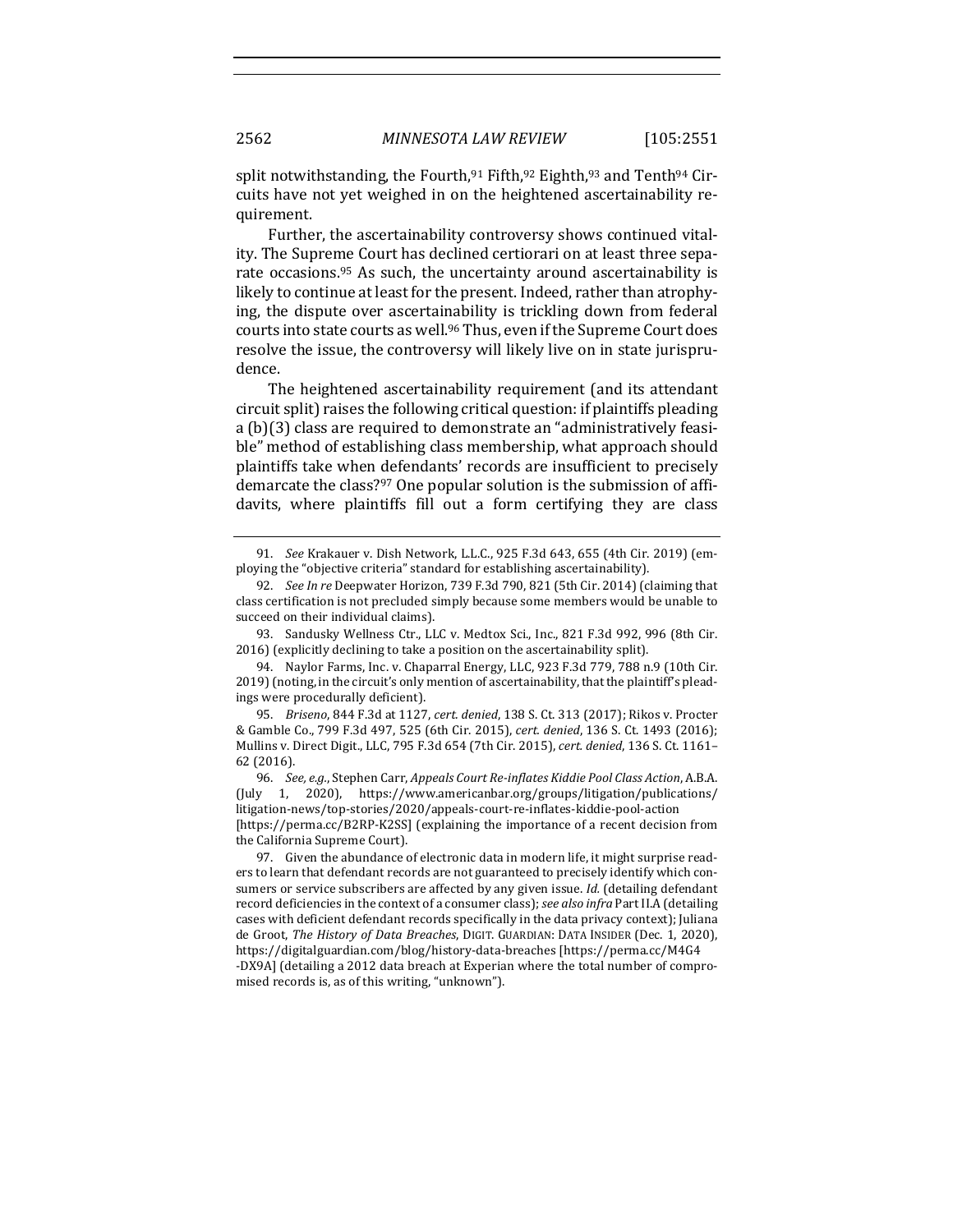members.<sup>98</sup> The Third Circuit—having the most developed ascertainability caselaw—has spoken favorably of the use of affidavits in establishing ascertainability where defendant records are deficient.<sup>99</sup> Indeed, the circuit has entertained the idea of permitting supplemental evidence as a way to buttress the credibility of such affidavits.<sup>100</sup> However, such flexibility notwithstanding, the circuit gives trial judges broad discretion in determining the circumstances under which affidavits are acceptable to fulfill ascertainability.<sup>101</sup> Such autonomy has resulted in inconsistent application, as this Note later discusses.<sup>102</sup>

D. THE RECEDING STANDING ISSUE AND OTHER JURISPRUDENCE INCREASES THE THREAT POSED BY ASCERTAINABILITY

The ongoing judicial dispute over the requirements of ascertainability has potentially profound implications for data privacy class actions.<sup>103</sup> As courts and other parties begin to devise ways around traditional barriers to data breach class actions, ascertainability will potentially become a powerful inhibitor to class certification.<sup>104</sup>

Traditionally, data privacy class actions faltered on issues of standing rather than ascertainability.<sup>105</sup> For the last decade, challenges to data privacy and data breach class actions focused on plaintiffs' abilities to articulate theories of injury in fact that were

101. *See Byrd*, 784 F.3d at 173-74 (making clear that "[i]t is the trial judge's province to determine what proof may be required at the claims submission and claims administration stage" and "when approving a claim form").

- 102. *Infra* Part II.A.
- 103. See infra Parts II.A-B.
- 104. *See supra* Part I.D.

105. See Aaron Benjamin Edelman, Note, *Increasing Lapses in Data Security: The Need for a Common Answer to What Constitutes Standing in a Data Breach Context, 28* J.L. & POL'Y 150, 161–64 (2019) (discussing the historical reluctance of some courts to recognize standing in data privacy class actions); see also In re Google, Inc. Priv. Pol'y Litig., No. C-12-01382, 2013 WL 6248499, at \*4 (N.D. Cal. Dec. 3, 2013) ("And so even though injury-in-fact [a component of standing] may not generally be Mount Everest, as then-Judge Alito observed, in data privacy cases  $\dots$  the doctrine might still reasonably be described as Kilimanjaro." (footnote omitted)).

<sup>98.</sup> Byrd v. Aaron's Inc., 784 F.3d 154, 173 (3d Cir. 2015) (Rendell, J., concurring).

<sup>99.</sup> *See, e.g., id.* (holding that "[w]here a defendant's lack of records ... make it more difficult to ascertain the members of an otherwise objectively verifiable lowvalue class, the consumers who make up that class should not be made to suffer" (quoting Carrera v. Bayer Corp., No. 12-2621, 2014 WL 3887938, at \*3 (3d Cir. May 2, 2014) (Ambro, J., dissenting))).

<sup>100.</sup> *See, e.g.*, City Select Auto Sales, Inc. v. BMW Bank of N. Am., Inc., 867 F.3d 434, 441 (3d Cir. 2017) ("Affidavits, in combination with records or other reliable and administratively feasible means, can meet the ascertainability standard." (quoting *Byrd*, 784 F.3d at 170-71)).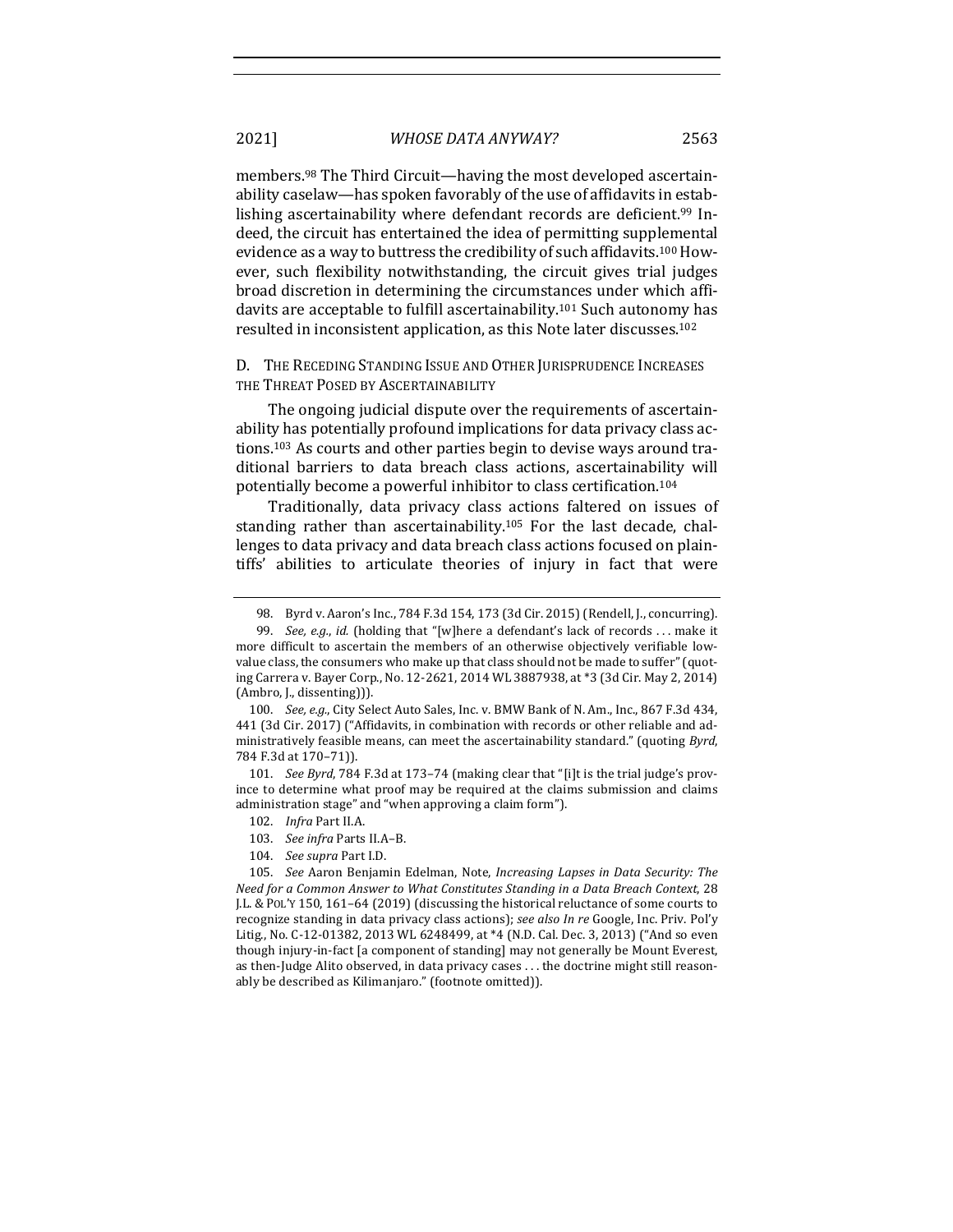persuasive enough for courts to find standing under Article III of the Constitution.<sup>106</sup> Article III extends the power of the federal judiciary to cases and controversies.<sup>107</sup> Courts have held that, to demonstrate standing under Article III, plaintiffs must demonstrate (1) that they have suffered a concrete injury (an injury in fact),  $(2)$  that the injury is fairly traceable to the defendant's actions, and (3) that it is likely, and not speculative, that a favorable decision will redress the injury.<sup>108</sup> Academics identify the injury in fact requirement as posing the most difficulty for data breach classes.<sup>109</sup> Specifically, the disclosure of private information often comes (a) without pecuniary consequence, or (b) without evidence of misuse of data, leaving some courts unwilling to find an injury in fact. $110$ 

However, despite initial judicial obstacles, data privacy plaintiffs have begun devising successful legal strategies for overcoming the standing requirement. For instance, some circuits have recognized increased likelihood of injury as a sufficient basis for finding standing in the context of data privacy class actions.<sup>111</sup> One case has even succeeded on the argument that dissemination of private information decreases its inherent value, thereby causing injury sufficient to establish standing.<sup>112</sup> Still more plaintiffs have successfully argued that failure to adequately protect data constitutes a misrepresentation that

<sup>106.</sup> Eric S. Boos, Chandler Givens & Nick Larry, *Damages Theories in Data Breach* Litigation, 16 SEDONA CONF. J. 125, 126 (2015) (noting that "[f]or the most part these cases have failed to progress past the motion to dismiss stage, as defendants have successfully challenged the ability of litigants to demonstrate cognizable injuries sufficient to confer Article III standing").

<sup>107.</sup> U.S. CONST. art. III, § 2, cl. 1.

<sup>108.</sup> Lujan v. Defs. of Wildlife, 504 U.S. 555, 560-61 (1992).

<sup>109.</sup> *See, e.g.*, Clara Kim, Granting Standing in Data Breach Cases: The Seventh Circuit Paves the Way Towards a Solution to the Increasingly Pervasive Data Breach Prob*lem*, 2016 COLUM. BUS. L. REV. 544, 557. *See generally* Megan Dowty, *Life Is Short: Go to Court: Establishing Article III Standing in Data Breach Cases,* 90 S. CAL. L. REV. 683 (2017).

<sup>110.</sup> *See, e.g., In re* Michaels Stores Pin Pad Litig., 830 F. Supp. 2d 518, 527 (N.D. Ill. 2011) (finding that credit card reimbursements precluded a finding of injury in fact); Chambliss v. CareFirst, Inc., 189 F. Supp. 3d 564, 572-73 (D. Md. 2016) (finding that, despite defendant's loss of insurance data, plaintiffs' inability to prove misuse of lost data precluded finding of injury in fact).

<sup>111.</sup> *See, e.g.*, Krottner v. Starbucks Corp., 628 F.3d 1139, 1140 (9th Cir. 2010) (finding that the exposure of names, addresses, and Social Security numbers of defendant employees increased threat of future identity theft sufficient to establish standing under Article III); Pisciotta v. Old Nat'l Bancorp, 499 F.3d 629, 634 (7th Cir. 2007) (finding that "an act which harms the plaintiff only by increasing the risk of future harm" is sufficient to establish standing provided the other *Lujan* factors are met).

<sup>112.</sup> *See* Claridge v. RockYou, Inc., 785 F. Supp. 2d 855, 865 (N.D. Cal. 2011).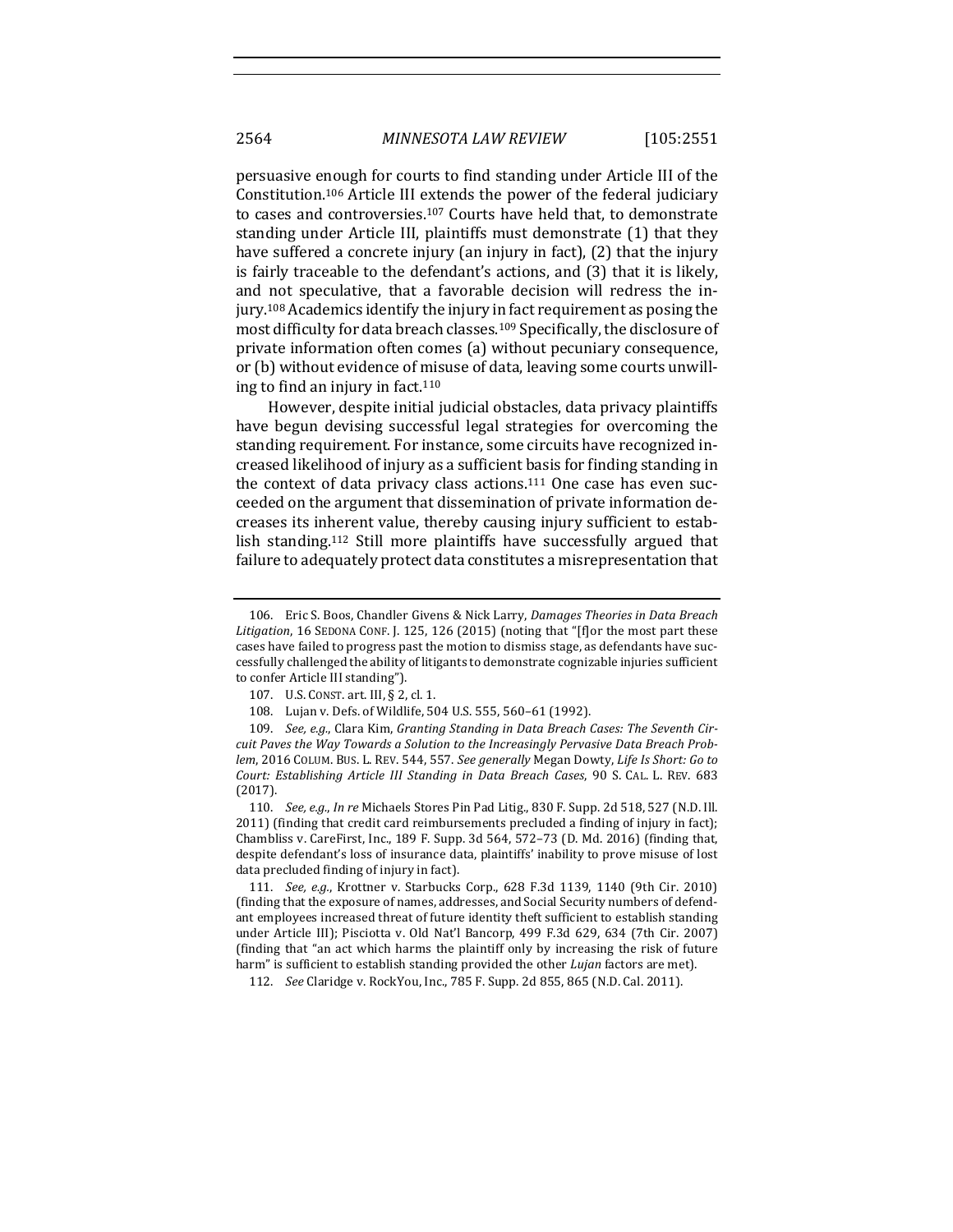deprives class members of a benefit of the bargain.<sup>113</sup> Also, more arguments are developing that, while not yet successful, indicate continued efforts to obviate the standing barrier to class actions.<sup>114</sup> The Supreme Court's placing additional scrutiny on the standing requirement<sup>115</sup> notwithstanding, appellate courts are still successfully finding standing in data breach class actions.<sup>116</sup> Furthermore, even as courts continue to find ways around the standing hurdle, nonjudicial entities such as law reviews are engaged in a careful evaluation of the standing issue, further expounding potential solutions to an already diminished barrier.<sup>117</sup> As such, defendants are likely to increasingly employ other arguments when attempting to kill data privacy class actions. 

Further, ongoing legal challenges for data privacy class certification continue to limit common-law avenues of securing relief, thereby heightening reliance on statutory avenues of relief. For instance, in many common-law causes of action like negligence, plaintiffs must also establish causation and damages if they are to survive a  $12(b)(6)$ motion to dismiss.<sup>118</sup> In the data privacy context, several courts have proved unwilling to accept plaintiffs' articulation of causation and damages.<sup>119</sup> The limitations of traditional causes of action in

115. *See* Spokeo, Inc. v. Robins, 136 S. Ct. 1540, 1545 (2016) (emphasizing the particular elements of the standing requirement).

116. *See, e.g., In re* Horizon Healthcare Servs. Data Breach Litig., 846 F.3d 625, 639– 41 (3d Cir. 2017) (holding that *Spokeo* merely reiterated traditional standing doctrine and finding that plaintiffs whose data had been leaked in contravention of a federal statute had pleaded standing with sufficient concreteness).

117. See, e.g., Bradford C. Mank, Data Breaches, Identity Theft, and Article III Stand*ing:* Will the Supreme Court Resolve the Split in the Circuits?, 92 NOTRE DAME L. REV. 1323, 1365 (2017) (suggesting the Court take a broader view of standing in data breach cases); Cristiana Modesti, *Incentivizing Cybersecurity Compliance in the New* Digital Age: Prevalence of Security Breaches Should Prompt Action by Congress and the *Supreme Court*, 36 CARDOZO ARTS & ENT. L.J. 213, 216 (2018) (suggesting the Court define *Clapper's* "certainly impending" standard to national security risks). See generally Kim, *supra* note 109.

118. *See, e.g.*, Greenfield v. Suzuki Motor Co., 776 F. Supp. 698, 700-01 (E.D.N.Y. 1991).

119. *See, e.g.*, Krottner v. Starbucks Corp., 406 F. App'x 129, 131 (9th Cir. 2010) (finding that plaintiffs' data privacy action failed to plead actual damage sufficient to establish negligence and failed to plead a sufficient meeting of the minds to establish an implied contract); *In re* Sony Gaming Networks & Customer Data Sec. Breach Litig.,

<sup>113.</sup> *See, e.g., In re LinkedIn User Priv. Litig.,* 932 F. Supp. 2d 1089, 1093-94 (N.D. Cal. 2013); Svenson v. Google, Inc., No. 13-CV-04080, 2015 WL 1503429, at \*4 (N.D. Cal. Apr. 1, 2015).

<sup>114.</sup> *See, e.g., Chambliss,* 189 F. Supp. 3d at 571 (dismissing claim where plaintiff sought to establish standing by arguing damages from expenses incurred in mitigating the disclosure of their personal data).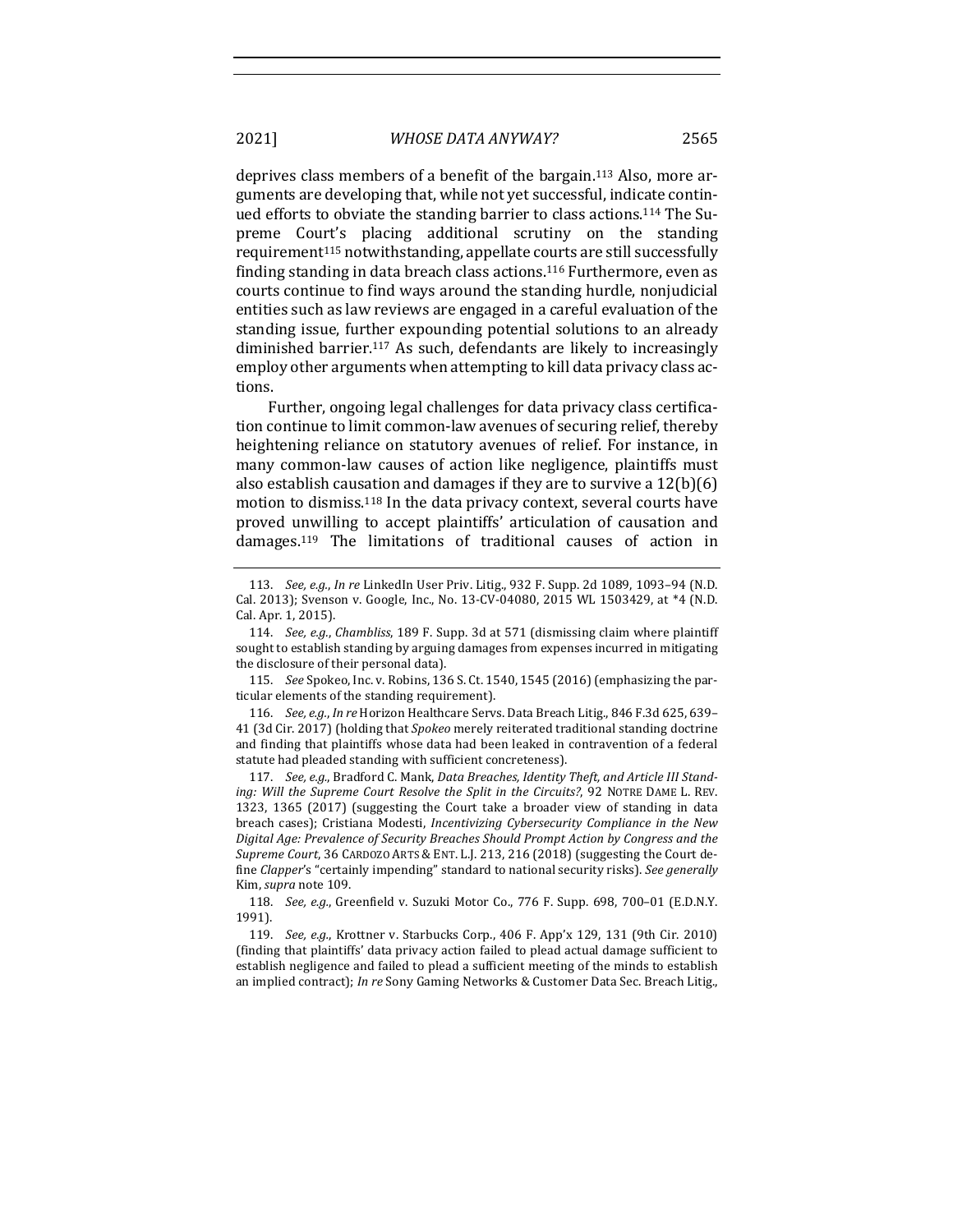adequately sustaining data privacy suits ensure that statutory relief will continue to play an important role.<sup>120</sup> Indeed, in cases where courts dismissed common law claims, they have been known to allow statutory claims to stand.<sup>121</sup> Given its capricious application and courts' propensity to penalize statutory damages where a defendant's records are not exhaustive, ascertainability is ripe for exploitation.<sup>122</sup>

E. JUDICIAL AND SCHOLARLY TREATMENT OF ASCERTAINABILITY IN THE CONTEXT OF DATA BREACH CLASS ACTIONS

A survey of the case law reveals few cases, at present, where ascertainability has been an issue in data privacy suits. The litigation that *has* happened took place at the district level. In *Opperman v. Kong Technologies Inc.*, a plaintiff class sued Apple and application developers under Federal Rule of Civil Procedure 23(b)(3) for allegedly permitting applications to upload class members' address book information without their knowledge or consent.<sup>123</sup> In light of the fact that it was unclear exactly which users of the address book application were affected, the court noted that "variations among the App Defendants in available information regarding users who had their address book data uploaded by a charged app could create ascertainability issues on class certification."<sup>124</sup> However, in the same case on a subsequent ruling on class certification, the same court dismissed any ascertainability concerns.<sup>125</sup> Citing *Briseno*, the court clarified that, in the Ninth Circuit, such obstacles were properly addressed in a  $23(a)$ analysis.126

Similarly, the court mentioned ascertainability in dicta in *In re Ya*hoo Mail Litigation.<sup>127</sup> There, the court in the Northern District of California, in an order partially granting certification, held that in the case

<sup>996</sup> F. Supp. 2d 942 (S.D. Cal. 2014) (dismissing negligence theories in a data privacy suit for failing to establish causation and actual damage).

<sup>120.</sup> *See, e.g., In re* Yahoo Mail Litig., 308 F.R.D. 577, 582 (N.D. Cal. 2015) (pleading relief under the Stored Communications Act and California's Invasion of Privacy Act); *In re* Google, Inc. Priv. Pol'y Litig., No. C-12-01382, 2013 WL 6248499, at \*10, \*16 (N.D. Cal. Dec. 3, 2013) (dismissing common-law causes of action but countenancing statutory causes of action).

<sup>121.</sup> *See, e.g., In re Sony Gaming Networks*, 996 F. Supp. 2d at 953-54.

<sup>122.</sup> *See infra* Part III.

<sup>123.</sup> Opperman v. Kong Techs., Inc., No. 13-CV-00453, 2017 WL 3149205 (N.D. Cal. July 6, 2017).

<sup>124.</sup> *Id.* at \*15-16.

<sup>125.</sup> Opperman v. Kong Techs., Inc., No. 13-CV-00453, 2017 WL 3149205, at \*5 (N.D. Cal. July 25, 2017).

<sup>126.</sup> *Id.*

<sup>127.</sup> *In re* Yahoo Mail Litig., 308 F.R.D. 577, 596 (N.D. Cal. 2015).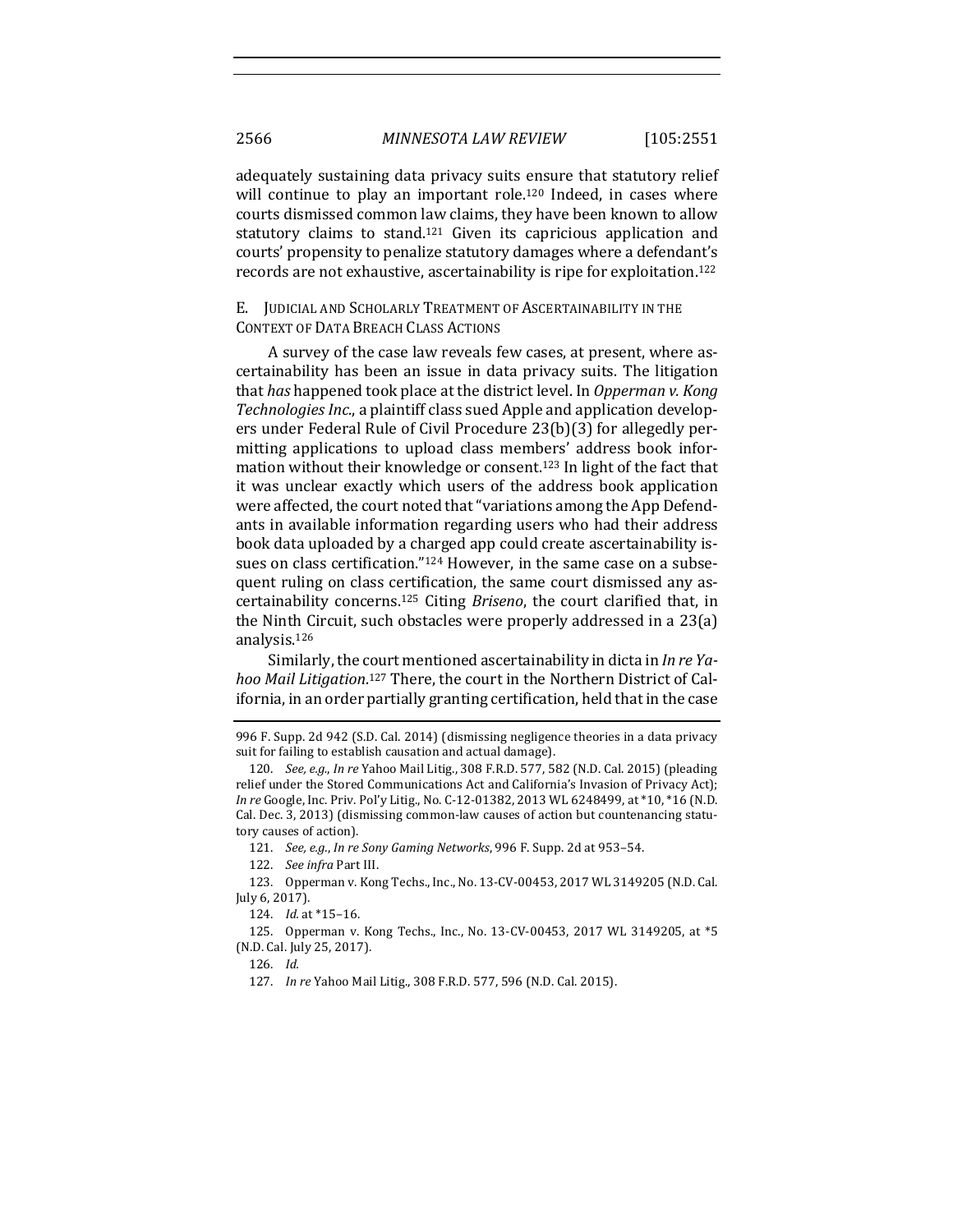of a  $23(b)(2)$  class for injunctive relief, the plaintiffs did not need to define the class in an ascertainable way inasmuch as ascertainability is not necessary for the issuance of injunctive relief.<sup>128</sup> Similar to *Yahoo*, in *In re Google Inc. Privacy Policy Litigation*, the defendants objected to the plaintiffs' method of ascertaining the class (via affidavit), but the court denied certification for lack of predominance and did not address the ascertainability issue.<sup>129</sup> Again, in *In re Lenovo Adware Litigation* the court reiterated a heightened ascertainability requirement but did not analyze the issue inasmuch as the defendants had not objected to the plaintiff's assertion that the class was ascertainable with reference to defendant's records.<sup>130</sup>

In two other cases, which will be the subject of further discussion in Part II, ascertainability played a more important role. In *Harris v. comScore, Inc.*, plaintiffs in the Northern District of Illinois argued that all but a few class members could be established by referencing the plaintiff's records and that the rest could submit affidavits.<sup>131</sup> The court found that the small proportion of class members missing from the defendant's records made affidavits manageable and found ascertainability satisfied.<sup>132</sup> Conversely, in *In re Hulu Privacy Litigation*, the court denied certification due to an unascertainable class.<sup>133</sup> In doing so, the court found that despite the fact that the entirety of the class was encompassed by defendant's records, the fact that the records were overinclusive necessitated submission of affidavits by the larger part of the class, therefore rendering ascertainability by affidavit unmanageable.134

Even more sparse than the judicial treatment of ascertainability in the data breach context is its treatment in the secondary literature. As of this writing, only one scholarly work appears to specifically address ascertainability in the context of data privacy breaches. Without citing to any caselaw or statute, J. Thomas Ritchie reviewed the aforementioned circuit split regarding ascertainability.<sup>135</sup> He continued to hypothesize that cases like *Carrera* and *EQT* Production *Co.* v. Adair,

<sup>128.</sup> *Id.*

<sup>129.</sup> *In re* Google Inc. Gmail Litig., No. 13-MD-02430, 2014 U.S. Dist. LEXIS 36957, at \*6 (N.D. Cal. Mar. 18, 2014).

<sup>130.</sup> *In re* Lenovo Adware Litig., No. 15-MD-02624, 2016 WL 6277245, at \*16-17 (N.D. Cal. Oct. 27, 2016).

<sup>131. 292</sup> F.R.D. 579, 587 (N.D. Ill. 2013).

<sup>132.</sup> *Id.* at 587-88.

<sup>133.</sup> *In re* Hulu Priv. Litig., No. C 11-03764, 2014 WL 2758598, at \*13-15 (N.D. Cal. June 16, 2014).

<sup>134.</sup> *Id.* at \*16.

<sup>135.</sup> J. Thomas Richie, *Data Breach Class Actions*, 44 BRIEF 12, 16 (2015).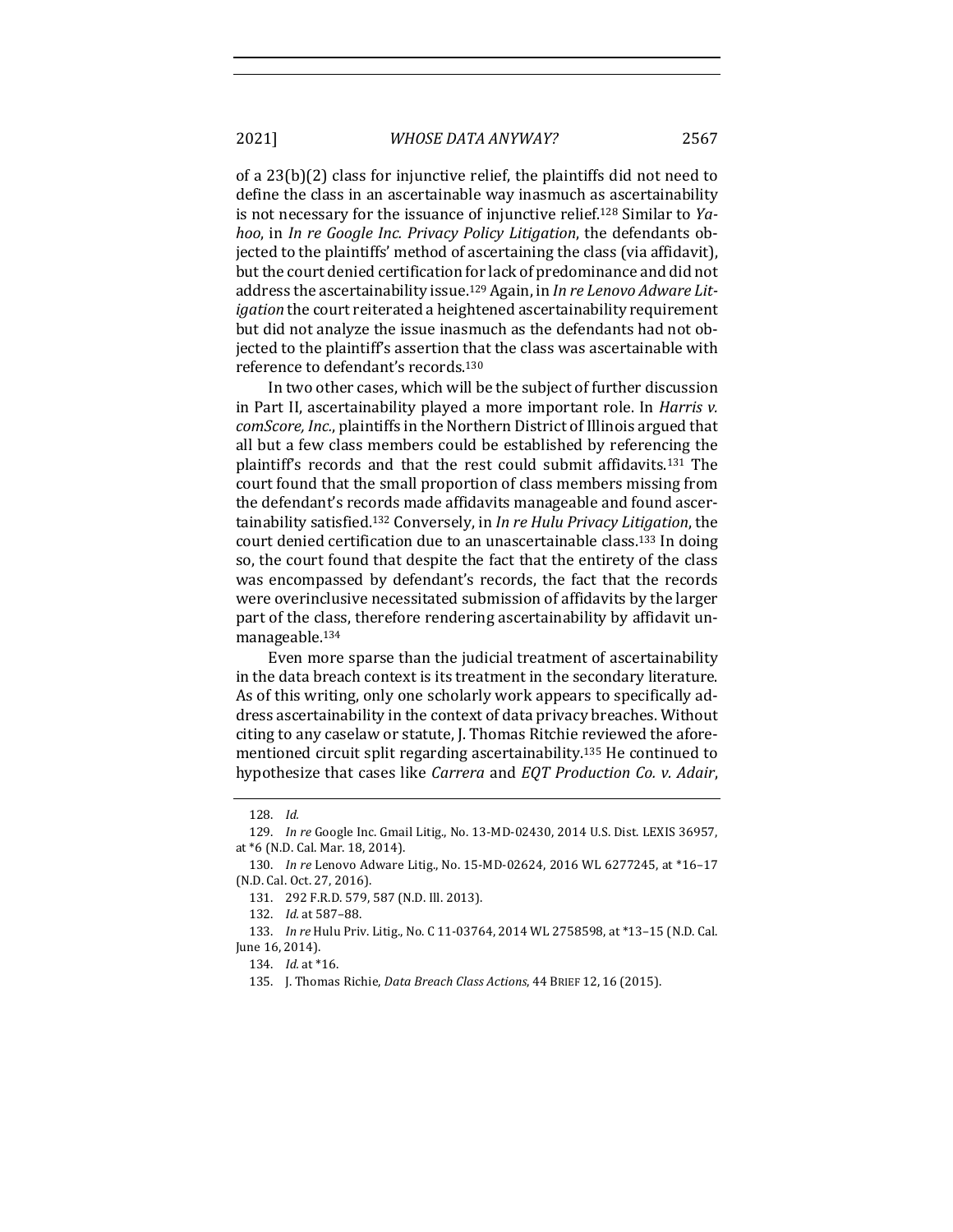with their heightened ascertainability requirement, might "make certification less likely" though he cited no statutory or judicial authority.<sup>136</sup> Given the sparse judicial consideration of ascertainability in the data privacy context, the subject is ripe for review.

# II. ASCERTAINABILITY IN DATA PRIVACY CLASS ACTIONS LEADS TO ARBITRARY CERTIFICATION DECISIONS, FOCUSES ON FACTORS PARTICULARLY CHALLENGING TO DATA PRIVACY SUITS, AND FAILS TO INCENTIVIZE GOOD BEHAVIOR

This Part will identify how the strict ascertainability requirement is applied inconsistently from case to case in the data privacy context, noting that similar situations receive different outcomes based on judges' individual estimations of what is "manageable." Then, it will focus on how, when defendants' records are not sufficient to identify every class member at the outset, courts use large statutory damages (a hallmark of laws commonly used to bring data privacy suits) as an excuse to preclude the use of affidavits to establish ascertainability. Finally, this Part analyzes how courts' inconsistent, prejudicial application of ascertainability creates different outcomes for similarly situated plaintiffs and undermines the goal of class actions to adjudicate claims efficiently. 

A. COURTS ENFORCE ASCERTAINABILITY RULES INCONSISTENTLY FROM CASE TO CASE

The ascertainability requirement, while never universally accepted, suffers from a lack of consistent application.<sup>137</sup> Data privacy class actions, with their vast scope and technical sophistication, are particularly vulnerable to arbitrary judicial determinations of ascertainability and "manageability" that lead to conflicting, unpredictable results for different suits. The two cases that particularly encapsulate this issue are *Harris v. comScore, Inc.*<sup>138</sup> and In re Hulu Privacy Litigation,<sup>139</sup> the implications of which become clear in additional data privacy cases such as *In re Google Inc. Gmail Litigation*<sup>140</sup> and *Backhaut v. Apple Inc*. 141

<sup>136.</sup> *Id.* at 17.

<sup>137.</sup> *Supra* notes 89–105 and accompanying text.

<sup>138. 292</sup> F.R.D. 579, 581 (N.D. Ill. 2013).

<sup>139.</sup> No. C 11-03764, 2014 U.S. Dist. LEXIS 83661, at \*3 (N.D. Cal. June 16, 2014).

<sup>140.</sup> No. 13-MD-02430, 2014 U.S. Dist. LEXIS 36957 (N.D. Cal. Mar. 18, 2014).

<sup>141.</sup> No. 14-CV-02285, 2015 WL 4776427 (N.D. Cal. Aug. 13, 2015).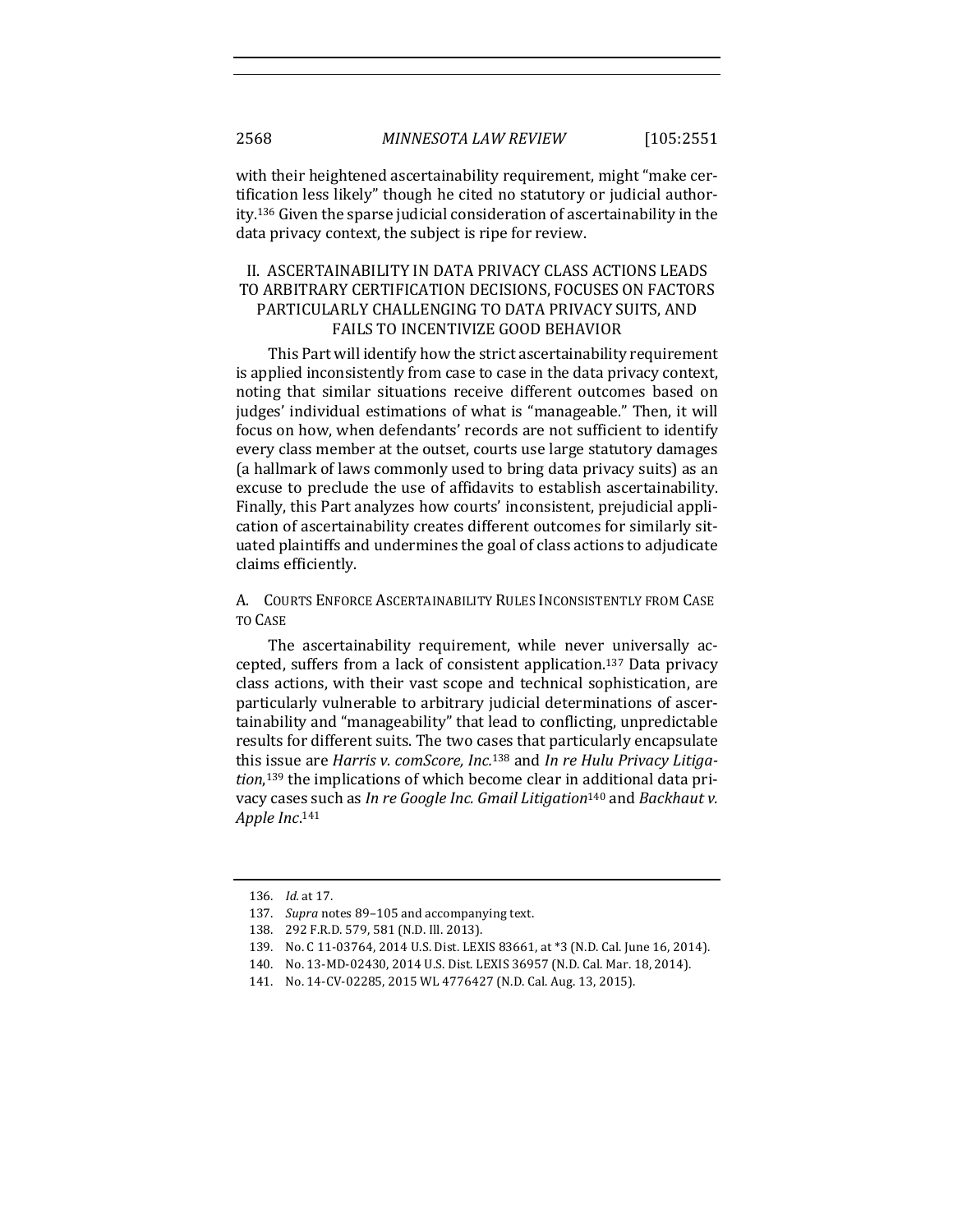In *Harris v. comScore Inc.*, plaintiffs asserted a classic data scraping claim, that is, that comScore illegally obtained information from class members' computers, repackaged it, and sold it to purveyors of targeted advertising.<sup>142</sup> Defendant comScore garnered its data through a program called  $OSSProxy.<sup>143</sup>$  When users installed OSSProxy on their computers, the program collected data, sending it to comScore's servers.<sup>144</sup> comScore induced consumers to download OSSProxy by partnering with bundlers, who provided free digital products to Internet users who downloaded the bundle.<sup>145</sup> In downloading the bundlers' software, consumers confronted a message informing them that the comScore OSSProxy software was included " $[i]$ n order to provide this free download."<sup>146</sup> Alleging several theories of damages, the plaintiffs sued under the Stored Communications Act, the Electronic Communications Privacy Act, the Computer Fraud and Abuse Act, and the common-law theory of unjust enrichment.<sup>147</sup>

In arguing for certification, the plaintiffs countered comScore's assertion that the task of identifying class members would "swamp[] any common questions in this case."<sup>148</sup> Plaintiffs argued that, rather than class members needing to be ascertained, the class must merely be ascertainable (defined by objective criteria).<sup>149</sup> Here, plaintiffs argued that the objective criteria were clear: namely, whether the class members downloaded the software.<sup>150</sup> If there were no corroborating records to prove class members' downloading of the software, plaintiffs argued that submission of an affidavit affirming that members had downloaded the software would suffice.<sup>151</sup>

At the time of the *comScore* case, the Northern District of Illinois accepted the Third Circuit's ascertainability requirement that class members be identifiable with reference to objective criteria and that there be an administratively feasible way of determining membership at certification.<sup>152</sup> Both parties agreed that comScore's records would

146. *Id.* at 582.

<sup>142. 292</sup> F.R.D. at 581.

<sup>143.</sup> *Id.*

<sup>144.</sup> *Id.*

<sup>145.</sup> *Id.*

<sup>147.</sup> *Id.* at 581.

<sup>148.</sup> Plaintiffs' Reply in Support of Their Supplemental Motion for Class Certification at 9, Harris v. comScore Inc., 292 F.R.D. 579 (N.D. Ill. 2013) (No. 11 C 5807).

<sup>149.</sup> *Id.*

<sup>150.</sup> *Id.* at 15.

<sup>151.</sup> *Id.* at 10.

<sup>152.</sup> *Harris*, 292 F.R.D. at 587 (citing Marcus v. BMW of N. Am., LLC, 687 F.3d 583, 593 (3d Cir. 2012)).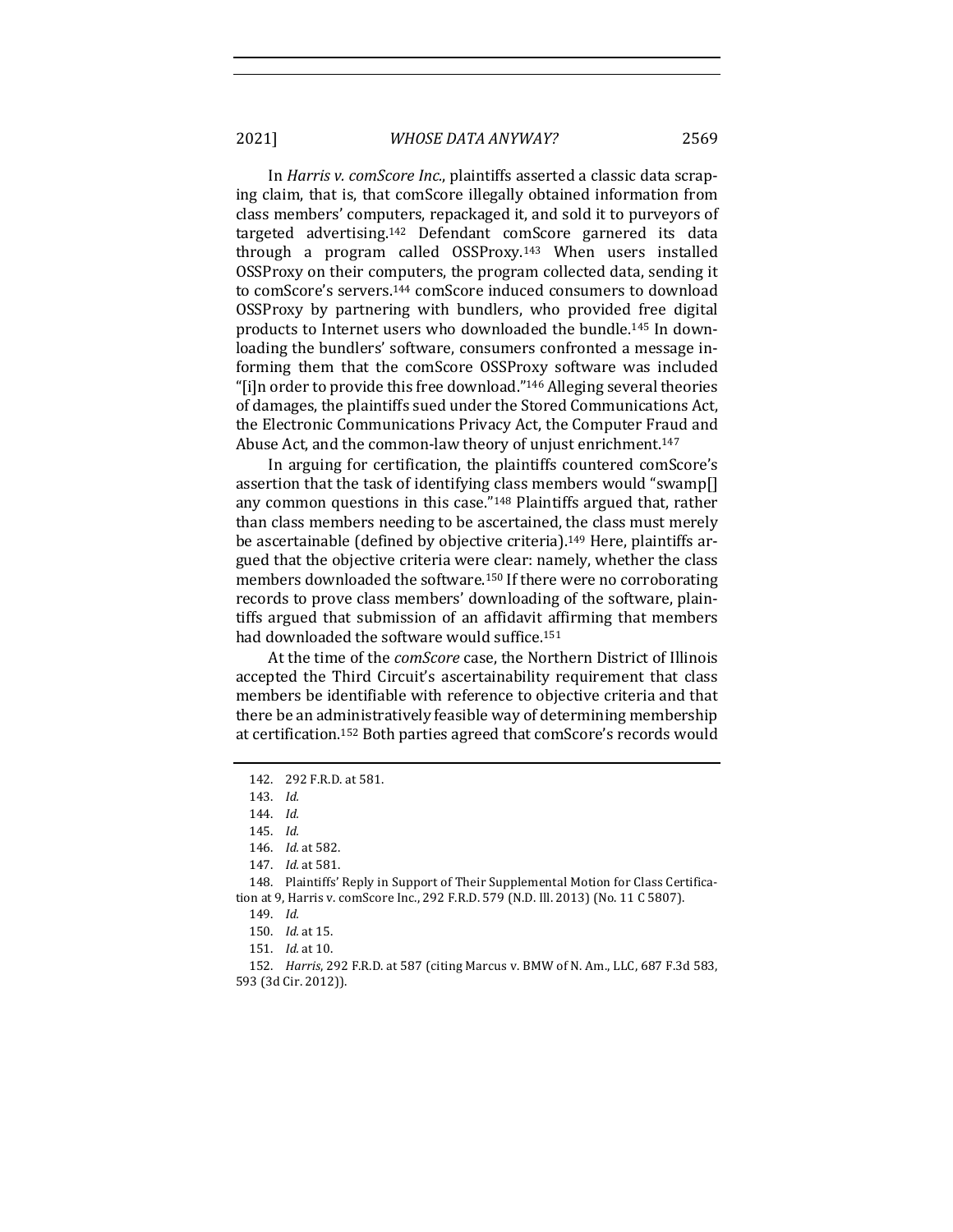identify at least some proportion of the proposed class.<sup>153</sup> comScore, however, noted that permitting submission of affidavits would be unwieldy and entail individualized fact determinations inasmuch as comScore would be entitled to challenge each affidavit.<sup>154</sup> The court, while recognizing that affidavits *could* violate the ascertainability requirement, also noted that courts have permitted class identification by affidavit where the administrative burden was "minimal."<sup>155</sup> The court ultimately found that the proposed class was ascertainable inasmuch as most class members were identifiable through comScore's records, rendering the use of affidavits "manageable."<sup>156</sup>

However, in another case, the court in the Northern District of California treated affidavits completely differently despite similar facts. In *In re Hulu Privacy Litigation*, plaintiffs alleged that Hulu, a video streaming website, had inappropriately taken data from users and distributed it to Facebook and other purveyors of targeted ads.<sup>157</sup> As with *comScore*, the court required that class members be identifiable with reference to objective criteria such that it was "administratively feasible" for the court to determine who was bound by the judgment.<sup>158</sup> Citing *comScore*, the plaintiffs argued in their reply in favor of certification that class members, though not ascertainable through Hulu's records, could self-identify through affidavits.<sup>159</sup> Since both Facebook and Hulu require users to register using email addresses, cross-referencing the records of both Hulu and Facebook would (theoretically) produce a list including all of the class members who had data stolen.<sup>160</sup> However, the court noted that cross-referencing would not satisfy ascertainability inasmuch as the true class members were those who had their personal data actually *transmitted* to Facebook, which depended on a number of factors.<sup>161</sup> Given that cross-referencing would produce an over-inclusive class, the court concluded that

161. *Id.*

<sup>153.</sup> *Id.*

<sup>154.</sup> *Id.* at 587-88.

<sup>155.</sup> *Id.* at 587 (citing Boundas v. Abercrombie & Fitch Stores, Inc., 280 F.R.D. 408, 417 (N.D. Ill. 2012)).

<sup>156.</sup> *Id.* at 588.

<sup>157.</sup> *In re* Hulu Priv. Litig., No. C 11-03764, 2014 WL 2758598, at \*14 (N.D. Cal. June 16, 2014) (pleading a subclass for those whose data was harvested by comScore and a subclass for those whose data was harvested by Facebook).

<sup>158.</sup> *Id.* at \*13 (citing Shepard v. Lowe's HIW, Inc., No. C 12-3893, 2013 WL 4488802 (N.D. Cal. Aug. 19, 2013)).

<sup>159.</sup> Plaintiffs' Reply in Support of Motion for Class Certification at 26 n.15, *In re* Hulu Priv. Litig, 86 F. Supp. 3d 1090 (2015) (No. 11-CV-03764).

<sup>160.</sup> *In re Hulu Priv. Litig.*, 2014 WL 2758598, at \*14.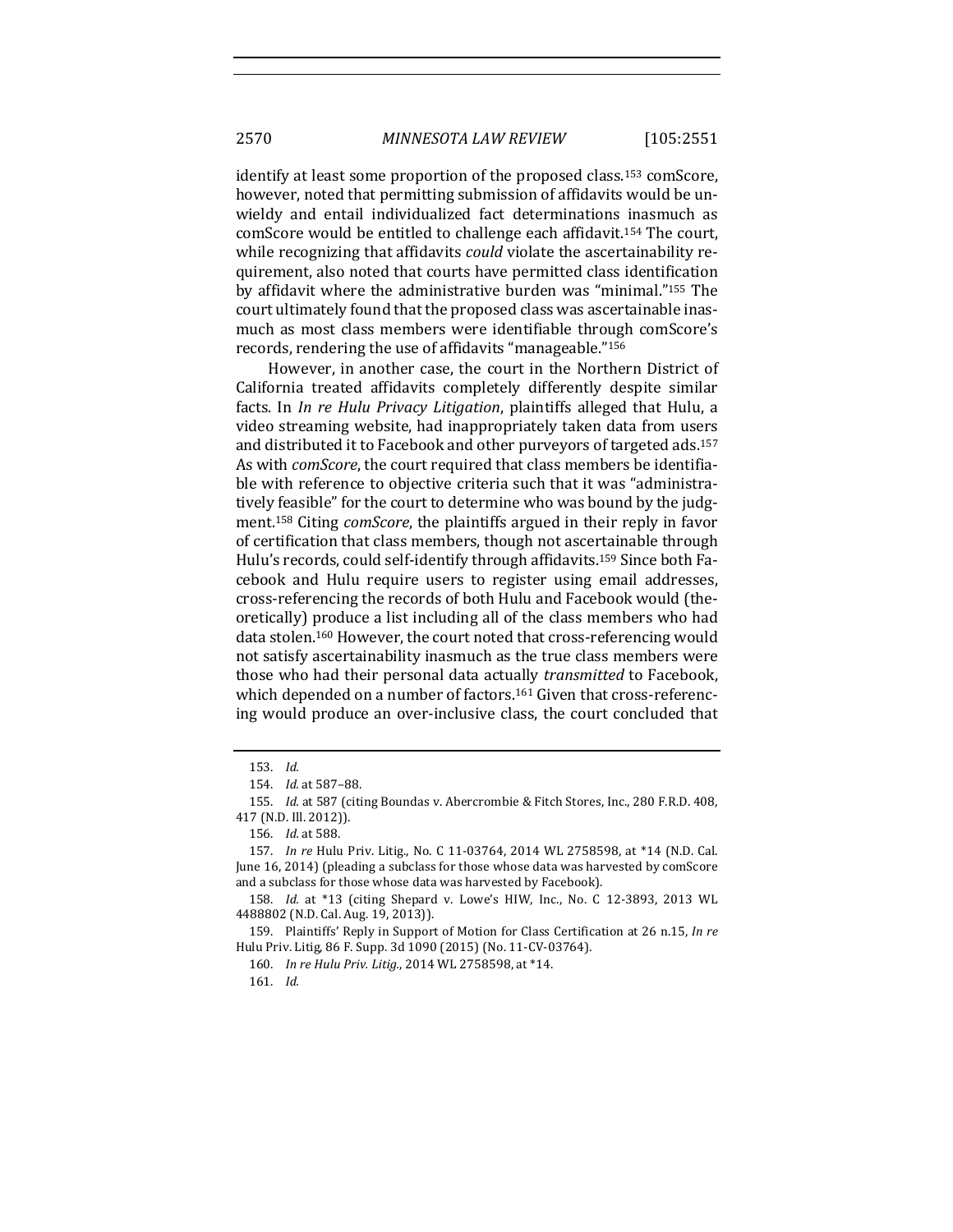the only way to actually *ascertain* who was in the class (rather than define the class) was through submission of affidavits.<sup>162</sup>

Having theretofore mirrored the reasoning in *comScore*, the *Hulu* court abruptly diverged. Citing *comScore*, the court held that, while affidavits were sometimes an acceptable method of satisfying ascertainability, it can also be improper to satisfy ascertainability "only by assertion of the class-members."<sup>163</sup> The *Hulu* court, citing a treatise,<sup>164</sup> instead decided to weigh the ease of documentation, the difficulty of verifying the claims, and the size of the claims.<sup>165</sup> The court found, with little explanation, that the claims were hard to verify, that documentation would be burdensome, and that the claims were large.<sup>166</sup> Though the claims in the *comScore* case were also difficult to verify and also pleaded large claims, the *Hulu* court nevertheless found that ascertainability was not satisfied.<sup>167</sup> In doing so, it distinguished its decision from *comScore*, noting that in *comScore*, "the 'bulk' of the class membership would be determined by comScore's own records" whereas with the instant case "records here would identify a large pool of users with only a subset . . . suffering any injury."<sup>168</sup> The court essentially decided that ascertainability was not satisfied because a larger proportion of *Hulu* class members required verification than the *comScore* class members. Though some might argue that courts have every right to make determinations based on the proportion of the class that has to submit affidavits, such discretion nevertheless raises an important concern of judicial arbitrariness, particularly where—as was the case in *Hulu*—the court makes no attempt to set forth a rule or guiding principal on which future plaintiffs can rely.<sup>169</sup> In the end, both classes contemplated ascertainability by affidavit. The *Hulu* decision, though ostensibly resting on a distinction in degree, in reality rests on an expectation of unquestioned deference to judicial determinations of what constitutes too many affidavits. Both plaintiffs and defendants should expect, and deserve, more reliable indicia, particularly in the case of data privacy where potential classes are vast and judgments of proportion have outsized effects.

<sup>162.</sup> *Id.*

<sup>163.</sup> *Id.* (citing Harris v. comScore, Inc., 292 F.R.D. 579, 587-88 (N.D. Ill. 2013)).

<sup>164.</sup> NEWBERG ON CLASS ACTIONS § 10.12 (Alba Conte & Herbert B. Newberg eds., 4th ed. 2012).

<sup>165.</sup> *In re Hulu Priv. Litig.*, 2014 WL 2758598, at \*13-15 (citing NEWBERG ON CLASS ACTIONS, *supra* note 164).

<sup>166.</sup> *Id.* at \*14-15.

<sup>167.</sup> *Id.*

<sup>168.</sup> *Id.*

<sup>169.</sup> *See generally id.*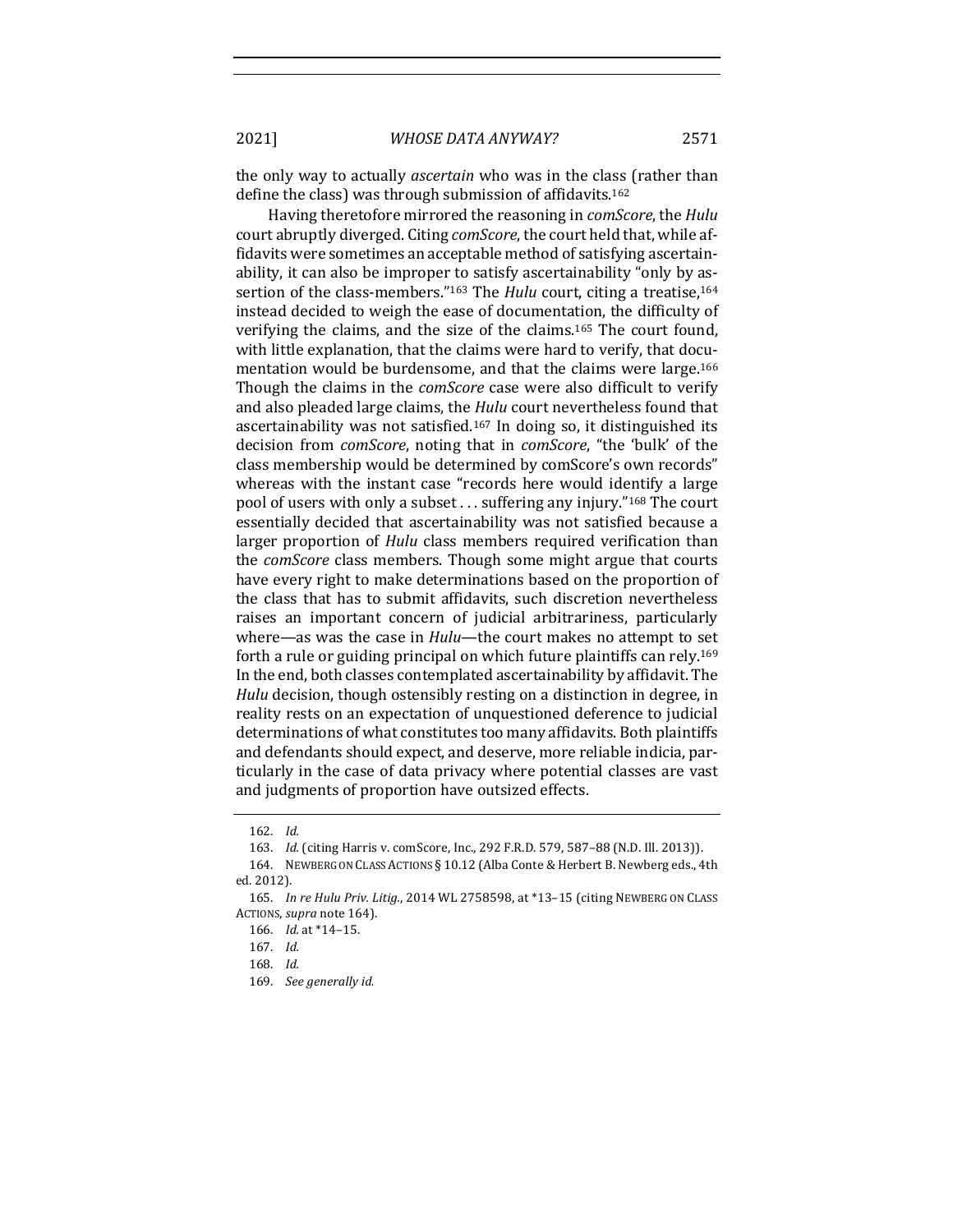Such necessity of affidavits to complement defendant records in data privacy class actions extends to other cases as well. For instance, in a consolidated class action against Google, plaintiffs alleged that Google illegally intercepted (scraped) messages sent through Gmail.<sup>170</sup> The class included users of Gmail, as well as users of other email providers who had exchanged emails with Gmail account owners.<sup>171</sup> Though the case was dismissed for failure to satisfy the predominance requirement of class actions, $172$  the pleadings in the case fiercely contested ascertainability.<sup>173</sup> Plaintiffs asserted that the subclasses with Gmail accounts were "easily ascertainable because they have Gmail accounts and contracts with Google" and that the subclass of non-Gmail users could be ascertainable through the submission of an email, essentially an affidavit.<sup>174</sup> Google, in its motion to dismiss, argued that despite plaintiffs' assertion that the class was easily ascertainable from defendant's records, the plaintiffs had not explained "what documents they were referring to and did not cite any supporting evidence" proving the assertion to be true.<sup>175</sup> Had the case not been decided on predominance grounds, and Google's assertions proved correct, plaintiffs might very well have had to take their chances with the submission of affidavits. Given the juxtaposition of *Hulu* and *comScore*, the outcome would have been far from certain.

Similarly, in *Backhaut v. Apple Inc.*, plaintiffs sued Apple, saying that the company had improperly intercepted messages sent through the Apple iPhone iOS operating system, causing them not to reach their intended recipients.<sup>176</sup> The Northern District of California articulated the same ascertainability standard as in other cases, namely that it be defined by objective criteria and that it is administratively

174. Plaintiffs' Reply in Support of Plaintiffs' Consolidated Motion for Class Certification, *supra* note 173, at 20.

<sup>170.</sup> *In re* Google Inc. Gmail Litig., No. 13-MD-02430, 2014 U.S. Dist. LEXIS 36957, at \*6 (N.D. Cal. Mar. 18, 2014).

<sup>171.</sup> *Id.*

<sup>172.</sup> *Id.* at \*81-83.

<sup>173.</sup> *See* Plaintiffs' Reply in Support of Plaintiffs' Consolidated Motion for Class Certification at 20-24, *In re Google Inc. Gmail Litig.*, 2014 U.S. Dist. LEXIS 36957 (No. 13-MD-02430); Defendant Google Inc.'s Motion To Dismiss Plaintiffs' Consolidated Individual & Class Action Complaint; Memorandum of Point & Authorities in Support Thereof at 50-52, *In re Google Inc. Gmail Litig.*, 2014 U.S. Dist. LEXIS 36957 (No. 13-MD-02430).

<sup>175.</sup> Defendant Google Inc.'s Motion To Dismiss Plaintiffs' Consolidated Individual & Class Action Complaint; Memorandum of Point & Authorities in Support Thereof, su*pra* note 173.

<sup>176.</sup> Backhaut v. Apple Inc., No. 14-CV-02285, 2015 WL 4776427, at \*1-2 (N.D. Cal. Aug. 13, 2015).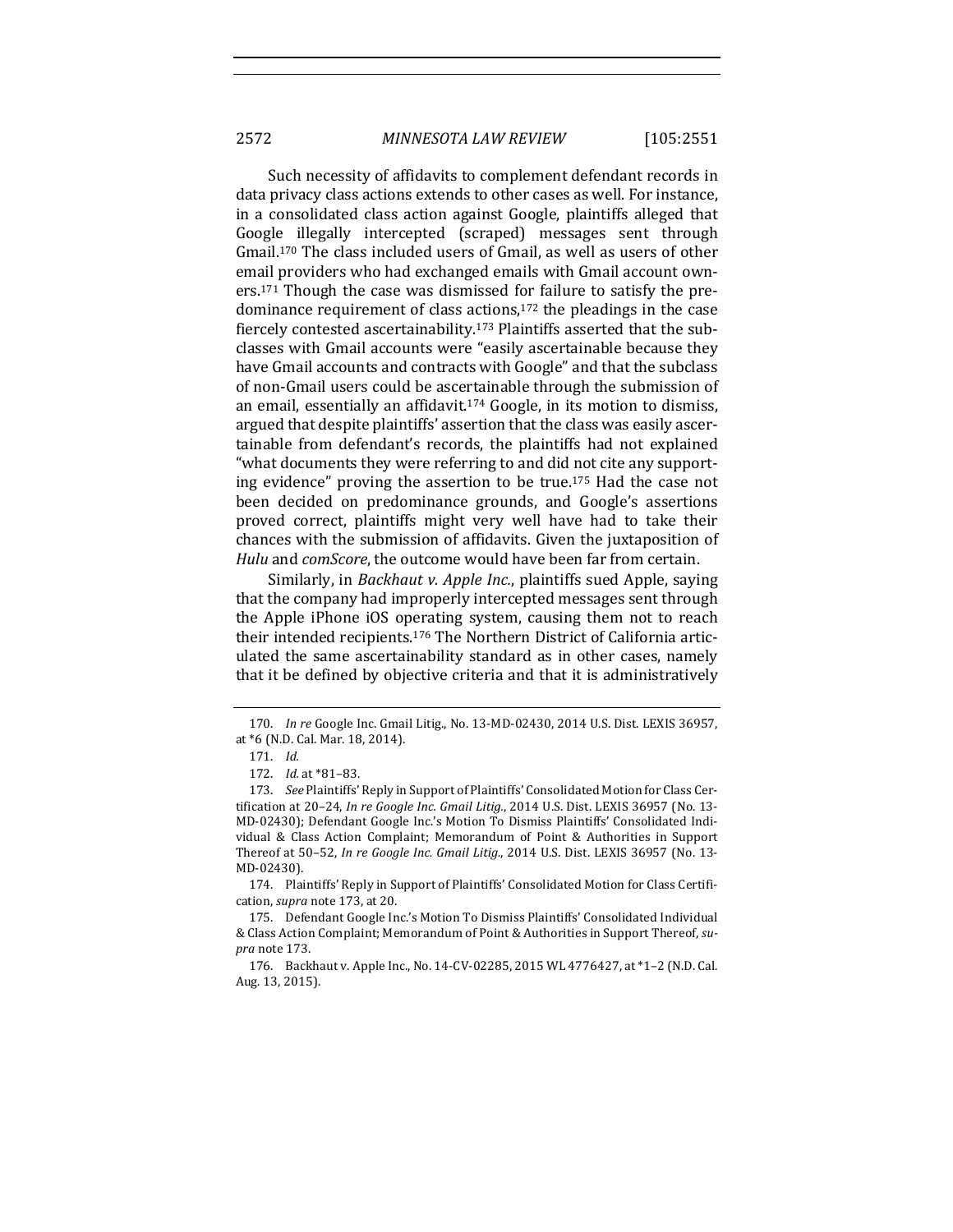feasible to determine whether potential members belong to a class.<sup>177</sup> Unsurprisingly, defendants, in opposition to class certification, argued that the only way to ascertain whether a person is in the class is through self-identification through affidavit, a process defendants argued would be unreliable and unfeasible.<sup>178</sup> The court agreed, saying that self-reporting would require each plaintiff class member to determine whether they had failed to receive a message.<sup>179</sup> Permitting this method of class identification required, in the court's view "individualized factual determinations," thereby precluding class certification on ascertainability grounds.<sup>180</sup>

Indeed, the only way to mitigate the threat of ascertainability in the data privacy context might be to avoid pleading damages, or to hope that the defendants lack the wherewithal to plead ascertainability. In *In re Yahoo Mail Litigation*, plaintiffs sued Yahoo for scanning information in ingoing and outgoing messages pertaining to Yahoo email accounts.<sup>181</sup> Though Yahoo obtained consent for the data extraction from those with Yahoo accounts, it made no other effort to obtain consent to scrape data from the messages of non-Yahoo users.<sup>182</sup> Unlike other cases, the plaintiffs only requested injunctive relief.<sup>183</sup> Though the defendants attempted to argue that  $(b)(2)$  injunctive relief classes also had to demonstrate administrative feasibility,<sup>184</sup> the court decided that the ascertainability requirement only applied to  $(b)(3)$ damages classes.<sup>185</sup> In *Lenovo* as previously iterated, the court declined to analyze ascertainability given that the defendants had not objected to the plaintiffs' prospective use of affidavits.<sup>186</sup>

Simply put, the interplay of *Hulu* and *comScore* established a troubling precedent: where defendant records do not precisely establish the contours of a  $(b)(3)$  damages class, courts are at liberty to make arbitrary determinations about the acceptable proportion of a class

<sup>177.</sup> *Id.* at \*9-10 (citing Wolph v. Acer Am. Corp., No. 09-1314, 2012 WL 993531, at \*1-2 (N.D. Cal. Mar. 23, 2012)).

<sup>178.</sup> Defendant's Opposition to Plaintiffs' Motion for Class Certification at 10-12, Backhaut, 2015 WL 4776427 (No. 14-CV-02285).

<sup>179.</sup> *Backhaut*, 2015 WL 477427, at \*12.

<sup>180.</sup> *Id.* at \*11.

<sup>181.</sup> *In re* Yahoo Mail Litig., 308 F.R.D. 577, 583 (N.D. Cal. 2015).

<sup>182.</sup> *Id.* at 584.

<sup>183.</sup> *Id.* at 585.

<sup>184.</sup> *Id.* at 596.

<sup>185.</sup> *Id.* at 597 (holding that the nature of relief sought for a (b)(2) class meant there was little purpose to an ascertainability requirement).

<sup>186.</sup> *In re* Lenovo Adware Litig., No. 15-MD-02624, 2016 WL 6277245, at \*15 (N.D. Cal. Oct. 27, 2016).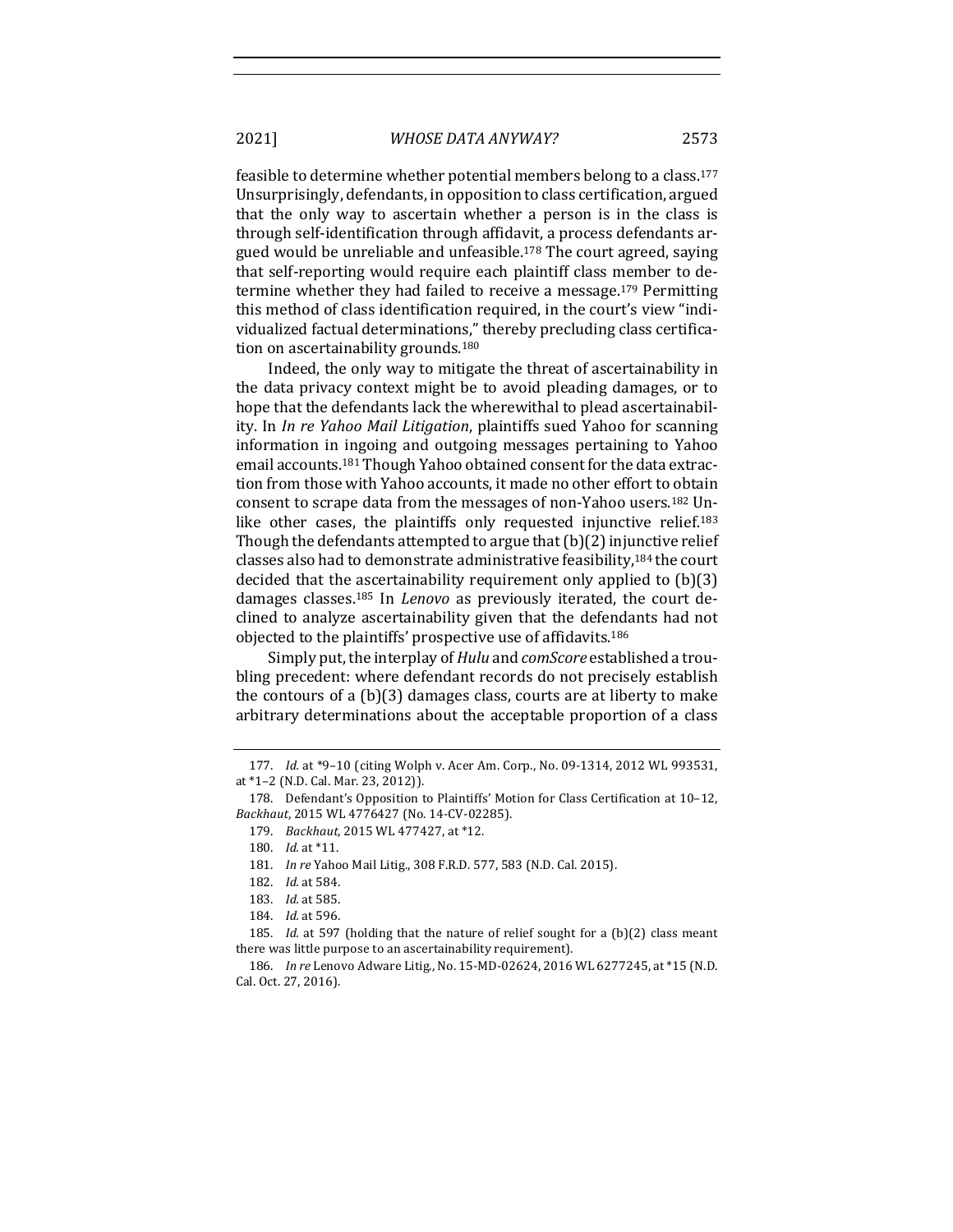that can satisfy ascertainability through affidavits.<sup>187</sup> Such precedent gives judicial ammunition to data privacy defendants' established efforts to defeat class certification by invoking ascertainability.<sup>188</sup>

B. THE *HULU* COURT'S RELIANCE ON CLAIM SIZE IS UNIQUELY CHALLENGING FOR DATA PRIVACY PLAINTIFFS

In addition to being arbitrarily applied and disincentivizing damages classes, courts evaluate ascertainability in a way that is uniquely challenging for data privacy class actions. Citing *Newberg on Class Actions*, the *Harris* court stated that ascertainability by affidavit can be appropriate "where claims are small or are not amenable to ready verification."<sup>189</sup> The *Hulu* court adopted this reasoning, citing *Harris's* reliance on *Newberg* in finding that a statutory penalty of \$2,500 was "not small" and therefore militated against the use of affidavits.<sup>190</sup> Such focus on damages is particularly challenging in the data privacy context. Damages in data breach lawsuits are notoriously imprecise.<sup>191</sup> Pleading actual damage from the loss of data often results in dismissal or pitifully small awards.<sup>192</sup>

As such, statutory damages are often the only method by which plaintiffs pleading federal claims can receive meaningful damages, particularly if state legislatures have not provided methods of relief. In what initially seems to be a windfall for plaintiffs, statutory damages can be quite generous. For instance, the Stored Communications Act, cited by the *Harris* and *Yahoo* courts, permits minimum statutory

<sup>187.</sup> Supra notes 143-45 and accompanying text.

<sup>188.</sup> Supra notes 171-72 and accompanying text.

<sup>189.</sup> Harris v. comScore, Inc., 292 F.R.D. 579, 588 (N.D. Ill. 2013) (quoting ALBA CONTE & HERBERT B. NEWBERG, 3 NEWBERG ON CLASS ACTIONS § 10:12 (4th ed. rev. 2012)).

<sup>190.</sup> *In re* Hulu Priv. Litig., No. C 11-03764, 2014 WL 2758598, at \*15-16 (N.D. Cal. June 16, 2014) (citing *Harris*, 292 F.R.D. at 587-88).

<sup>191.</sup> *See, e.g., In re* Horizon Healthcare Servs. Data Breach Litig., 846 F.3d 625, 639  $(3d$  Cir. 2017) (asserting that "[d]amages for a violation of an individual's privacy are a quintessential example of damages that are uncertain and possibly unmeasurable" (citation omitted)); Patrick J. Lorio, *Access Denied: Data Breach Litigation, Article III* Standing, and a Proposed Statutory Solution, 51 COLUM. J.L. & Soc. PROBS. 79, 87-88 (2017) (discussing difficulties data privacy litigants face in attempting to establish actual damages).

<sup>192.</sup> *See generally In re Horizon Healthcare*, 846 F.3d at 639; *In re Rutter's Data Sec.* Breach Litig., No. 20-CV-382, 2021 WL 29054, at \*6 (M.D. Pa. Jan. 5, 2021) (dismissing data privacy litigants where plaintiffs had "only possible future injuries and prophylactic measures to avoid those potential injuries"); *In re* Cmty. Health Sys., Inc., No. 15-CV-222, 2016 WL 4732630, at \*15-17 (N.D. Ala. Sept. 12, 2016) (finding that patients whose health data was stolen suffered no actual damages).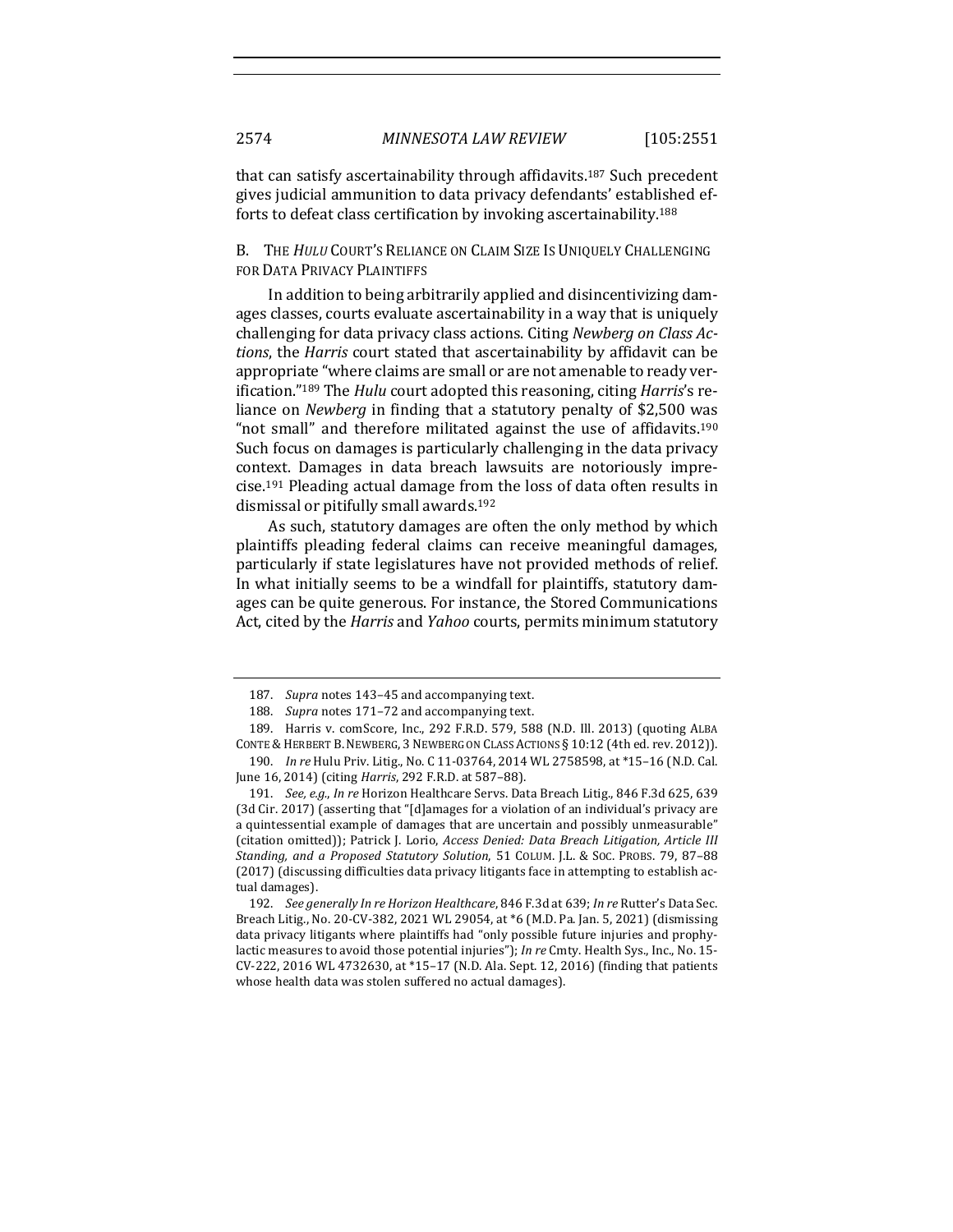damages of  $$1,000$  per claim.<sup>193</sup> The Communications Privacy Act, cited by the *Harris* and *Gmail* courts, awards up to \$500 per claim for initial offenders, and up to  $$1,000$  for repeat offenders.<sup>194</sup> The Video Privacy Protection Act, cited by the *Hulu* court, awards a minimum of \$2,500 per violation.<sup>195</sup> Unfortunately for the plaintiffs in *Hulu*, the court held the generosity of statutory damages as weighing against the use of affidavits, thereby preventing the class from being ascertainable and precluding certification.<sup>196</sup> In deciding whether the plaintiffs had satisfied ascertainability, the court found that the large damage award authorized by the Video Privacy Protection Act made the use of affidavits inappropriate, holding that "when dollar amounts are higher, some form of verification is appropriate beyond just an affidavit."<sup>197</sup> The court reasoned that the large damage amount "creates incentives for claimants" to fabricate claims.<sup>198</sup> Inasmuch as courts have not yet determined whether statutory damages under the other statutes are large enough to militate against affidavits, plaintiffs requesting ascertainability by affidavit must exercise caution in pleading or risk denial of certification. 

C. THE NINTH CIRCUIT'S OBVIATION OF THE ASCERTAINABILITY REQUIREMENT DOES NOT SOLVE THE CHALLENGES ASCERTAINABILITY PRESENTS TO DATA PRIVACY CLASSES

It is important to acknowledge that the Ninth Circuit rendered moot the problematic cases<sup>199</sup> mentioned in this Note in *Briseno v.* ConAgra Foods, Inc.<sup>200</sup> The Briseno court eliminated the ascertainability requirement in the Ninth Circuit, saying that "an independent administrative feasibility requirement is unnecessary."<sup>201</sup> However, data privacy class actions are unique inasmuch as they are particularly widespread and often have victims in every circuit in the United States. For example, the Target data breach cases involved complaints in California, Colorado, Florida, Illinois, Louisiana, Massachusetts, Minnesota, Missouri, New York, Oregon, Rhode Island, Utah, and

<sup>193. 18</sup> U.S.C. § 2707(c).

<sup>194.</sup> *Id.* § 2520(c).

<sup>195.</sup> *Id.* § 2710(c)(2).

<sup>196.</sup> *In re* Hulu Priv. Litig., No. C 11-03764, 2014 WL 2758598, at \*15-16 (N.D. Cal. June 16, 2014).

<sup>197.</sup> *Id.* at \*15.

<sup>198.</sup> *Id.* at \*16.

<sup>199.</sup> *See supra* Part II.A.

<sup>200. 844</sup> F.3d 1121, 1127 (9th Cir. 2017).

<sup>201.</sup> *Id.*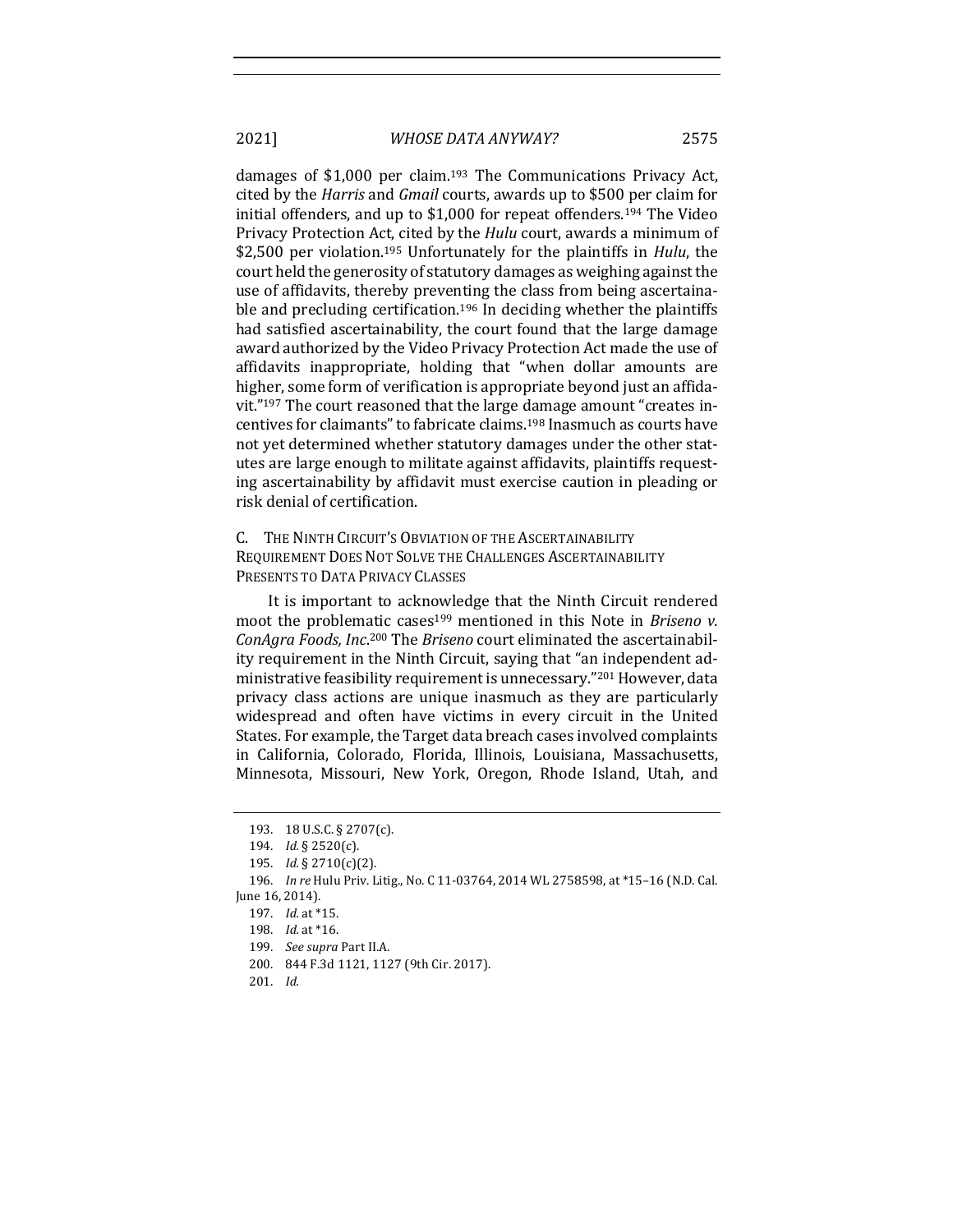Washington.<sup>202</sup> Research uncovered class action complaints in the *Gmail* case in jurisdictions from New Jersey<sup>203</sup> to California.<sup>204</sup> The widespread nature of data privacy suits makes it all but certain that complaints will be filed in jurisdictions that maintain a separate ascertainability requirement. The Supreme Court's aversion to certifying the question of ascertainability makes it likely the circuit split will persist for the time being.<sup>205</sup> Even more troubling, plaintiffs may not always be able to certify nationwide classes in the jurisdiction of their choice. In light of the Supreme Court's decision in *Bristol-Myers Squibb Co.* v. Superior *Court*, data privacy classes that cannot prove minimum contacts with California may not be able to avail themselves of the Ninth Circuit's favorable ascertainability caselaw.<sup>206</sup> Thus, while the Ninth Circuit no longer permits a heightened ascertainability requirement, there are many circuits that do embrace the requirement, and the victims of data breaches who live in those jurisdictions may not be able to escape the negative rulings in their circuits by virtue of a nationwide class.

# D. COURTS SHOULD NOT CREATE DIFFERENT OUTCOMES FOR SIMILARLY SITUATED PLAINTIFFS

The capacity of the ascertainability requirement to inhibit recovery in data privacy suits should raise concern. Damages have long been accepted as an effective mechanism to incentivize good behavior.<sup>207</sup> Though in a perfect world people would behave well out of a sense of altruism, the world is not perfect—therefore the law is replete with carrots and sticks.<sup>208</sup> Indeed, assigning monetary damages

<sup>202.</sup> *See* Transfer Order, *In re* Target Corp. Customer Data Sec. Breach Litig., No. 13-cv-00793 (J.P.M.L. Apr. 3, 2014) (listing the various actions considered for consolidation across states).

<sup>203.</sup> *See* Class Action Complaint at 1-2, Villani v. Google, Inc., No. 12-cv-01740 (D.N.J. Mar. 20, 2012).

<sup>204.</sup> *See* Consolidated Class Action Complaint at 1, 6-7, *In re* Google, Inc. Priv. Pol'y Litig., No. 12-cv-01382 (N.D. Cal. June 8, 2012).

<sup>205.</sup> *See generally* Briseno v. ConAgra Foods, Inc., 844 F.3d 1121 (9th Cir. 2017), *cert. denied*, 138 S. Ct. 313 (2017); Rikos v. Procter & Gamble Co., 799 F.3d 497 (6th Cir. 2015), *cert. denied*, 136 S. Ct. 1493 (2016); Mullins v. Direct Digit., LLC, 795 F.3d 654 (7th Cir. 2015), *cert. denied*, 136 S. Ct. 1161 (2016).

<sup>206. 137</sup> S. Ct. 1773, 1787 (2017) (Sotomayor, J., dissenting).

<sup>207.</sup> *See, e.g.*, Beaulieu v. Finglam, Y.B. 2 Hen. 4, f. 18, pl. 6 (1401) (expounding the first articulation of negligence liability in 1401 AD).

<sup>208.</sup> *See generally* Kristen Underhill, *When Extrinsic Incentives Displace Intrinsic* Motivation: Designing Legal Carrots and Sticks To Confront the Challenge of Motivational Crowding-Out, 33 YALE J. ON REGUL. 213 (2016) (discussing possible downsides of the many legal "nudges" meant to encourage actions for the common good).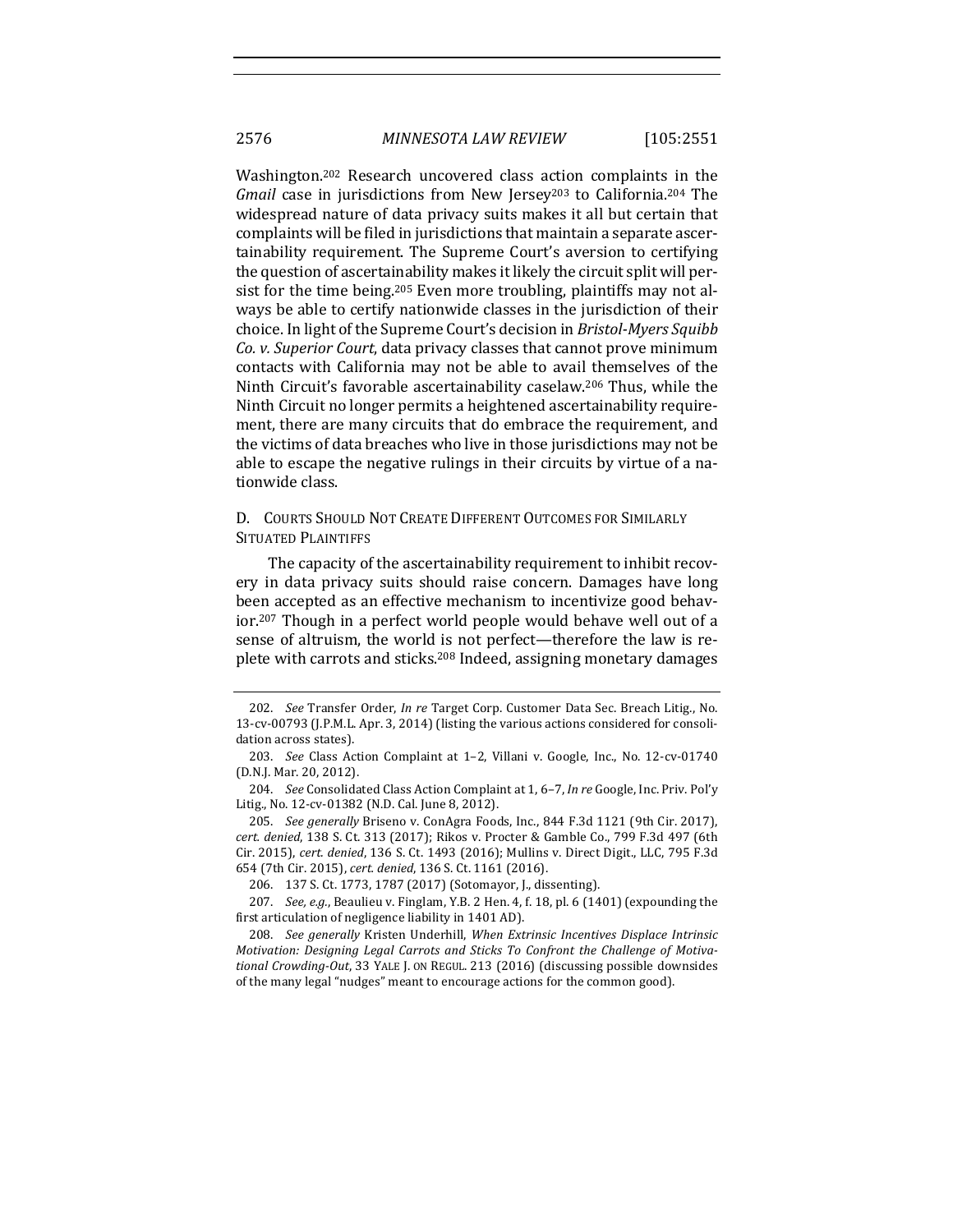to undesirable acts can incentivize good behavior even where economic forces would not.<sup>209</sup> Injunctions, while preventing future abuses, typically do not have the requisite punitive effect to disincentivize bad behavior.<sup>210</sup> It is not improper to surmise that tech giants will likely be incentivized to safeguard data if every breach in a class encompassing millions carries thousands of dollars in penalties. Given lawmakers' technological ineptitude, plaintiff classes are likely one of the most powerful mechanisms for holding tech companies accountable. Indeed, studies suggest that class action plaintiffs are indeed *motivated* by a desire to hold societal actors accountable.<sup>211</sup>

Additionally, the diverging requirements of the circuits regarding ascertainability create an uneven legal landscape where certain plaintiffs are subjected to more exacting certification requirements than others.<sup>212</sup> A divergence that, as previously discussed, exerts particular influence on data privacy class actions.<sup>213</sup> Despite the widespread presence of federal circuit splits, the Framers of the Constitution expressed a clear preference for uniform application of federal law.<sup>214</sup> Uniform application of the law, however, was not solely the purview of the founders.<sup>215</sup> Indeed, even though the Federal Rules of Civil

<sup>209.</sup> *See, e.g.*, Robert D. Cooter, *Economic Theories of Legal Liability*, 5 J. ECON. PER-SPS. 11 (1991) (detailing how legal liability can incentivize externality minimization). But see Tracey L. Meares, *Rewards for Good Behavior: Influencing Prosecutorial Discretion and Conduct with Financial Incentives*, 64 FORDHAM L. REV. 851 (1995) (arguing that pecuniary penalties actually result in perverse incentives that contravene stated policy goals). 

<sup>210.</sup> *See, e.g.*, FEDERAL CONTROL OF BUSINESS: INJUNCTION § 175 (2020) ("[T]he purpose [of the injunction] is not punishment but is rather to eliminate and prevent violations of the antitrust laws.").

<sup>211.</sup> See, e.g., Stephen Meili, Collective Justice or Personal Gain? An Empirical Analysis of Consumer Class Action Lawyers and Named Plaintiffs, 44 AKRON L. REV. 67, 90 (2011). 

<sup>212.</sup> *Compare* Carrera v. Bayer Corp., 727 F.3d 300, 307 (3d Cir. 2013) (ruling that identification of plaintiffs must take place at the "class certification state"), with Mullins v. Direct Digit., L.L.C., 795 F.3d 654, 662 (7th Cir. 2015) (arguing that *Carrera's* approach to ascertainability "misreads Rule 23" and that such decisions could wait until "later in the litigation").

<sup>213.</sup> *See supra Part I.D.* 

<sup>214.</sup> *See* THE FEDERALIST No. 80, at 401 (Alexander Hamilton) (Ian Shapiro ed., 2009) (citing the existence of the federal judiciary as furthering the "necessity of uniformity in the interpretation of the national laws").

<sup>215.</sup> *See* Thucydides, *The Funeral Oration of Pericles*, *in PLUTARCH'S CIMON AND PER-*ICLES 163, 165 (Bernadotte Perrin ed., 1910) (asserting that before the law "all citizens are on an equality").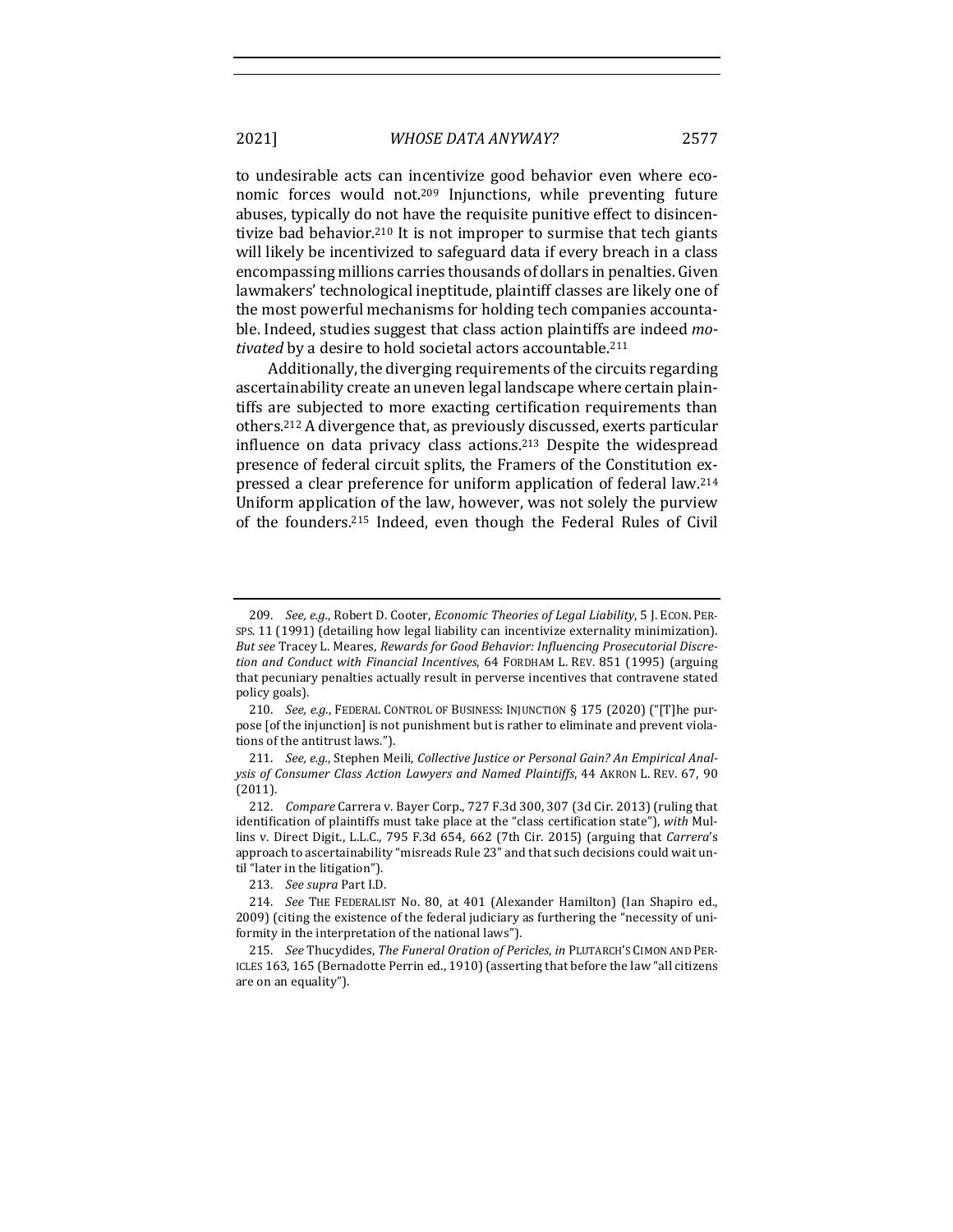Procedure extol the virtues of "speedy" and "inexpensive" resolution of suits, they also ostensibly aim for a resolution that is "just."216

At present, rather than ensuring equal protection of the law, ascertainability presents the following conundrum. In cases where perfunctory references to defendant's records are insufficient to establish an "administratively feasible" method of ascertaining the class, plaintiffs likely must either forego damages or take their chances requesting certification by affidavit. On one hand, forgoing damages diminishes the incentive of tech companies to safeguard user data.<sup>217</sup> On the other hand, establishing ascertainability by affidavit subjects plaintiffs to the incoherent judgments of courts as evidenced in *Hulu* and *Har*ris.<sup>218</sup> While those lucky enough to live in circuits without ascertainability avoid this bleak situation, millions of others live in jurisdictions where ascertainability *is* a requirement.<sup>219</sup> For them, the only recourse would be transferring to a jurisdiction without the heightened ascertainability requirement, an option that has no guarantee of success and that the Supreme Court could foreclose. All of this is to say that ascertainability can (and already has) resulted in similarly situated parties receiving different outcomes.<sup>220</sup>

### E. COURTS' CURRENT APPROACH TO ASCERTAINABILITY UNDERMINES THE OBJECTIVE OF EFFICIENT ADJUDICATION OF CLAIMS AT THE BASE OF RULE 23

Writing in 1967 (a year after the adoption of Rule 23), Benjamin Kaplan emphasized the principal of efficiency underlying the genesis of the rule, saying that the objective of the  $(b)(3)$  damages class is to "get at the cases where a class action promises important advantages of economy of effort and uniformity of result without undue dilution of procedural safeguards for members of the class or for the opposing party."<sup>221</sup> These "economies of effort" manifest most powerfully class actions' capacity to permit plaintiffs with small claims an incentive to

<sup>216.</sup> FED. R. CIV. P. 1.

<sup>217.</sup> Adam Lamparello, *Online Data Breaches, Standing, and the Third-Party Doc*trine, 2015 CARDOZO L. REV. DE NOVO 119, 128 (arguing that without the ability for plaintiffs to "recover damages," private companies will not have the incentive to "adopt stringent procedures").

<sup>218.</sup> *See supra* notes 164-65 and accompanying text.

<sup>219.</sup> *See supra* notes 82-85 and accompanying text.

<sup>220.</sup> *Compare* Harris v. comScore, Inc., 292 F.R.D. 579, 588 (N.D. Ill. 2013) (finding that use of affidavits was "manageable"), with *In re* Hulu Priv. Litig., No. C 11-03764, 2014 WL 2758598, at \*54 (N.D. Cal. June 17, 2014) (finding ascertainability was not satisfied despite similarities in claims and class to *comScore*).

<sup>221.</sup> Benjamin Kaplan, *Continuing Work of the Civil Committee: 1966 Amendments of the Federal Rules of Civil Procedure (pt. I)*, 81 HARV. L. REV. 356, 390 (1967).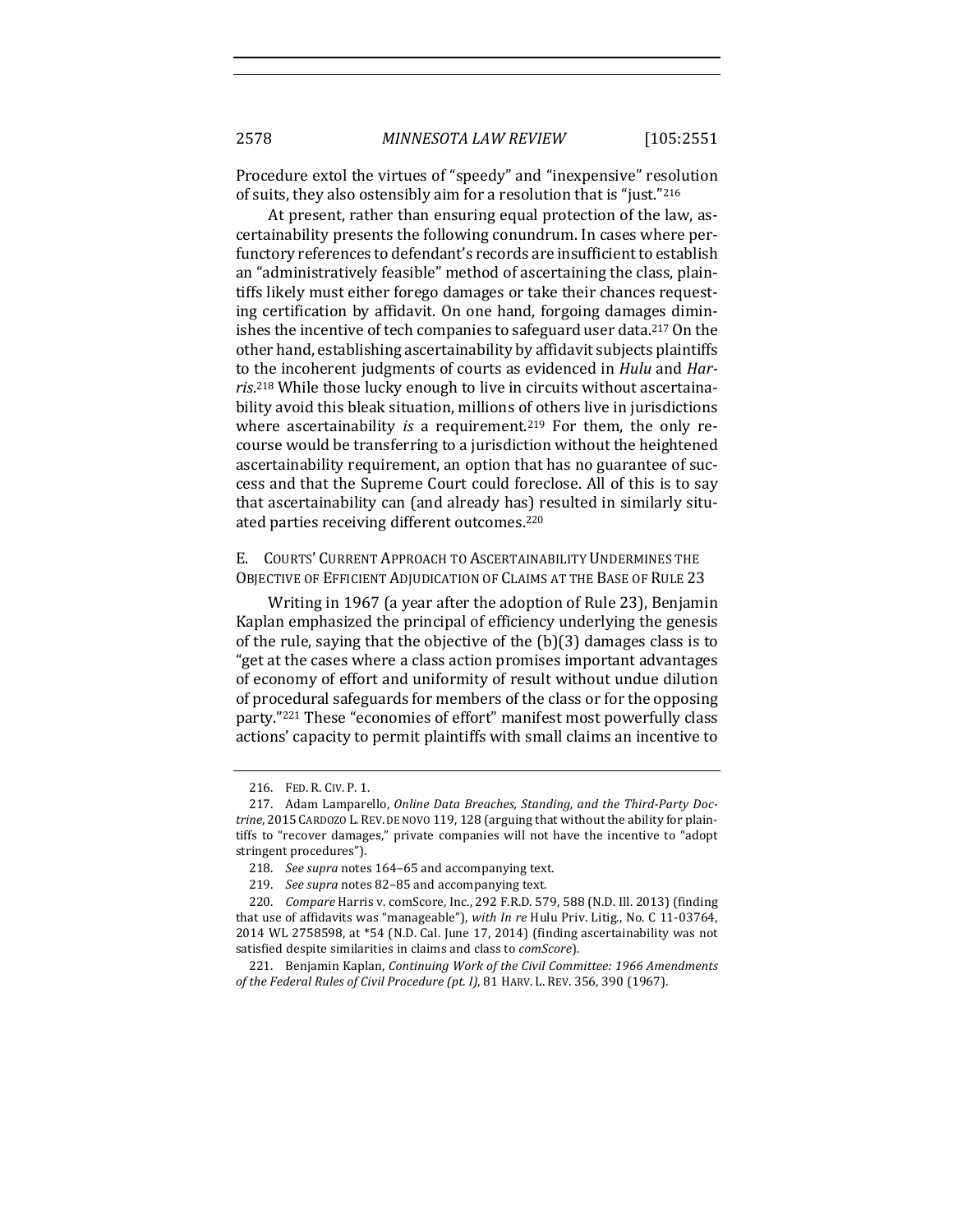bring a suit. The Supreme Court encapsulated this rationale in Am*chem Products, Inc. v. Windsor, saying that "the policy at the very core* of the class action mechanism is to overcome the problem that small recoveries do not provide the incentive for any individual to bring a solo action prosecuting his or her rights."222

Courts' approach to ascertainability in the context of data privacy, however, undermines this goal. In prohibiting the use of affidavits to satisfy ascertainability, the *Hulu* court effectively foreclosed monetary relief for the plaintiff class due to defendants' bad recordkeeping.<sup>223</sup> Though this does not necessarily inflict undue hardship on plaintiffs (damages are likely to be small anyway), $224$  it does prevent the courts from effectively disposing of the class in a way that incentivizes good behavior on the part of defendants. If the only remedy left for data privacy classes is injunctive relief, society, rather than plaintiffs, will be left poorer, as defendants will have no incentive to behave in a socially responsible way.<sup>225</sup>

A useful point of comparison is the jurisprudence surrounding consumer class actions. Courts' tolerance of ascertainability by affidavit in consumer class actions promotes efficiency through the use of compensatory damages.<sup>226</sup> There, courts embrace the use of affidavits as a way to establish ascertainability when defendants' records are insufficient to identify class members at the certification stage.<sup>227</sup> In doing so, the court creates a system where compensatory damages, though small, aggregate into a large enough penalty to incentivize good behavior without creating the incentive to falsify claims. In the data privacy context, though compensatory damages are less easily  $cal$ calculable,<sup>228</sup> nominal damages could serve a similar function, provided Congress amends legislation to permit them.<sup>229</sup> If courts substitute the use of nominal damages for compensatory damages, but otherwise mimic consumer class jurisprudence (as this Note suggests

<sup>222. 521</sup> U.S. 591, 617 (1997).

<sup>223.</sup> *In re Hulu Priv. Litig.*, 2014 WL 2758598, at \*13-14.

<sup>224.</sup> See, e.g., Lawrence J. Ball, *Damages in Class Actions: Determinations and Allocations*, 10 B.C. L. REV. 615, 623 (1969) ("Usually the individual damages [in a class action] that without the device of a class suit the plaintiff would not be afforded any relief.").

<sup>225.</sup> *See supra Part I.B.* 

<sup>226.</sup> *See infra Part III.B.* 

<sup>227.</sup> *See, e.g.*, Boundas v. Abercrombie & Fitch Stores, Inc., 280 F.R.D. 408, 417-18 (N.D. Ill. 2012) (permitting plaintiffs to employ affidavits in establishing ascertainability provided damages are small).

<sup>228.</sup> *See supra* note 165 and accompanying text.

<sup>229.</sup> *See infra Part III.C.*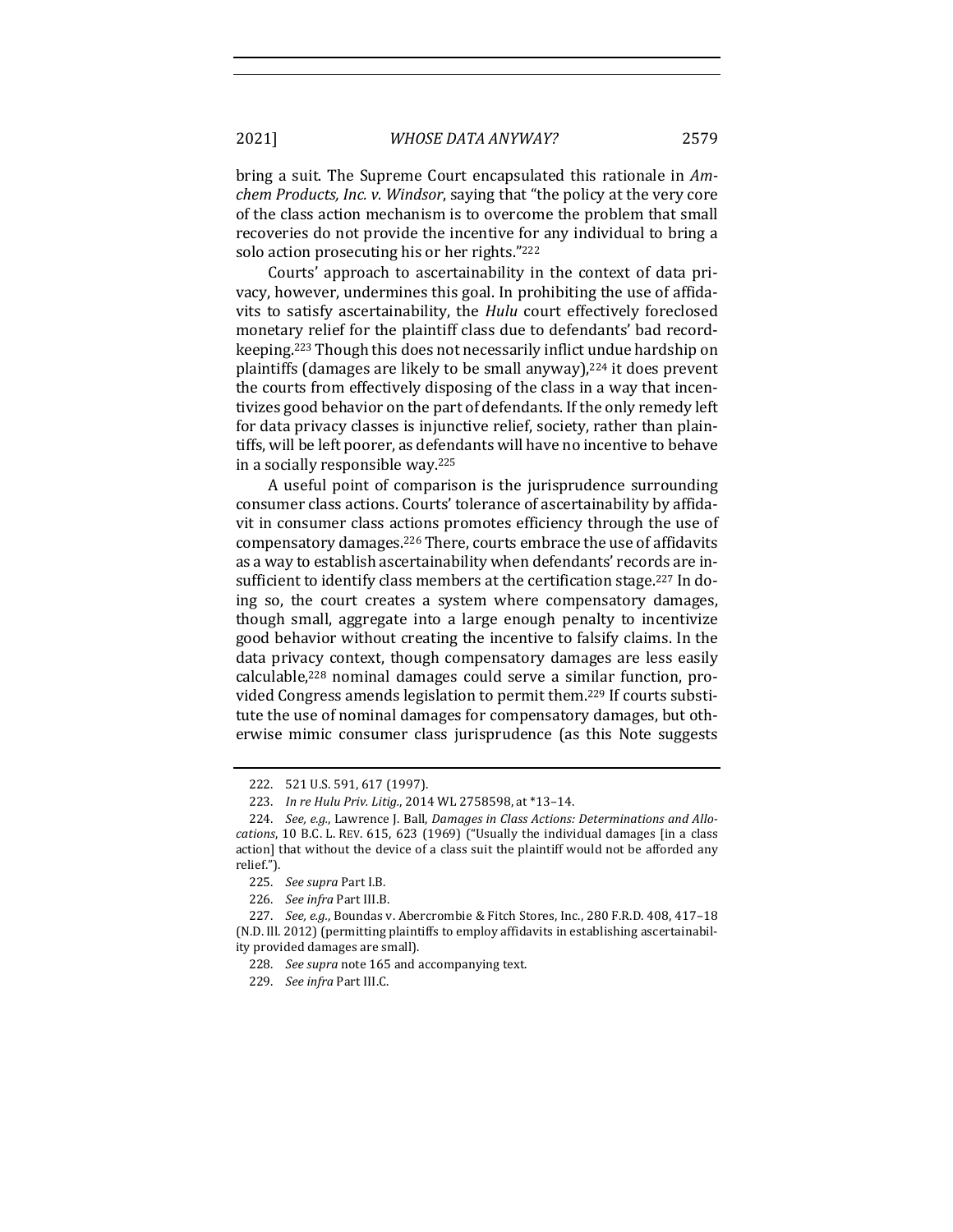they should), they will both incentivize good behavior as well as permit the efficient adjudication of claims, in line with the original policy goals of Rule 23. This, of course, requires legislative action to mitigate high statutory damage minimums, $230$  as well as court cooperation.

# III. CONGRESS SHOULD AMEND FEDERAL DATA PRIVACY STATUTES TO PROVIDE DAMAGES IN A NOMINAL AMOUNT, AND COURTS SHOULD PERMIT ASCERTAINABILITY BY AFFIDAVIT

This Part proposes a two-part solution to the capricious application of ascertainability in data privacy suits. To begin, Congress ought to amend data privacy legislation to permit lower damages awards. This would preclude courts from penalizing plaintiffs for large statutory damage provisions in popular data privacy statutes. Additionally, courts should draw upon existing consumer class action jurisprudence and let plaintiffs satisfy the requirement of ascertainability through affidavit. As some courts have already noted, such action would run little practical risk of fraudulent claims while simultaneously creating an aggregate financial impact sufficient to incentivize responsible behavior.<sup>231</sup>

A. CONGRESS SHOULD AMEND THE STORED COMMUNICATIONS ACT AND OTHER DATA PRIVACY STATUTES TO PERMIT NOMINAL DAMAGES

To prevent courts from using large statutory damages awards as a reason to preclude affidavit use (and therefore, ascertainability), Congress should enact a statute creating a cause of action for data breaches and ensure the legislation awards plaintiffs nominal damages. Such a statute would preclude the reasoning employed by the *Hulu* court in finding a lack of ascertainability.<sup>232</sup> Currently, popular statutes for data privacy class actions impose strict minimums for damages in civil suits. For instance, the Stored Communications Act, while providing a private right of action, imposes a  $$1,000$  required *minimum* of damages for each claim.<sup>233</sup> The Video Privacy Protection Act, cited by the *Hulu* court, awards a minimum of \$2,500 per violation.<sup>234</sup> Congress should assiduously avoid minimum civil damages awards approaching these levels. Replicating generous awards might

<sup>230.</sup> *See infra Part III.A.* 

<sup>231.</sup> See infra notes 262-68, 272-74 and accompanying text.

<sup>232.</sup> *See supra* notes 196-98 and accompanying text.

<sup>233. 18</sup> U.S.C.  $\S 2707(c)$  (requiring that persons recovering under the statute shall not recover "less than the sum of \$1,000").

<sup>234.</sup> *Id.* § 2710(c)(2)(A).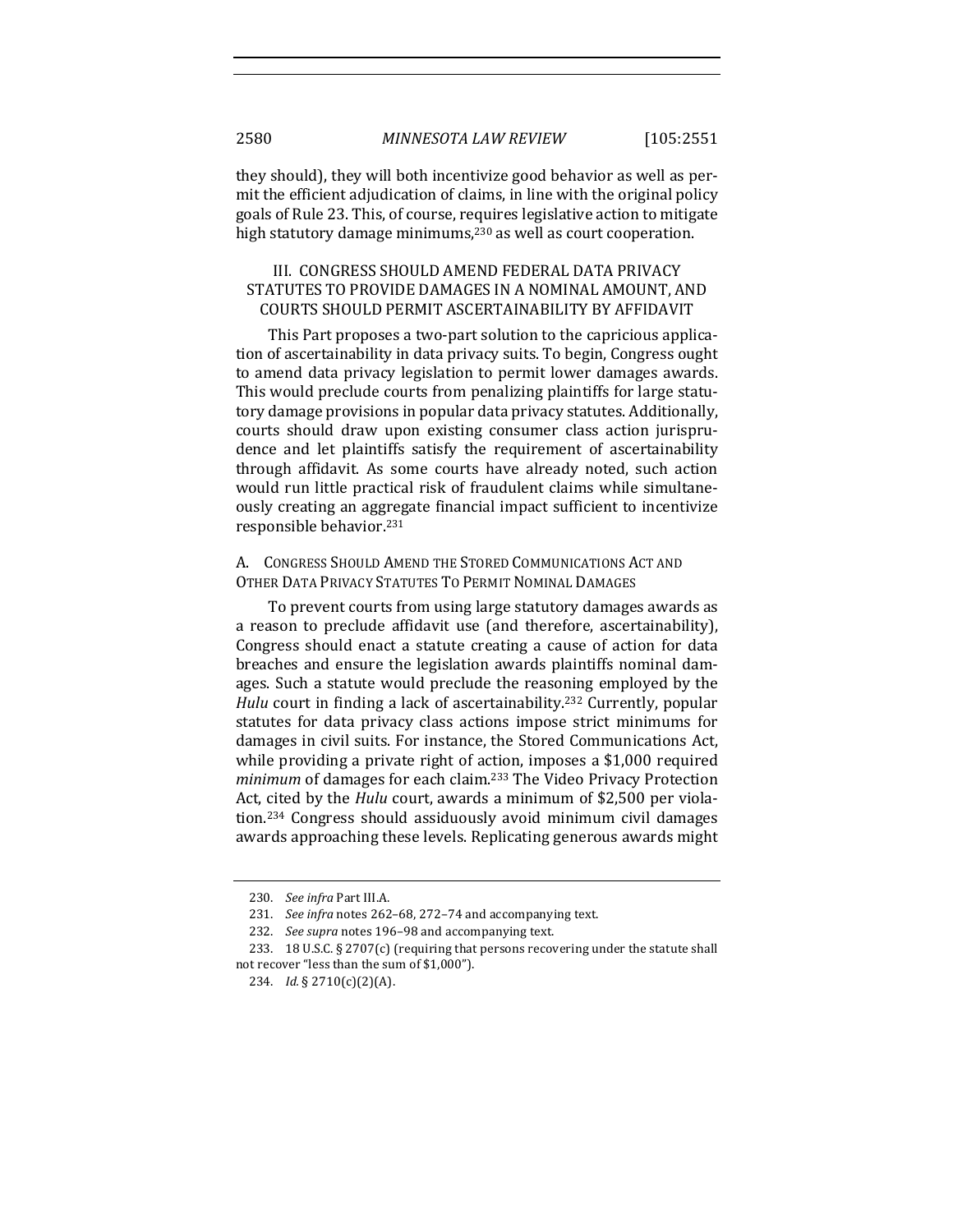make the success of suits contingent upon the diligence with which defendants keep records.<sup>235</sup>

In so legislating, Congress should also endeavor to avoid the mistakes of recently passed state legislation and emulate more sensible legislation. New York, for instance, recently enacted the Stop Hacks and Improve Electronic Data Security (SHIELD) Act.<sup>236</sup> New York's law broadens existing statutory definitions to prohibit any unauthorized access to private or personal information.<sup>237</sup> While the law correctly assigns a \$20 fee for each documented breach and avoids the obstacles that plague common-law theories of relief, it also suffers from shortfalls.<sup>238</sup> For instance, it caps damages at  $$250,000,^{239}$  a sum unlikely to encourage good behavior in the wealthiest defendants.<sup>240</sup> Further, the law permits civil suits but only by the state attorney general, thereby depriving victims of the ability to pursue recourse.<sup>241</sup>

Conversely, California recently enacted the California Consumer Privacy Act (CCPA).<sup>242</sup> Since its passage, "more than a dozen class action[s]" have been filed in California courts.<sup>243</sup> Unlike the New York legislation, the CCPA gives consumers a private right of action.<sup>244</sup> What's more, the law imposes a maximum civil liability of \$750 per consumer.<sup>245</sup> Not only is this award far below the \$2,500 that the *Hulu* court found to be so objectionable, but the law also sets the minimum at a mere \$100,<sup>246</sup> thereby permitting plaintiffs to address the *Hulu* court's concerns and reduce damages.<sup>247</sup>

<sup>235.</sup> *See, e.g., supra* note 64.

<sup>236.</sup> See Dimitri Sirota, Why U.S. Companies Should Know About the CCPA and New *York SHIELD Act*, FORBES (Sept. 16, 2020), https://www.forbes.com/sites/ forbestechcouncil/2020/09/16/why-us-companies-should-know-about-the-ccpa -and-new-york-shield-act [https://perma.cc/VAT9-3PYV] (discussing implications of SHIELD Act).

<sup>237.</sup> N.Y. GEN. BUS. LAW § 899-AA (Consol. 2020).

<sup>238.</sup> *Id.* § 899-AA(6)(a).

<sup>239.</sup> *Id.*

<sup>240.</sup> *See* Marty Swant, *The World's Most Valuable Brands 2020*, FORBES, https:// www.forbes.com/the-worlds-most-valuable-brands [https://perma.cc/YMM6-T4VK] (valuing the mere brands of Apple at \$241.2 billion, Google at \$207.5 billion, and Microsoft at \$162.9 billion).

<sup>241.</sup> N.Y. GEN. BUS. LAW § 899-AA(6)(a).

<sup>242.</sup> *See* Sirota, *supra* note 236.

<sup>243.</sup> *See id.*

<sup>244.</sup> CAL. CIV. CODE § 1798.150(a)(1) (2020).

<sup>245.</sup> *Id.* § 1798.150(a)(1)(A).

<sup>246.</sup> Id.

<sup>247.</sup> *See supra* note 165.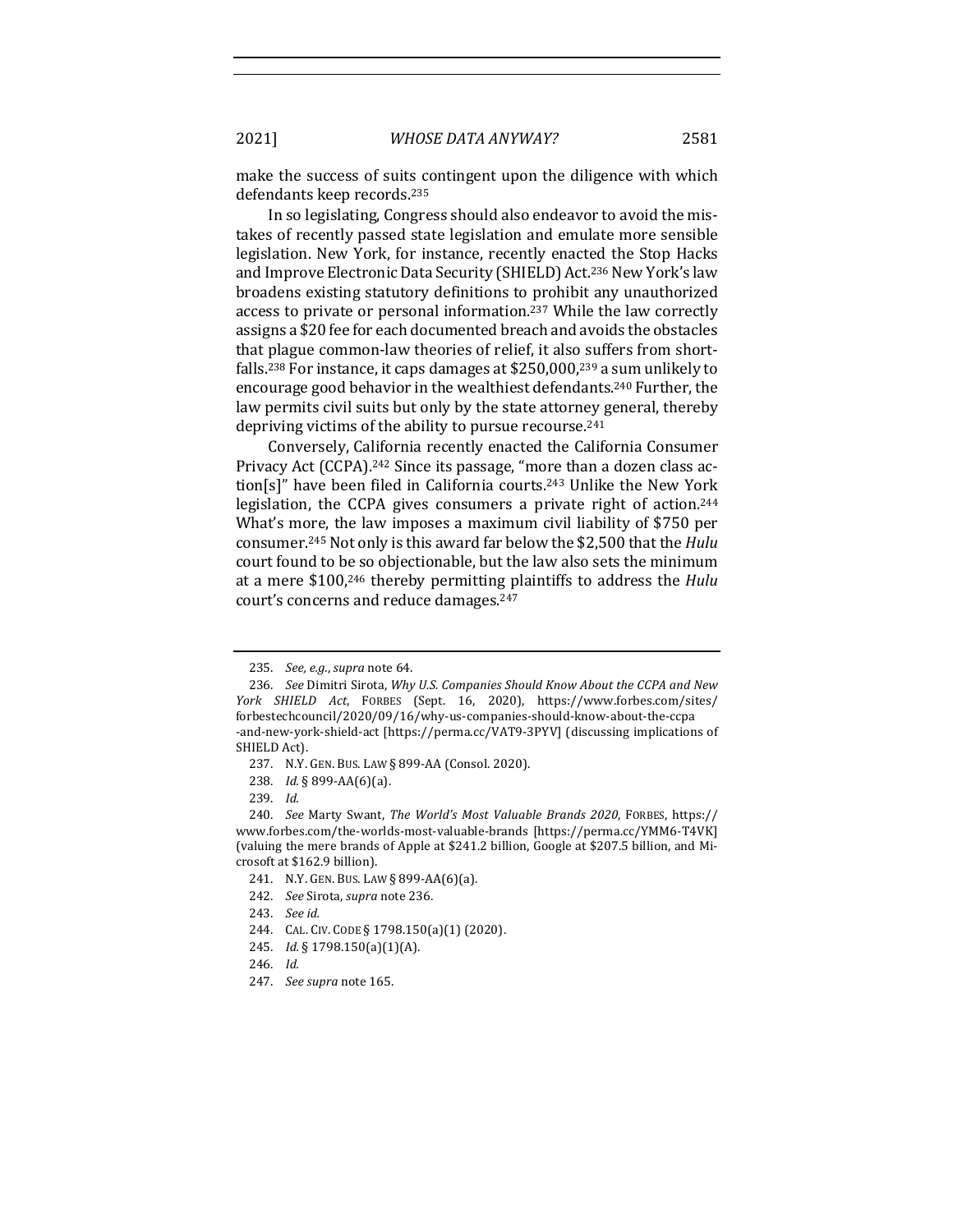However, even if the CCPA proves to be a perfect device for California class actions, it would still be insufficient to afford relief to nationwide classes. Data privacy victims are seldom (if ever) confined within particular states, $248$  and remaining avenues of relief are troublingly fraught. Other theories of pleading a cause of action in data privacy class actions include the Computer Fraud and Abuse Act (CFAA), state common-law theories of breach of contract and trespass to chattels, and state computer crime laws.<sup>249</sup> However, such alternate theories do not serve the interests of judicial efficiency as effectively as federal provisions awarding statutory damages. To begin, the CFAA requires plaintiffs to prove \$5,000 in damages before they can plead a civil cause of action.<sup>250</sup> Further, courts have not uniformly determined whether plaintiffs can aggregate damages under CFAA to meet the \$5,000 threshold.<sup>251</sup> Given courts' tendency to award low damages for misplacement of data, it is unclear whether plaintiffs could individually clear the \$5,000 requirement to successfully plead a private cause of action.<sup>252</sup> As such, CFAA does not present an efficient alternative to the Stored Communications Act and other laws awarding statutory damages. 

Common-law theories of trespass to chattels have differing viability from state to state, thereby undermining their efficacy in sustaining a nationwide class (which maximizes efficiency and gives plaintiffs access to federal court).<sup>253</sup> Breach of contract theories leave out plaintiffs who did not have a contract with the defendant, such as non-Yahoo-using recipients of Yahoo messages in the *Yahoo*

<sup>248.</sup> See supra Introduction.

<sup>249.</sup> Kathleen C. Riley, Note, *Data Scraping as a Cause of Action: Limiting Use of the CFAA and Trespass in Online Copying Cases,* 29 FORDHAM INTELL. PROP. MEDIA & ENT. L.J. 245, 265 (2018) (detailing various theories of liability for data privacy cases).

<sup>250. 8</sup> U.S.C.  $\S$  1030(g).

<sup>251.</sup> *See, e.g.*, Harris v. comScore, Inc., 292 F.R.D. 579, 589 n.8 (N.D. Ill. 2013) (leaving unresolved the question of whether plaintiff class members can aggregate damages to meet CFAA's \$5,000 damages requirement).

<sup>252.</sup> *See, e.g., In re* Sci. Applications Int'l Corp. (SAIC) Backup Tape Data Theft Litig., 45 F. Supp. 3d 14 (D.D.C. 2014) (finding that, without evidence of data misuse, the harm resulting from the loss of data was insufficient to confer standing); Reilly v. Ceridian Corp., 664 F.3d 38, 42 (3d Cir. 2011) (finding that mere loss of data, compared to actual misuse, was insufficient to confer standing).

<sup>253.</sup> *Compare* Matzan v. Eastman Kodak Co., 134 A.D.2d 863 (N.Y. App. Div. 1987) (refusing to allow a trespass to chattels theory of damages if the intangible property was not merged with something tangible), *with* CompuServe Inc. v. Cyber Promotions, Inc., 962 F. Supp. 1015, 1021 (S.D. Ohio 1997) (finding that electronic signals in the transmission of personal data are sufficiently tangible to support a trespass to chattels theory of damages).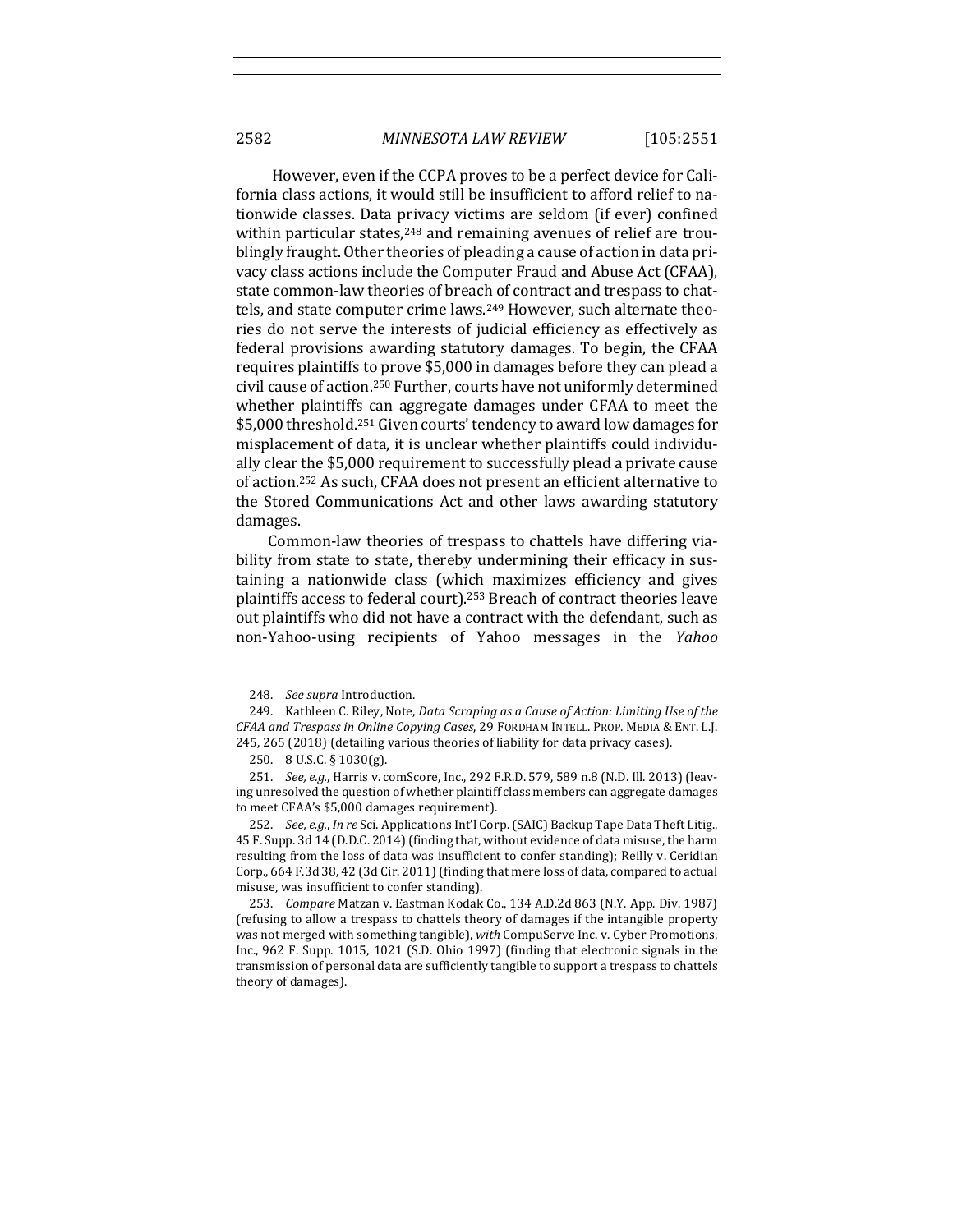litigation.<sup>254</sup> As such, a federal law permitting nominal damages would provide a standard theory of liability that enables nationwide classes while removing incentives for plaintiffs to fabricate claims-the contingency that so preoccupied the *Hulu* court.<sup>255</sup>

Specifically, this Note suggests nominal damages of approximately \$100. Apart from the numeric appeal of \$100, this amount closely approximates awards that other courts have found acceptable when established exclusively by affidavit. In *Mullins v. Direct Digital*, *L.L.C.* the court encountered a prospective class where the plaintiffs proposed to establish ascertainability exclusively through the use of affidavits.<sup>256</sup> Noting the complete lack of evidence of any fraudulent claims and the fact that only a tiny proportion of an average class typically submits a claim, the court found that "claims of this magnitude [are unlikely to] have provoked the widespread submission of inaccurate or fraudulent claims."<sup>257</sup> While some courts will still have to adjust their jurisprudence (indeed, adjusting jurisprudence is part of this Note's solution), circuit court caselaw lends support to \$100 as an acceptable medium.<sup>258</sup> The rational counterargument that reducing awards will disincentivize participation is somewhat undermined by the fact that many class actions give exceedingly low awards, $259$  and participation is low to begin with. $260$ 

B. COURTS SHOULD ADOPT CONSUMER CLASS ACTION JURISPRUDENCE PERMITTING MORE LIBERAL USE OF AFFIDAVITS TO ESTABLISH **ASCERTAINABILITY** 

Just as important as permitting statutory damages, courts will also need to play along and permit satisfaction of the ascertainability requirement through affidavits when defendant records are

259. *See, e.g., Open Class Action Lawsuit Settlements You Can Claim!, TOP CLASS AC-*TIONS, https://topclassactions.com/category/lawsuit-settlements/open-lawsuit -settlements [https://perma.cc/QJ9N-ZF7A] (listing potential claims of \$2.50, \$53.33, \$33, \$19.99, and \$10).

260. *See* Alison Frankel, *FTC's Comprehensive Study Finds Median Consumer Class Action Claims Rate Is 9%*, REUTERS (Sept. 10, 2019), https://www.reuters.com/ article/us-otc-claimsrate/ftcs-comprehensive-study-finds-median-consumer-class -action-claims-rate-is-9-idUSKCN1VV2QU [https://perma.cc/E625-GX8B].

<sup>254.</sup> *In re* Yahoo Mail Litig., 308 F.R.D. 577, 582 (N.D. Cal. 2015) (including plaintiffs who did not have accounts with Yahoo but had lost data when they emailed Yahoo accounts).

<sup>255.</sup> *In re* Hulu Priv. Litig., No. C 11-03764, 2014 WL 2758598, at \*16 (June 17, 2014).

<sup>256. 795</sup> F.3d 654, 669 (7th Cir. 2015).

<sup>257.</sup> *Id.* at 667.

<sup>258.</sup> *Id.*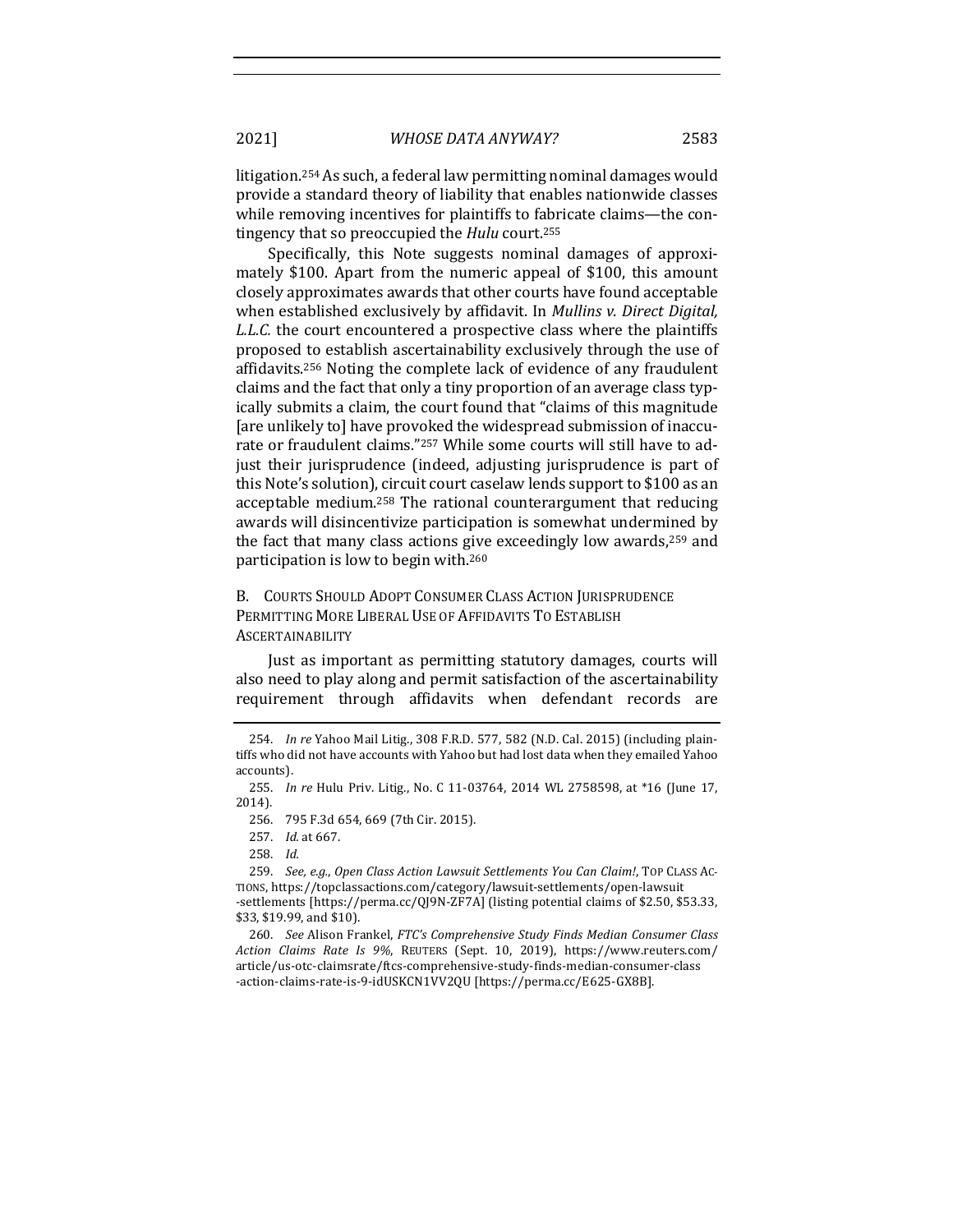insufficient. Luckily, courts have already created an analogous and easily applicable body of caselaw regarding consumer classes. In *In re Dial Complete Marketing & Sales Practices Litigation*, plaintiff sued a soap manufacturer, but the defendant's records did not identify every member of the prospective class.<sup>261</sup> The court permitted the plaintiffs to establish ascertainability by affidavit, reasoning that denying certification due to the defendant's inept recordkeeping would render toothless many consumer class actions.<sup>262</sup> Similarly, in *Lyngaas v. Curaden AG*, the court certified a class even though plaintiffs sought to establish ascertainability through affidavit.<sup>263</sup> In doing so, the court identified ways the court could mitigate the risk of a false claim, holding that the benefit of protecting class viability outweighed the risk.<sup>264</sup> Still more courts—including in the previously mentioned *Mullins* de $cision<sup>265</sup>$ —have contributed to this jurisprudence, holding that, whatever the risks of fraudulent claims, establishing affidavits are a legitimate way of establishing ascertainability, thereby preserving the viability of small claims without records.<sup>266</sup>

Indeed, the concurrence in *Byrd v. Aaron's Inc.* concisely encapsulates the philosophy of this line of cases. In that case, a couple leased a laptop from Aaron's, a purveyor of office supplies.<sup>267</sup> When an Aaron's employee came to repossess the laptop for alleged lack of payments, the employee allegedly showed the Byrds a screenshot depicting web activity on the laptop.<sup>268</sup> In finding the class to be ascertainable, the court dismissed the defendants' contention that the plaintiffs were trying to establish ascertainability solely through unverified affidavits.<sup>269</sup> However, in doing so, the court indicated that unverifiable affidavits were an inappropriate method of establishing ascertainability, implying that to permit such affidavits would violate the

<sup>261.</sup> *In re* Dial Complete Mktg. & Sales Pracs. Litig., 312 F.R.D. 36, 49 (D.N.H. 2015).

<sup>262.</sup> *Id.* at 51 (arguing that preclusion of affidavits would thwart "[t]he policy at the very core of the class action mechanism," i.e., "to overcome the problem that small recoveries do not provide the incentive for any individual to bring a solo action prosecuting his or her rights" (citation omitted)).

<sup>263.</sup> Lyngaas v. Curaden AG, 436 F. Supp. 3d 1019, 1024 (E.D. Mich. 2020).

<sup>264.</sup> *Id.* at 1027.

<sup>265.</sup> Mullins v. Direct Digit., L.L.C., 795 F.3d 654, 672 (7th Cir. 2015).

<sup>266.</sup> *See, e.g.*, Rikos v. Proctor & Gamble Co., No. 11-cv-226, 2014 WL 11370455, at \*6 (S.D. Ohio June 19, 2014); Boundas v. Abercrombie & Fitch Stores, Inc., 280 F.R.D. 408, 417-18 (N.D. Ill. 2012).

<sup>267. 784</sup> F.3d 154, 159 (3d Cir. 2015).

<sup>268.</sup> *Id.*

<sup>269.</sup> *Id.* at 170.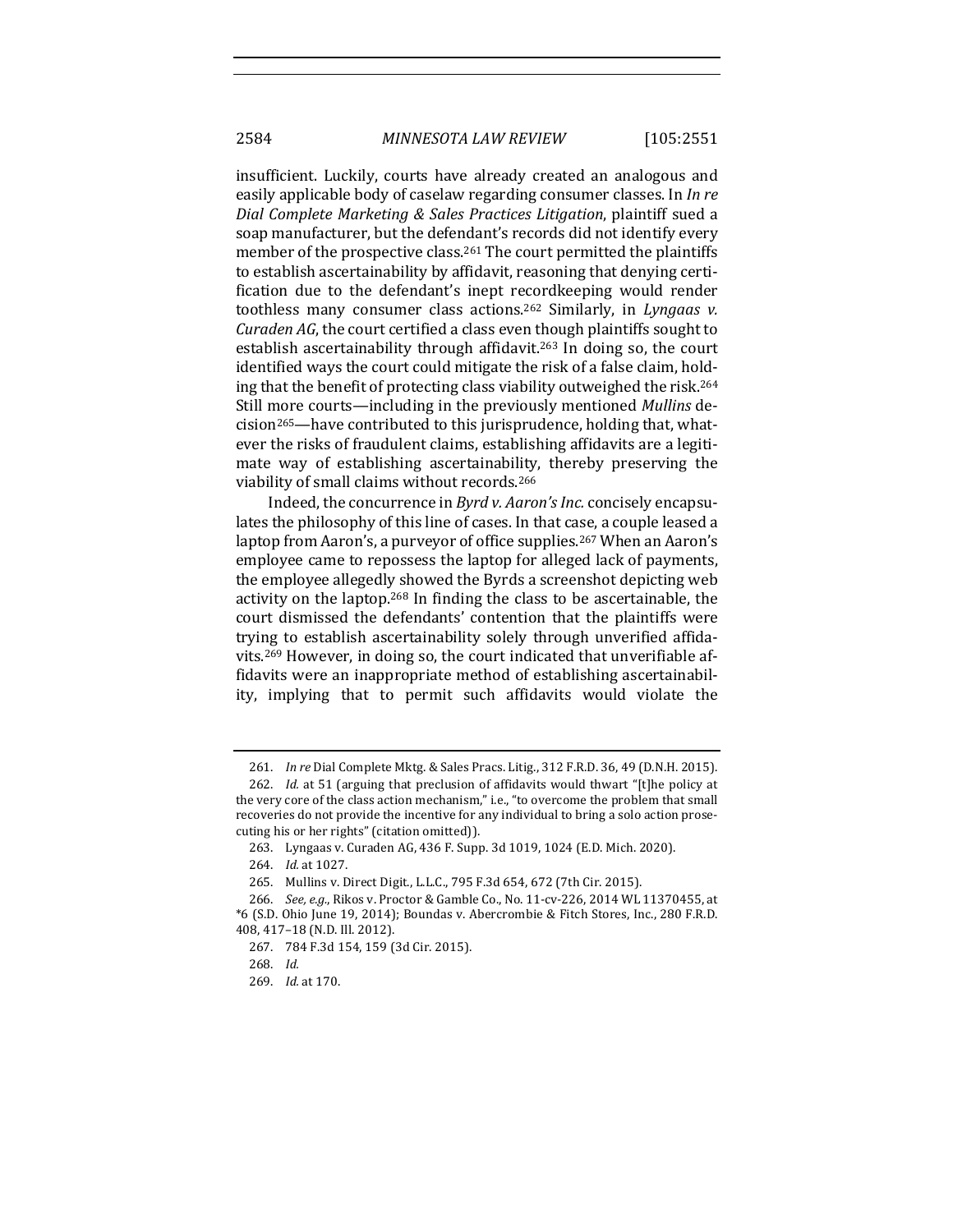defendants' due process rights.<sup>270</sup> In a concurrence, Judge Rendell pointed out the absurdity of the concern about false affidavits.<sup>271</sup> He wrote that "chances that someone would, under penalty of perjury, sign a false affidavit  $\ldots$  for the sake of receiving a [small] windfall  $\ldots$ are far-fetched at best."272 Far-fetched indeed. Just as importantly, Judge Rendell pointed out the deterrent effect of small claims in large suits saying that " $[o]$ n the other hand ... in the aggregate, this sum is significant enough to deter corporate misconduct" when the class is

large. $273$  With claims as large as those in data privacy suits, his is a

C. NEW LEGISLATION AND A MORE PERMISSIVE ATTITUDE BY COURTS WOULD ADDRESS THE ISSUES CURRENTLY AFFLICTING DATA PRIVACY LITIGATION 

Finally, this solution—in addition to being fair—addresses challenges currently confronting data privacy classes. Foremost among the challenges inherent in ascertainability's role in data privacy is inconsistent determinations despite similar facts.<sup>274</sup> Enacting legislation providing for \$100 in nominal damages would empower courts to permit plaintiffs' establishment of ascertainability through affidavit by minimizing judicial fears of perjury. Having removed the enticement of a windfall award, *Hulu's* concern for fraudulent claims becomes less credulous and permits a uniform embrace of affidavits. Such legislation and court cooperation would also address the fact that *Hulu's* focus on the size of awards is uniquely problematic for data privacy classes, which employ statutes that grant generous awards.<sup>275</sup> Further, by enacting national legislation, Congress would ensure that recourse for data breaches is not contingent upon a plaintiff's state of residence or the state of the defendant's records. Currently courts' inconsistent application of ascertainability and the fragmented legislative landscape surrounding data privacy prevent the assurance of equal justice for similarly situated plaintiffs,<sup>276</sup> an ill that would be remedied with a national cause of action. Finally, nationwide legislation and court cooperation would further Rule 23's objectives, efficient disposition of otherwise economically unviable claims. As the

- 274. *See supra Part II.A.*
- 275. *See supra Part II.B.*
- 276. *See supra Part II.D.*

point well-taken.

<sup>270.</sup> *Id.*

<sup>271.</sup> *Id.* at 172-77 (Rendell, J., concurring).

<sup>272.</sup> *Id.* at 175.

<sup>273.</sup> *Id.*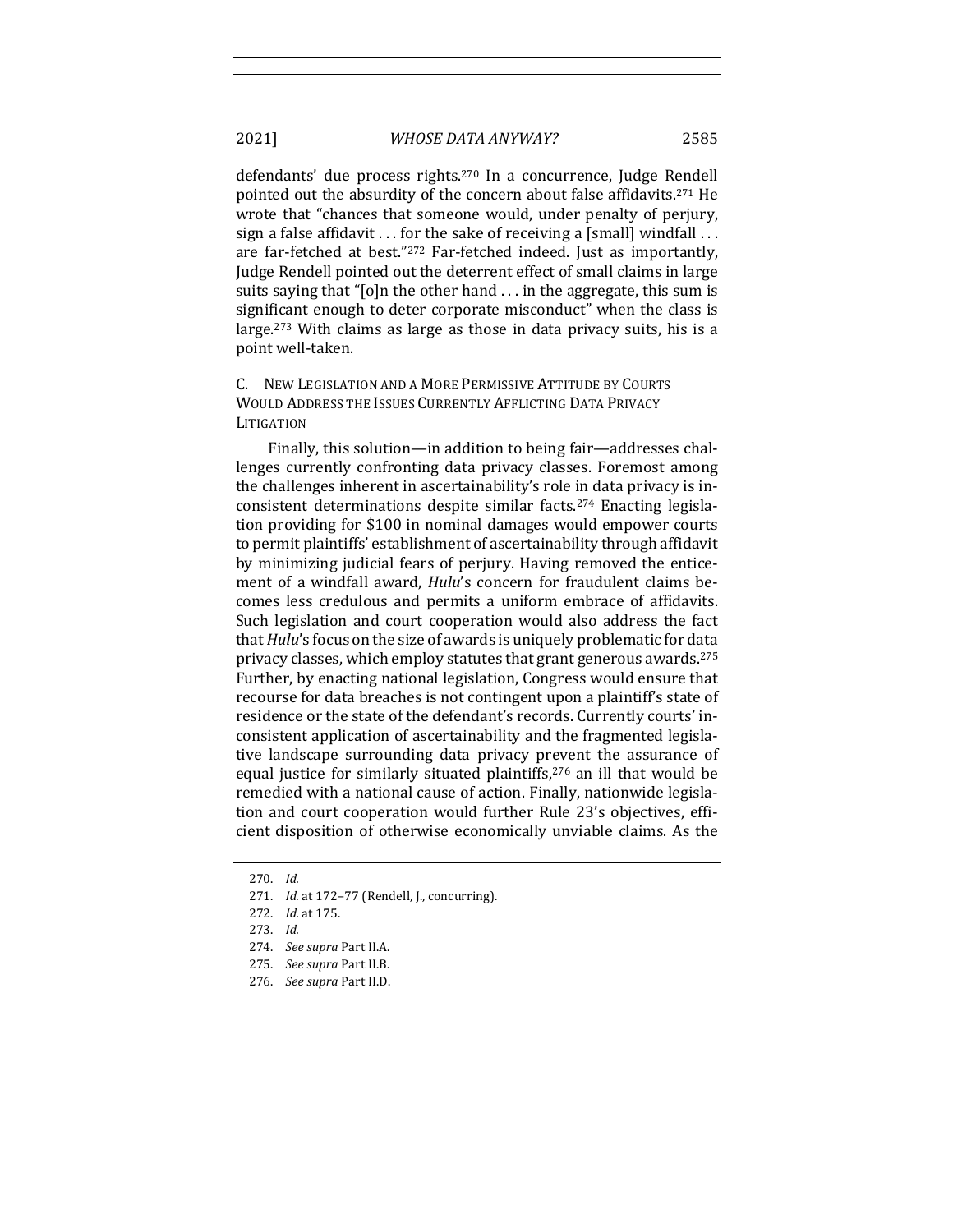#### 2586 *MINNESOTA LAW REVIEW* [105:2551

discussion of standing indicated, courts rarely characterize injuries from data breaches in large, concrete terms.<sup>277</sup> The uncertainty, or small size, of individual awards ensures that the vast majority of claims would not be sustainable on an individual basis.<sup>278</sup> As a result, without the incentives provided by the prospect of substantial damages, defendants have very little incentive to behave responsibly.<sup>279</sup> Providing an acceptably low statutory award of damages, and the cooperation of courts, would obviate the glaring deficiencies in the current system.

#### CONCLUSION

Data breaches are not going anywhere.<sup>280</sup> As such, data privacy class actions likely are not going anywhere either. As long as the Supreme Court refuses to settle the ascertainability circuit split, district and circuit courts' unsupervised and inconsistent approaches to ascertainability will also persist. This conundrum puts data privacy litigants in an awkward position. If defendants' records do not conclusively establish class membership, plaintiffs face an uncomfortable catch-22. To avoid the issue of ascertainability, plaintiffs must limit themselves to an injunctive class.<sup>281</sup> If plaintiffs seek damages (with all their deterrent and compensatory advantages) and defendant's records are insufficient to identify every class member, plaintiffs risk denial of certification based on ascertainability.<sup>282</sup> What is more, if they seek to correct gaps in defendants' records with affidavits, they risk the possibility of courts holding a facet of their best theories for relief (the generous statutory damages in federal statutes) against them.<sup>283</sup> Even if courts do not perseverate on the issue of large damage awards, plaintiffs still have to navigate courts' conflicting views on "manageability."<sup>284</sup> The existing situation provides neither clarity nor relief, and it fails to incentivize good behavior.

However, if Congress amends statutes like the Stored Communications Act to provide for nominal damages and courts cooperate, the situation might improve. To begin, pleading nominal claims in large

<sup>277.</sup> *See supra* Part I.D.

<sup>278.</sup> *See supra* Part II.E.

<sup>279.</sup> See supra Part II.D.

<sup>280.</sup> *See supra* notes 5-16 and accompanying text.

<sup>281.</sup> *See, e.g., In re* Yahoo Mail Litig., 308 F.R.D. 577, 596-97 (N.D. Cal. 2015) (finding that (b)(2) injunctive classes did not have an ascertainability requirement).

<sup>282.</sup> *See supra Part III.B.* 

<sup>283.</sup> *See supra* Part II.B.

<sup>284.</sup> *See supra* Part II.A.